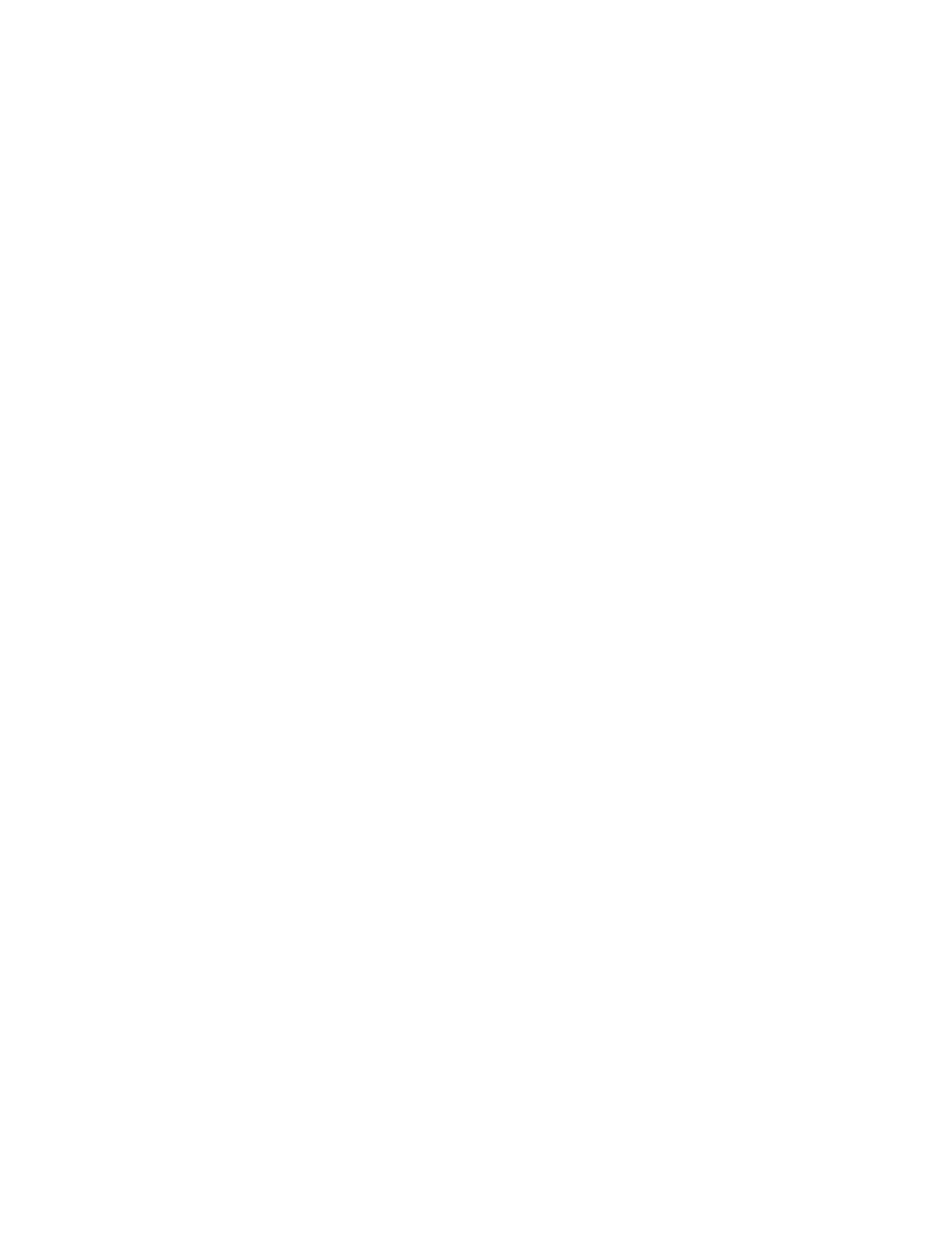# **NOTICE OF ANNUAL MEETING OF STOCKHOLDERS**

NOTICE IS HEREBY GIVEN that the Annual Meeting of Stockholders (the ''Annual Meeting'') of Uniti Group Inc., a Maryland corporation (the ''Company''), will be held on Thursday, May 11, 2017, at 8:00 a.m., Eastern time. The Annual Meeting will be completely virtual, which means stockholders will be able to attend the Annual Meeting, vote and submit questions during the live webcast of the Annual Meeting by visiting . **www.virtualshareholdermeeting.com/UNIT2017**

# **Items of Business**

At the Annual Meeting, holders of our common stock will be asked to consider and vote upon the following proposals, all of which are discussed in greater detail in the accompanying proxy statement:

- 1. To elect the six director nominees named in the attached proxy statement to serve until the 2018 annual meeting of stockholders and until successors are duly elected or until the earliest of their removal, resignation or death;
- 2. To approve, on an advisory basis, the compensation of the Company's named executive officers;
- 3. To ratify the appointment of PricewaterhouseCoopers LLP as the Company's independent registered public accountant for the year ending December 31, 2017; and
- 4. To transact such other business as may properly come before the Annual Meeting or any postponement or adjournment thereof.

Only stockholders of record at the close of business on March 10, 2017, the record date for the Annual Meeting, will be entitled to vote at the Annual Meeting and any adjournments or postponements thereof.

We are pleased to take advantage of the rules of the U.S. Securities and Exchange Commission that allow companies to furnish their proxy materials over the Internet. As a result, beginning on March 30, 2017, we began mailing a Notice of Internet Availability of Proxy Materials to our stockholders rather than a full paper set of the proxy materials. The Notice of Internet Availability of Proxy Materials contains instructions on how to access our proxy materials over the Internet, as well as instructions on how stockholders may obtain a paper copy of our proxy materials.

To make it easier for you to vote, both Internet and telephone voting are available. The instructions on the Notice of Internet Availability of Proxy Materials or, if you received a paper copy of the proxy materials, the proxy card describe how to use these convenient services.

Your vote is important to us and to our business. Whether or not you plan to participate in the Annual Meeting, we encourage you to read the accompanying proxy statement and submit your proxy or voting instructions as soon as possible.

By Order of the Board of Directors,

Executive Vice President—General Counsel and **Secretary** Daniel L. Heard

Little Rock, Arkansas March 30, 2017

**Important notice regarding the availability of proxy materials for the 2017 Annual Meeting of Stockholders to be held on May 11, 2017: The Company's Proxy Statement and Annual Report on Form 10-K for the fiscal year ended December 31, 2016 are available electronically at http://investor.uniti.com and www.proxyvote.com.**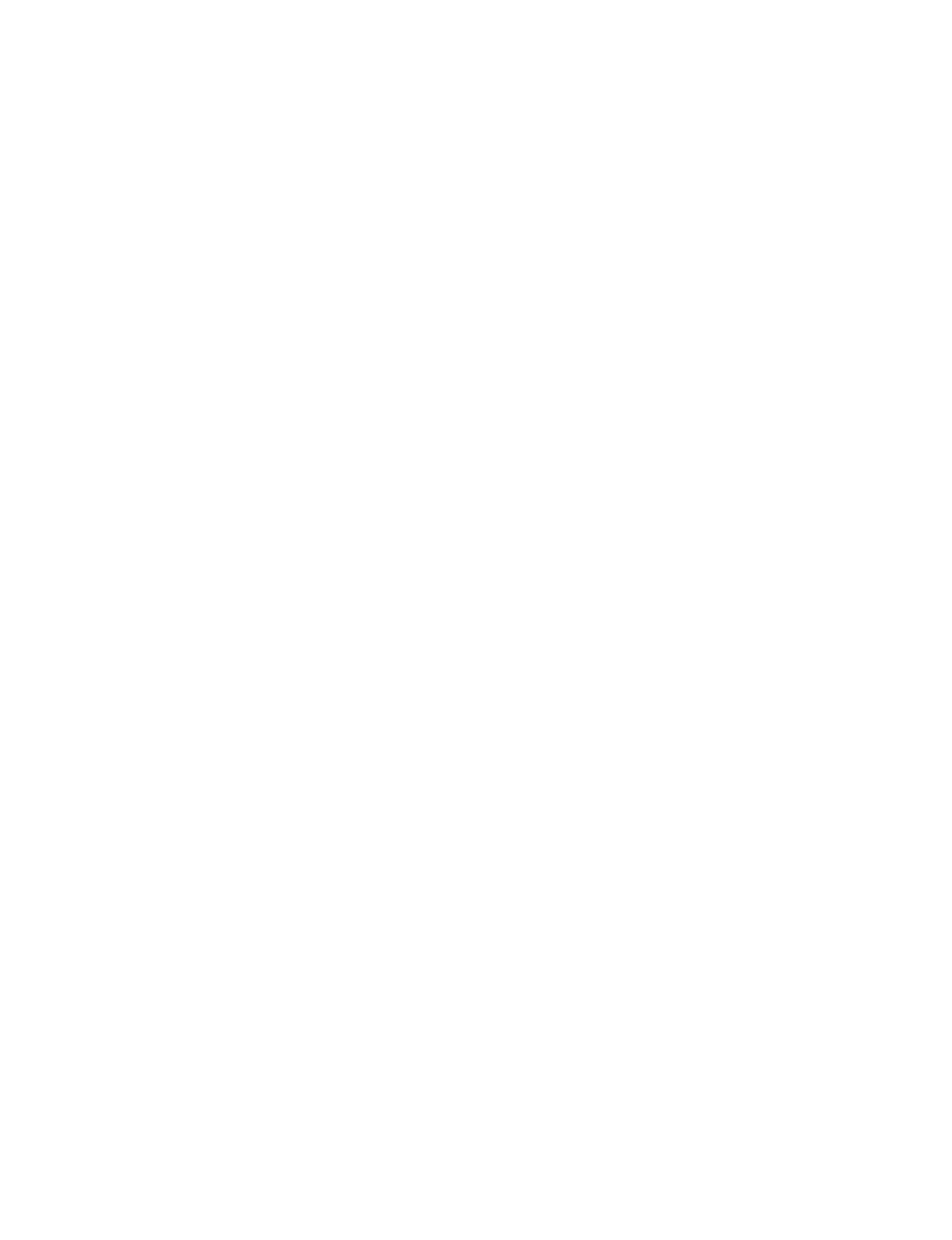# **PROXY SUMMARY**

This summary highlights certain information contained elsewhere in the accompanying proxy statement, but does not contain all of the information you should consider before voting your shares. For more complete information regarding the proposals to be voted upon at the Annual Meeting and our fiscal year 2016 performance, please review the entire proxy statement and our Annual Report on Form 10-K for the fiscal year ended December 31, 2016. We use the terms "Uniti," "the Company," "we," "our" and "us" in this summary to refer to Uniti Group Inc.

# **Annual Meeting**

| Date:               |                                                         |
|---------------------|---------------------------------------------------------|
|                     | May 11, 2017                                            |
| Time:               | 8:00 a.m. (Eastern time)                                |
| <b>Location:</b>    | Via the Internet:                                       |
|                     | www.virtualshareholdermeeting.com/UNIT2017              |
| <b>Record Date:</b> | Holders of our common stock at the close of business on |
|                     | March 10, 2017                                          |

# **Voting Matters**

| <b>Proposals</b>                                         | <b>Required</b><br><b>Approval</b>         | <b>Board</b><br><b>Recommendation Reference</b> | Page |
|----------------------------------------------------------|--------------------------------------------|-------------------------------------------------|------|
| 1. Election of directors                                 | Majority of Votes Cast<br>for Each Nominee | FOR each<br>nominee                             | 11   |
| Advisory vote to<br>2. approve executive<br>compensation | Majority of Votes Cast                     | FOR                                             | 45   |
| 3. Ratification of auditors                              | Majority of Votes Cast                     | FOR                                             | 47   |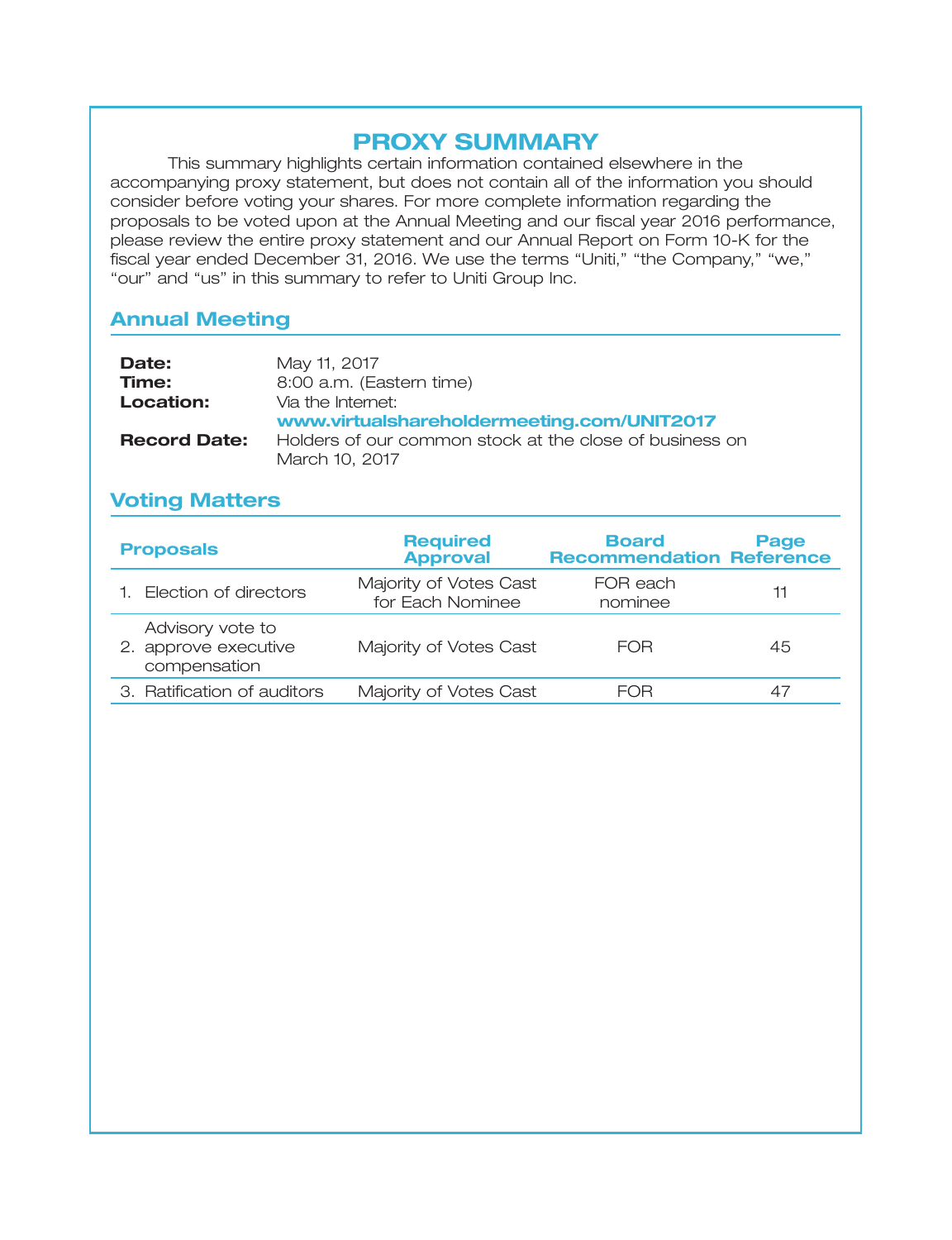# **Corporate Governance Highlights (see page 6)**

Uniti is committed to strong corporate governance practices and policies, which promote both the long-term interests of our stockholders and the accountability of the Board of Directors and management. The following table summarizes certain of our corporate governance practices and policies:

|  | Annual election of directors                                                                | Active stockholder engagement                                 |
|--|---------------------------------------------------------------------------------------------|---------------------------------------------------------------|
|  | Majority voting and resignation policy<br>for director elections                            | Policies prohibiting hedging of<br>Company shares             |
|  | Independent directors regularly meet<br>without management present                          | Board is 83% independent (CEO is<br>only management director) |
|  | Board regularly assesses its<br>performance through board and<br>committee self-evaluations | No poison pill                                                |
|  | Independent Chairman                                                                        | Robust stock ownership guidelines                             |

# **Director Nominees (see page 11)**

The following table contains information about the six candidates who have been nominated for election to the Board of Directors of Uniti. Each nominee is currently a director of Uniti.

|                               |     |                                 |                                                       |                                   |   | <b>Committee Memberships</b>         |  |
|-------------------------------|-----|---------------------------------|-------------------------------------------------------|-----------------------------------|---|--------------------------------------|--|
| <b>Name</b>                   | Age | <b>Director</b><br><b>Since</b> | <b>Principal</b><br><b>Occupation</b>                 | <b>Financial</b><br><b>Expert</b> |   | <b>Audit Compensation Governance</b> |  |
| Jennifer S.<br>Banner         | 57  | 2015                            | CEO of Schaad<br>Companies, LLC                       | E                                 | n |                                      |  |
| Scott G. Bruce                | 55  | 2016                            | Managing Director of<br>Associated Partners, LP       | <b>HE</b>                         |   |                                      |  |
| Francis X. ("Skip")<br>Frantz | 63  | 2015                            | Chairman of the Board<br>of Uniti                     |                                   |   |                                      |  |
| <b>Andrew Frey</b>            | 41  | 2016                            | Partner of Searchlight<br>Capital Partners, L.P.      | <b>HE</b>                         |   |                                      |  |
| Kenneth A.<br>Gunderman       | 46  | 2015                            | President and CEO<br>of Uniti                         |                                   |   |                                      |  |
| David L. Solomon              | 57  | 2015                            | Founder and<br>Managing Director of<br>Meritage Funds | <b>HE</b>                         |   |                                      |  |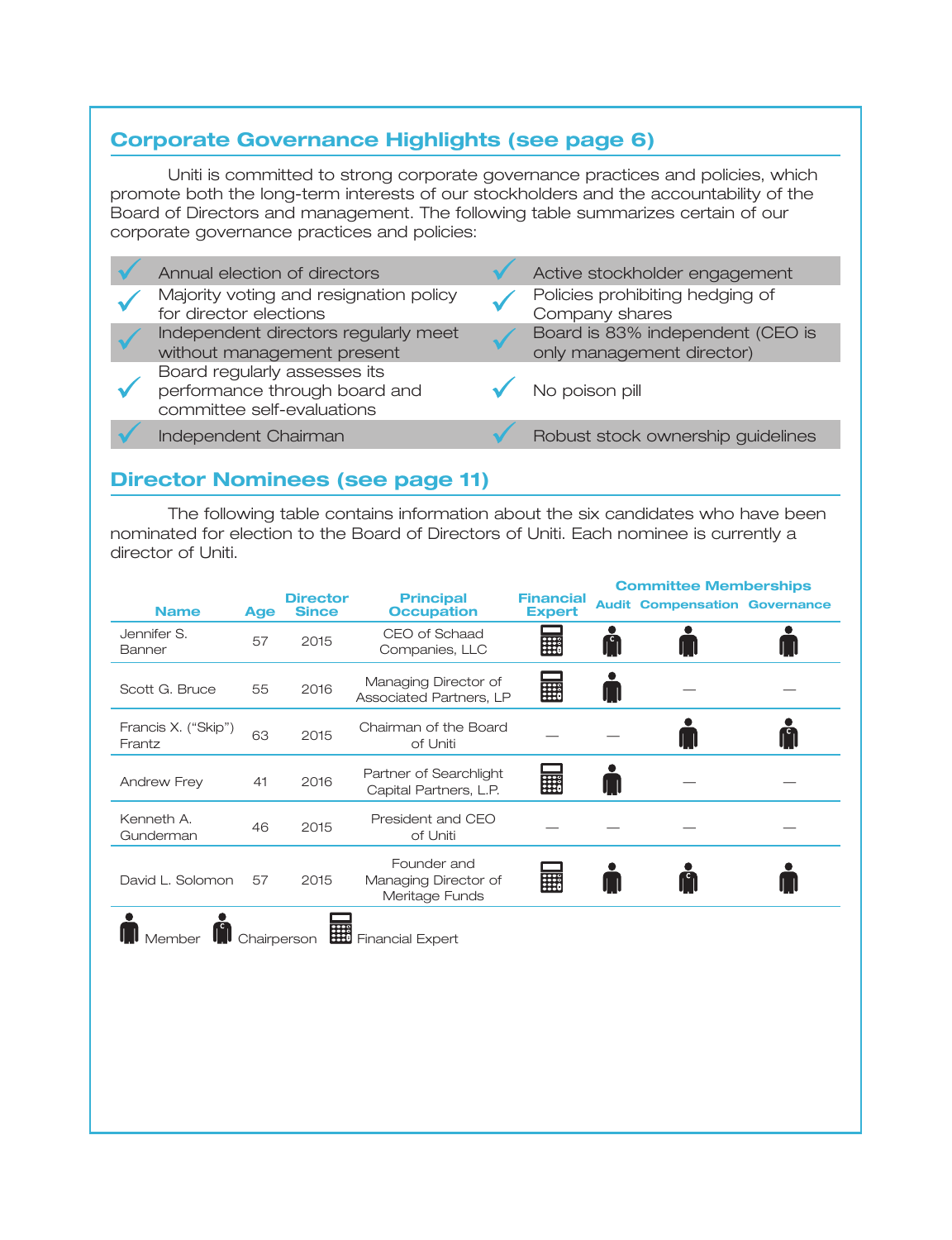# **2016 Executive Compensation (see page 19)**

Compensation decisions regarding executive compensation are made by the Compensation Committee. The Compensation Committee believes that a sensiblystructured, incentive-aligning compensation program is critical to the creation of long-term stockholder value. The following table summarizes certain highlights of our compensation practices:

| <b>What We Do:</b>                                                                                                                        | <b>What We Don't Do:</b>                                                                                                       |
|-------------------------------------------------------------------------------------------------------------------------------------------|--------------------------------------------------------------------------------------------------------------------------------|
| Align pay with performance by linking<br>a substantial portion of compensation<br>to the achievement of predefined<br>performance metrics | Do NOT provide tax gross-ups in any<br>circumstance                                                                            |
| Retain an independent compensation<br>consultant                                                                                          | Do NOT provide excessive<br>perquisites for executives                                                                         |
| Require compliance with stock<br>ownership guidelines                                                                                     | Do NOT provide guaranteed bonuses                                                                                              |
| Include double-trigger<br>change-in-control provisions in equity<br>awards                                                                | Do NOT provide discount stock<br>options or stock appreciation rights                                                          |
| Place caps on incentive award<br>opportunities                                                                                            | Do NOT pay dividends on<br>performance-based restricted stock<br>units prior to vesting                                        |
| Maintain a clawback policy                                                                                                                | Do NOT permit unapproved pledging<br>of our common stock                                                                       |
| Prohibit hedging of Company shares<br>and option trading                                                                                  | Do NOT add back to our equity<br>compensation plan reserves any<br>shares tendered as payment for<br>shares withheld for taxes |
|                                                                                                                                           |                                                                                                                                |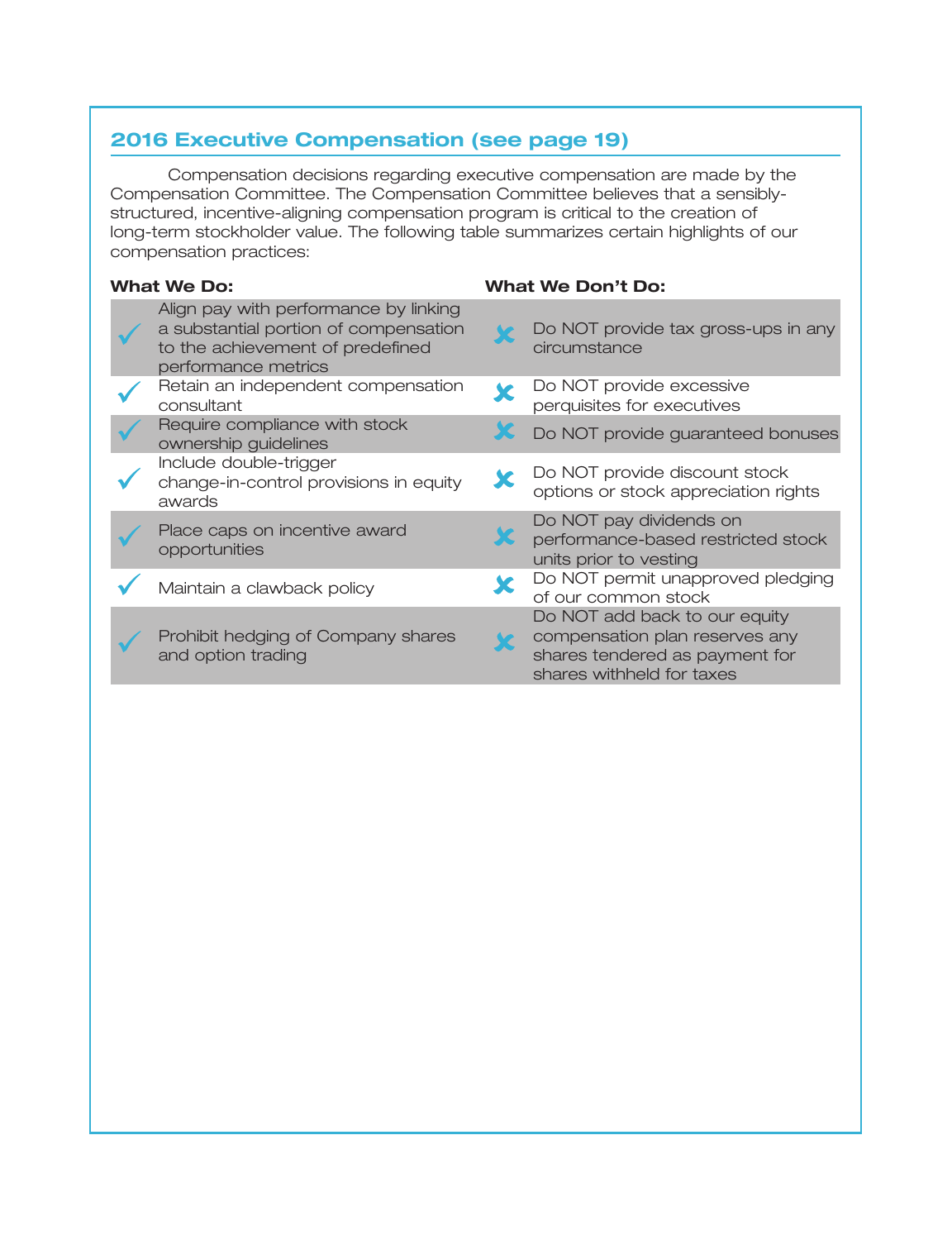# TABLE OF CONTENTS

| QUESTIONS AND ANSWERS ABOUT OUR ANNUAL MEETING                            | $\mathbf{1}$   |
|---------------------------------------------------------------------------|----------------|
| BOARD AND BOARD COMMITTEE MATTERS                                         | 6              |
|                                                                           | 6              |
|                                                                           | 6              |
|                                                                           | 6              |
|                                                                           | $\overline{7}$ |
|                                                                           | 7              |
| Compensation Committee Interlocks and Insider Participation               | 7              |
|                                                                           | 7              |
|                                                                           | 8              |
|                                                                           | 8              |
|                                                                           | $\Theta$       |
| Code of Business Conduct and Ethics & Whistleblower Policy                | $\Theta$       |
|                                                                           | 10             |
|                                                                           | 11             |
| SECURITY OWNERSHIP OF CERTAIN BENEFICIAL OWNERS AND MANAGEMENT            | 15             |
|                                                                           | 17             |
|                                                                           | 18             |
|                                                                           | 19             |
|                                                                           | 19             |
| Compensation Committee Report on Executive Compensation                   | 31             |
|                                                                           | 32             |
|                                                                           | 34             |
| Outstanding Equity Awards at Fiscal Year-End                              | 35             |
|                                                                           | 36             |
|                                                                           | 37             |
|                                                                           | 38             |
| Potential Payments upon Termination or Change in Control                  | 40             |
| PROPOSAL NO. 2 Advisory Vote to Approve Compensation of the Company's     | 45             |
| PROPOSAL NO. 3 Ratification of Selection of Independent Registered Public | 47             |
|                                                                           | 49             |
| Stockholder Proposals for the 2018 Annual Meeting                         | 49             |
| Stockholder Communications with the Board of Directors                    | 49             |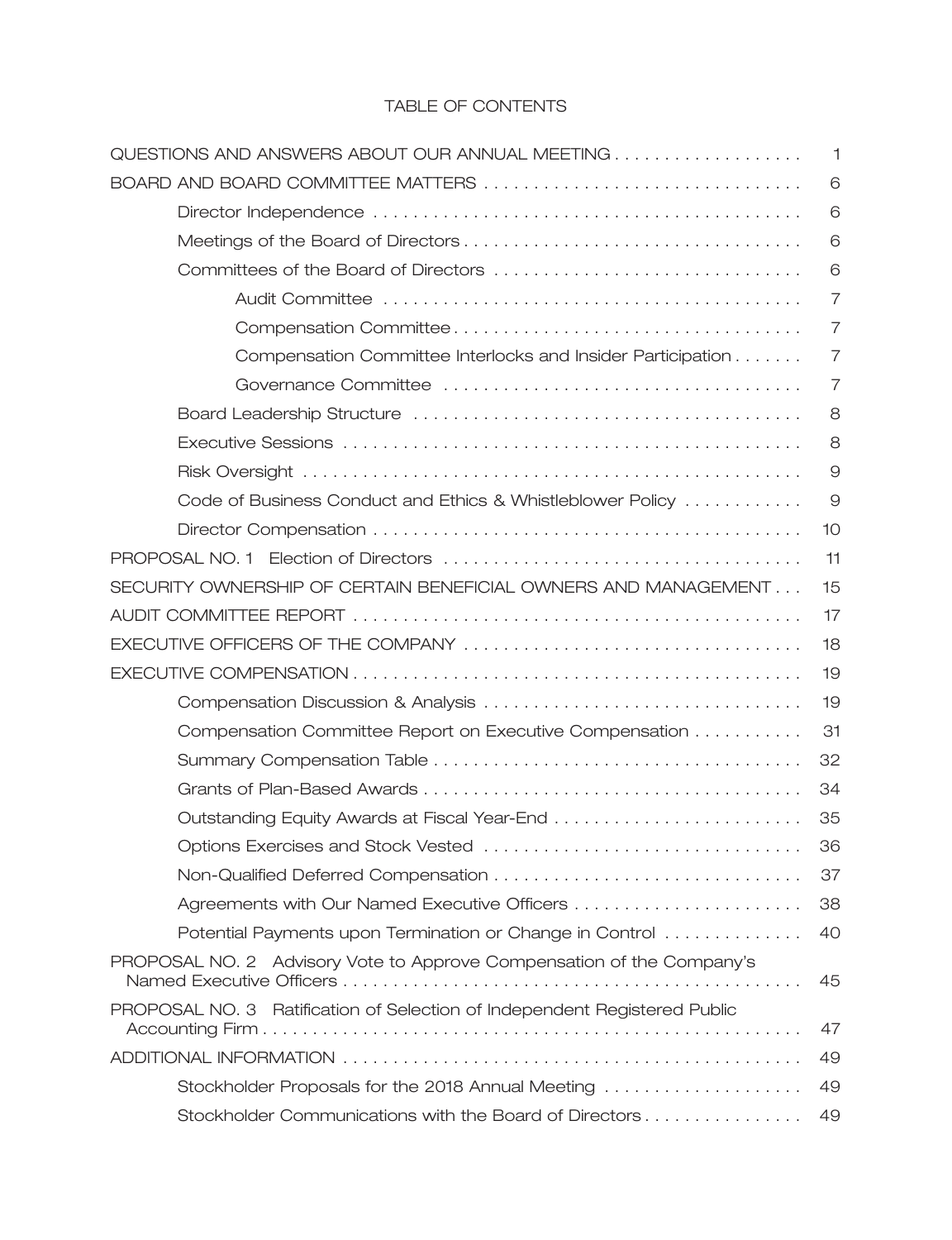| Procedures for Approval of Related Party Transactions 50      |  |
|---------------------------------------------------------------|--|
|                                                               |  |
|                                                               |  |
|                                                               |  |
| Appendix A Reconciliation of Stand Alone REIT Normalized AFFO |  |
|                                                               |  |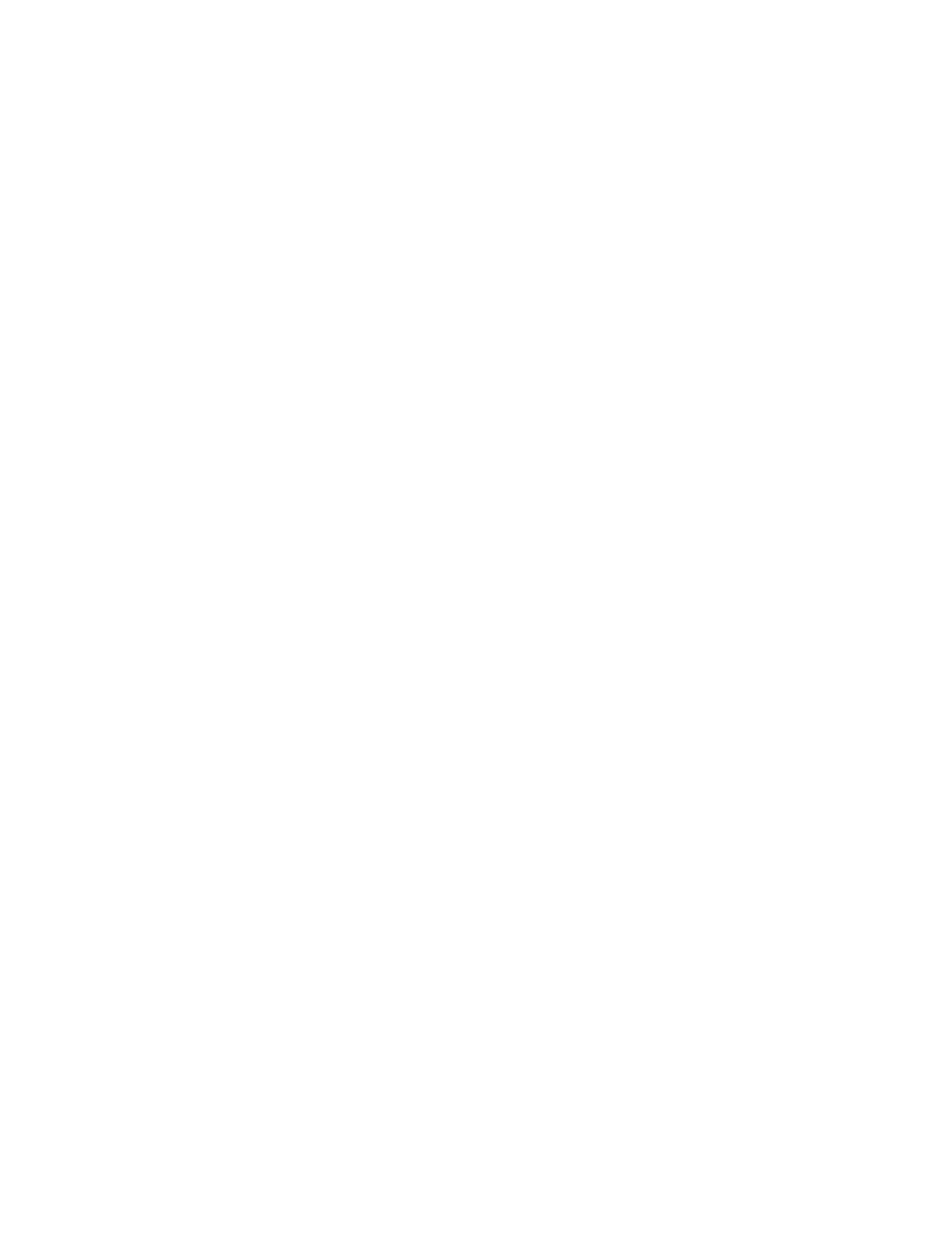

10802 Executive Center Drive Benton Building, Suite 300 Little Rock, Arkansas 72211 Telephone: (501) 850-0820 **www.uniti.com**

# **PROXY STATEMENT**

This proxy statement (this "Proxy Statement") is being furnished to stockholders beginning on March 30, 2017 in connection with the solicitation of proxies by the Board of Directors of Uniti Group Inc. ("Uniti," "the Company," "we," "our" and "us") to be used at its 2017 annual meeting of stockholders (the ''Annual Meeting'') to be held on May 11, 2017 at 8:00 a.m. (Eastern time), and at any postponement or adjournment thereof. The Annual Meeting will be a completely ''virtual meeting'' of stockholders. You will be able to attend the Annual Meeting as well as vote and submit your questions during the live webcast of the meeting by visiting **www.virtualshareholdermeeting.com/UNIT2017** and entering the control number included in your Notice of Internet Availability of Proxy Materials, on your proxy card or in the instructions that accompanied your proxy materials. **Because the Annual Meeting is entirely virtual and being webcast live over the Internet, stockholders will not be able to attend the Annual Meeting in person.**

Please read this Proxy Statement carefully and then vote your shares promptly by telephone, by Internet or by signing, dating and returning your proxy card.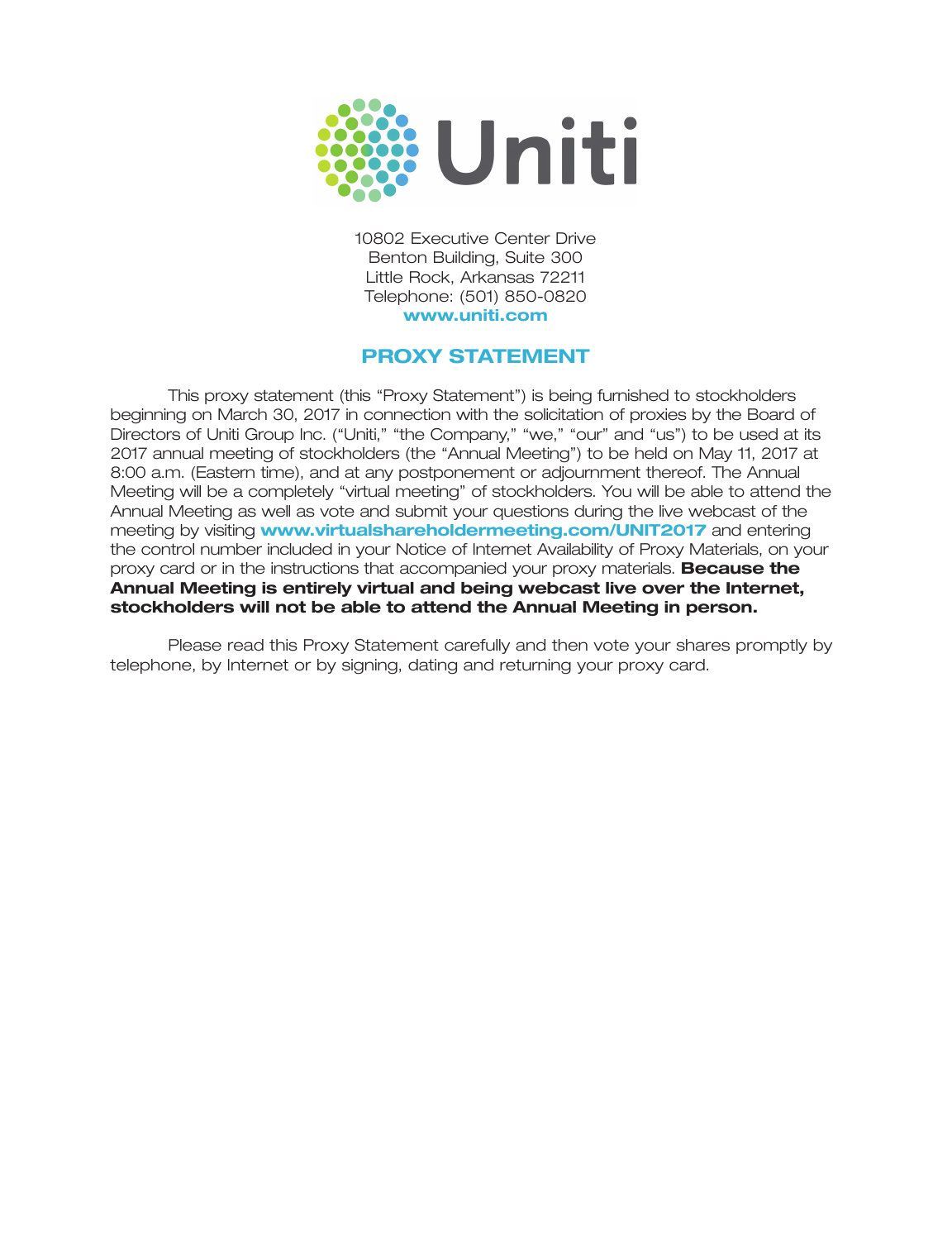# **QUESTIONS AND ANSWERS ABOUT OUR ANNUAL MEETING**

# **Q: What is included in the proxy materials?**

- A: The internet version of the proxy materials includes:
	- This Proxy Statement for the Annual Meeting; and
	- Our 2016 annual report to stockholders, which includes our Annual Report on Form 10-K for the fiscal year ended December 31, 2016 (the "Annual Report").

If you received a printed copy of these materials by mail, the proxy materials also include a proxy card or a voting instruction form for the Annual Meeting.

# **Q: What items of business will be conducted at the Annual Meeting?**

- A: The following matters will be presented for stockholder consideration and voting at the Annual Meeting:
	- The election of six nominees to serve as directors of the Company until the 2018 annual meeting of stockholders and until their successors are duly elected and qualified (Proposal No. 1);
	- An advisory vote to approve the compensation of the Company's named executive officers ("NEOs") (Proposal No. 2); and
	- The ratification of the appointment of PricewaterhouseCoopers LLP (''PwC'') as our independent public accounting firm for the year ending December 31, 2017 (Proposal No. 3).

# **Q: How does the Board of Directors recommend that I vote?**

- A: The Board of Directors of Uniti recommends you vote:
	- "FOR" the election of each of the six nominees to serve as directors of the Company (Proposal No. 1);
	- "FOR" approval of the resolution regarding compensation of the Company's NEOs (Proposal No. 2); and
	- "FOR" the ratification of the appointment of PwC as our independent public accounting firm for the year ending December 31, 2017 (Proposal No. 3).

#### **Q: Who is entitled to vote at the Annual Meeting?**

A: Each share of Uniti common stock is entitled to one vote on each proposal presented at the Annual Meeting. Holders of record of our common stock at the close of business on March 10, 2017 (the ''Record Date'' for the Annual Meeting) are entitled to receive notice of the Annual Meeting and to vote their shares of common stock held on that date at the Annual Meeting or any postponements or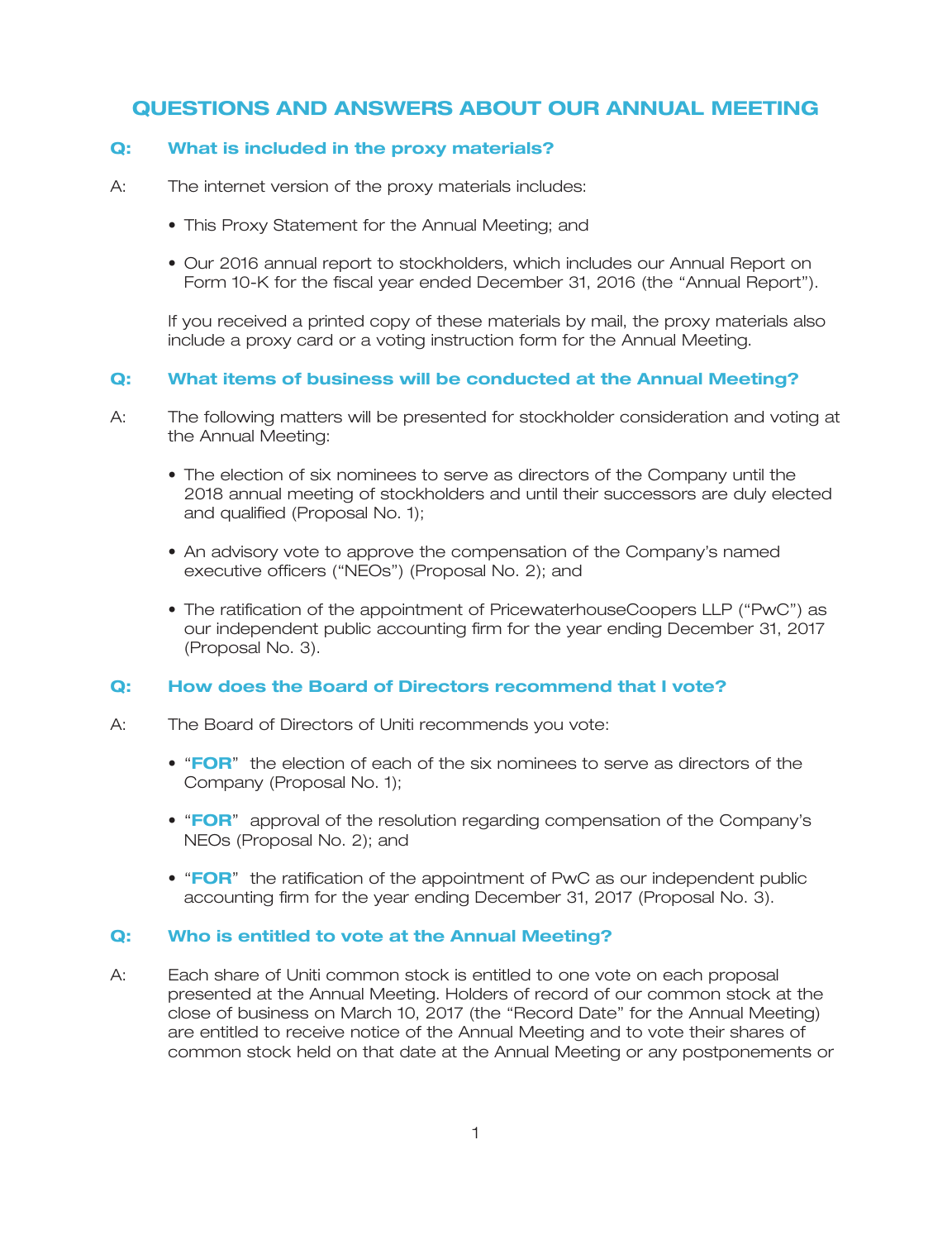adjournments of the Annual Meeting. On the Record Date, 155,931,290 shares of common stock of Uniti were outstanding.

# **Q: How can I attend the Annual Meeting?**

A: Stockholders may attend the Annual Meeting online by visiting www.virtualshareholdermeeting.com/UNIT2017. While all Uniti stockholders will be permitted to attend the Annual Meeting, only stockholders of record and beneficial owners as of the close of business on the Record Date, March 10, 2017, may vote and ask questions during the Annual Meeting. In order to vote or submit a question during the meeting, you will need to follow the instructions posted at **www.virtualshareholdermeeting.com/UNIT2017** and will also need the control number included on your Notice of Internet Availability of Proxy Materials or proxy card. Broadridge Financial Solutions, Inc. is hosting the Annual Meeting and, on the date of the Annual Meeting, will be available via telephone at 1-855-449-0991 to answer your questions regarding how to attend and participate in the Annual Meeting virtually via the Internet.

# **Q: What is the difference between a stockholder of record and a beneficial owner of shares held in street name?**

## A: *Stockholder of record.*

If your shares are registered directly in your name with our transfer agent, Wells Fargo Bank, National Association, you are considered the stockholder of record with respect to those shares, and we sent a Notice of Internet Availability of Proxy Materials or a printed set of the proxy materials, together with a proxy card, directly to you.

#### *Beneficial owner of shares held in street name.*

If your shares are held in an account at a broker, bank or other nominee, then you are the beneficial owner of those shares held in ''street name,'' and a Notice of Internet Availability of Proxy Materials or a printed set of the proxy materials, together with a voting instruction form, was forwarded to you by your broker, bank or other nominee who is considered the stockholder of record with respect to those shares. As a beneficial owner, you have the right to instruct your broker, bank or other nominee on how to vote the shares held in your account by following the instructions in the Notice of Internet Availability of Proxy Materials or on the voting instruction form you received.

# **Q: How can I vote my shares?**

A: The process for voting your shares depends on how your shares are held. Generally, as discussed above, you may hold shares as a ''record holder'' (that is, in your own name) or in ''street name'' (that is, through a nominee, such as a broker or bank). As explained above, if you hold shares in ''street name,'' you are considered to be the ''beneficial owner'' of those shares.

**Voting by record holders.** If you are a record holder, you may vote by proxy prior to the Annual Meeting or you may vote during the Annual Meeting by joining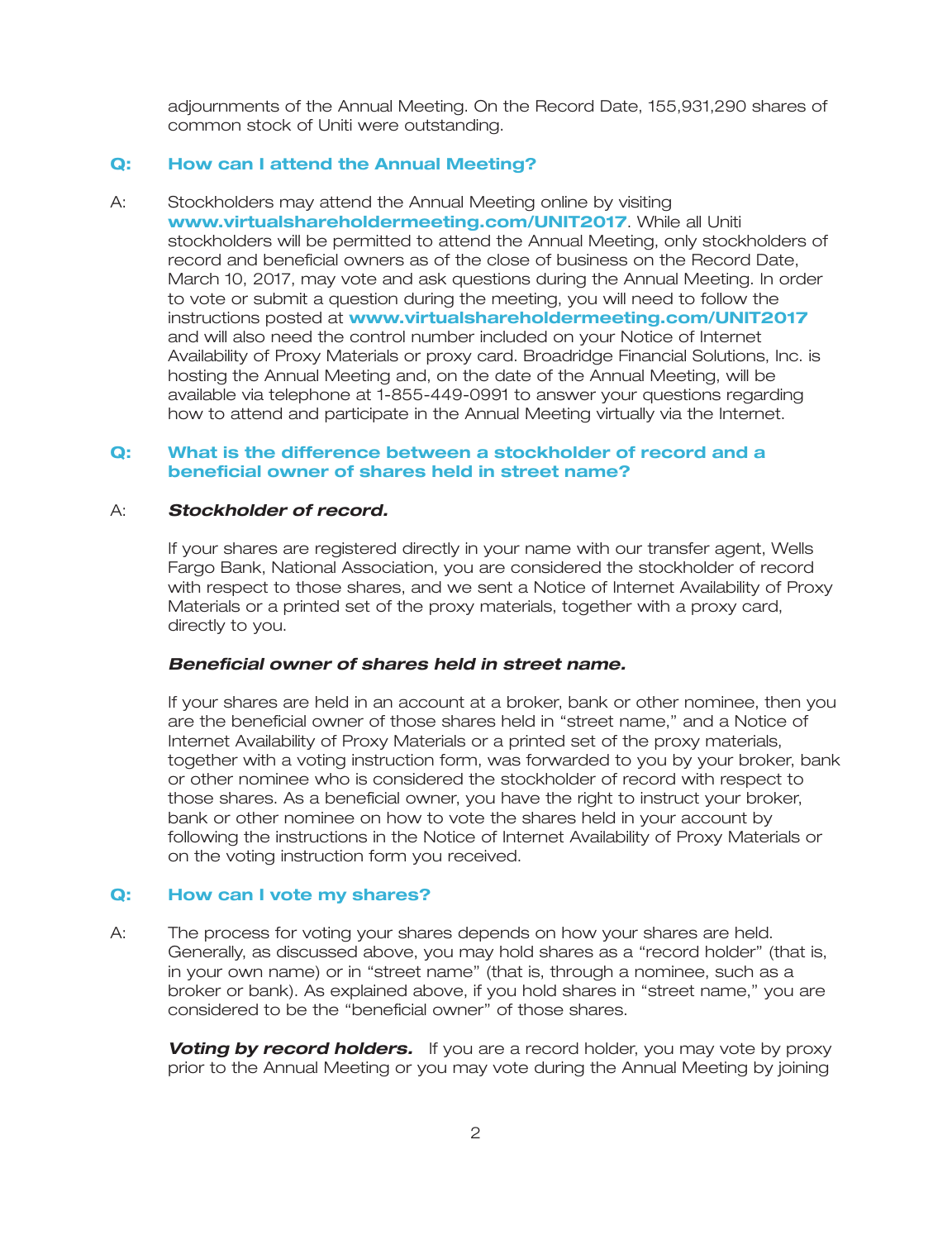the live webcast and following the instructions at

www.virtualshareholdermeeting.com/UNIT2017. If you are a record holder and would like to vote your shares by proxy prior to the Annual Meeting, you have three ways to vote:



go to the website **www.proxyvote.com** and follow the instructions at that website;



call 1-800-690-6903 and follow the instructions provided on the call; or



if you received a proxy card in the mail, complete, sign, date, and mail the proxy card in the return envelope provided to you.

Please note that telephone and internet proxy voting will close at 11:59 p.m. Eastern time on May 10, 2017. If you received a proxy card in the mail and wish to vote by completing and returning the proxy card via mail, please note that your completed proxy card must be received before the polls close for voting at the Annual Meeting.

**Voting by beneficial owners of shares held in "street name."** If your shares are held in the name of a broker, bank, or other nominee (that is, your shares are held in ''street name''), you should receive separate instructions from your broker, bank or other nominee describing how to vote.

# **Q: What constitutes a quorum?**

A: The presence at the Annual Meeting, virtually or by proxy, of stockholders entitled to cast a majority of all the votes entitled to be cast at the Annual Meeting constitutes a quorum. If a quorum is established, each holder of common stock will be entitled to one vote on each matter to be voted on at the Annual Meeting for each issued and outstanding share of common stock owned on the Record Date. Proxies received but marked as abstentions and broker ''non-votes'' will be included in the calculation of the number of votes considered to be present at the Annual Meeting and will be counted for quorum purposes. If a quorum is not present, the Annual Meeting may be adjourned until a quorum is obtained.

# **Q: How many votes are needed to approve each proposal?**

A: The stockholder vote required to approve each proposal is set forth below:

|    | <b>Proposals</b>                                   | <b>Required</b><br><b>Approval</b>         |
|----|----------------------------------------------------|--------------------------------------------|
|    | Election of directors                              | Majority of votes cast for<br>each nominee |
| 2. | Advisory vote to approve executive<br>compensation | Majority of votes cast                     |
|    | 3. Ratification of auditors                        | Majority of votes cast                     |
|    |                                                    |                                            |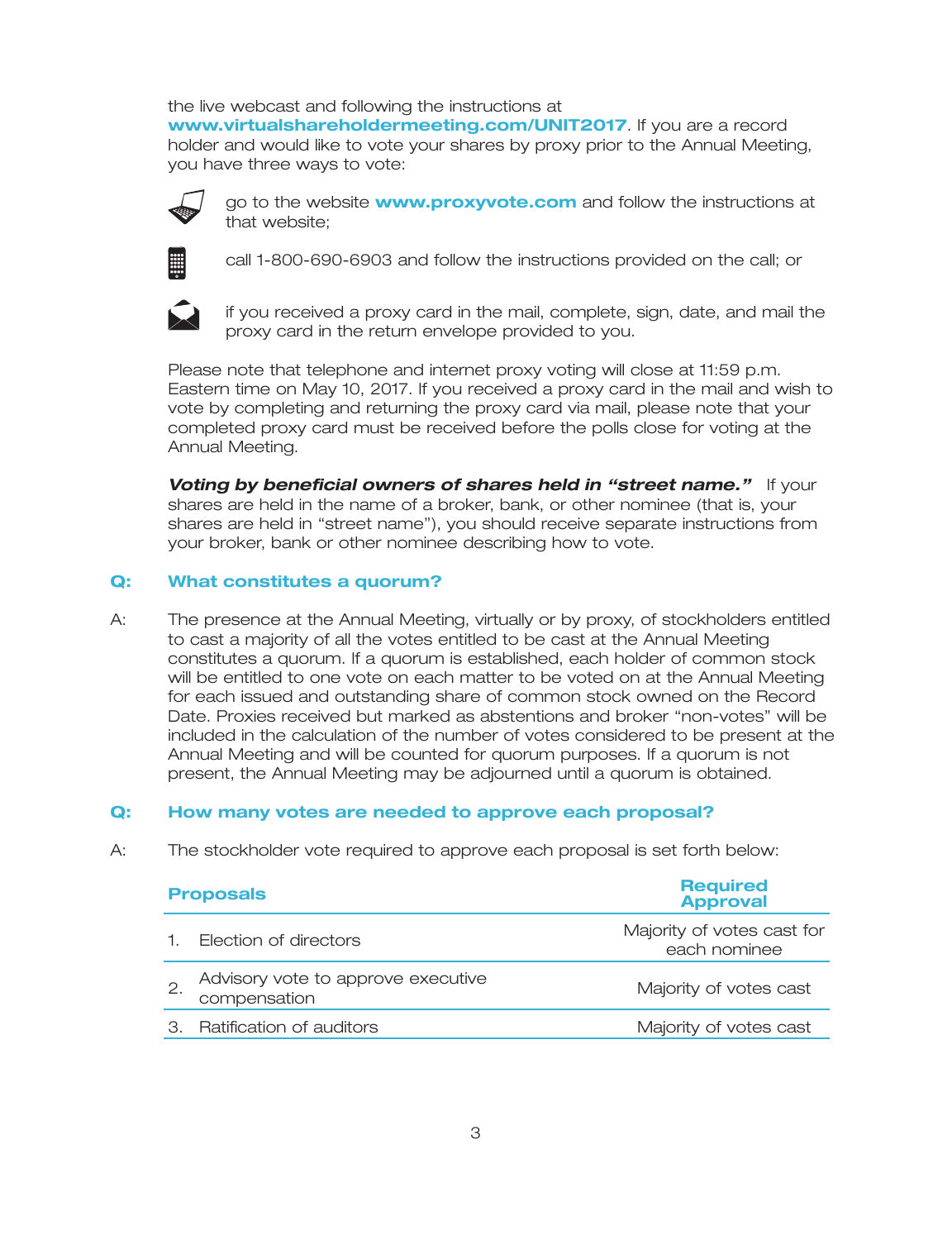**Director Resignation Policy.** In accordance with our bylaws with respect to an uncontested election of directors, a director nominee must receive more votes cast ''for'' than ''against'' his or her election in order to be elected to the Board. Pursuant to our bylaws and Corporate Governance Guidelines, each director promptly following his or her failure to receive a majority of votes cast for his or her election is required to tender a contingent, irrevocable resignation. If this occurs, the Governance Committee will consider such resignation and make a recommendation to the Board regarding whether to accept or reject such resignation. The Board will act on the Governance Committee's recommendation within 90 days of the date the election results are certified and publicly disclose its decision.

*Advisory Vote on Executive Compensation.* As noted above, approval of the compensation of our NEOs (Proposal No. 2) requires the affirmative vote of a majority of votes cast. This proposal, however, is merely advisory and is not binding on the Company, the Board or its Compensation Committee. Despite the fact it is non-binding, the Board and the Compensation Committee will take the proposal's voting results under advisement when making future decisions regarding the Company's executive compensation program.

#### **Q: How are proxies voted?**

A: All shares represented by valid proxies received prior to the Annual Meeting will be voted, and where a stockholder specifies by means of the proxy a choice with respect to any matter to be acted upon, the shares will be voted in accordance with the stockholder's instructions.

# **Q: What happens if I do not give specific voting instructions?**

## *A: Stockholders of record.*

If you are a stockholder of record and you sign and return a proxy card without giving specific voting instructions or you indicate when voting on the Internet or by telephone that you wish to vote as recommended by the Board, then the proxy holders will vote your shares in the manner recommended by the Board on all matters presented in this Proxy Statement and as the proxy holders may determine in their discretion with respect to any other matters properly presented for a vote at the Annual Meeting.

#### *Beneficial owners of shares held in street name.*

If you are a beneficial owner of shares held in street name and do not join and vote at the Annual Meeting or provide the broker, bank or other nominee that holds your shares with specific voting instructions, under the rules of various national and regional securities exchanges, the broker, bank or other nominee that holds your shares may generally vote on routine matters but cannot vote on non-routine matters. If the broker, bank or other nominee that holds your shares does not receive instructions from you on how to vote your shares on a non-routine matter, the broker, bank or other nominee that holds your shares will inform the inspector of election that it does not have the authority to vote on such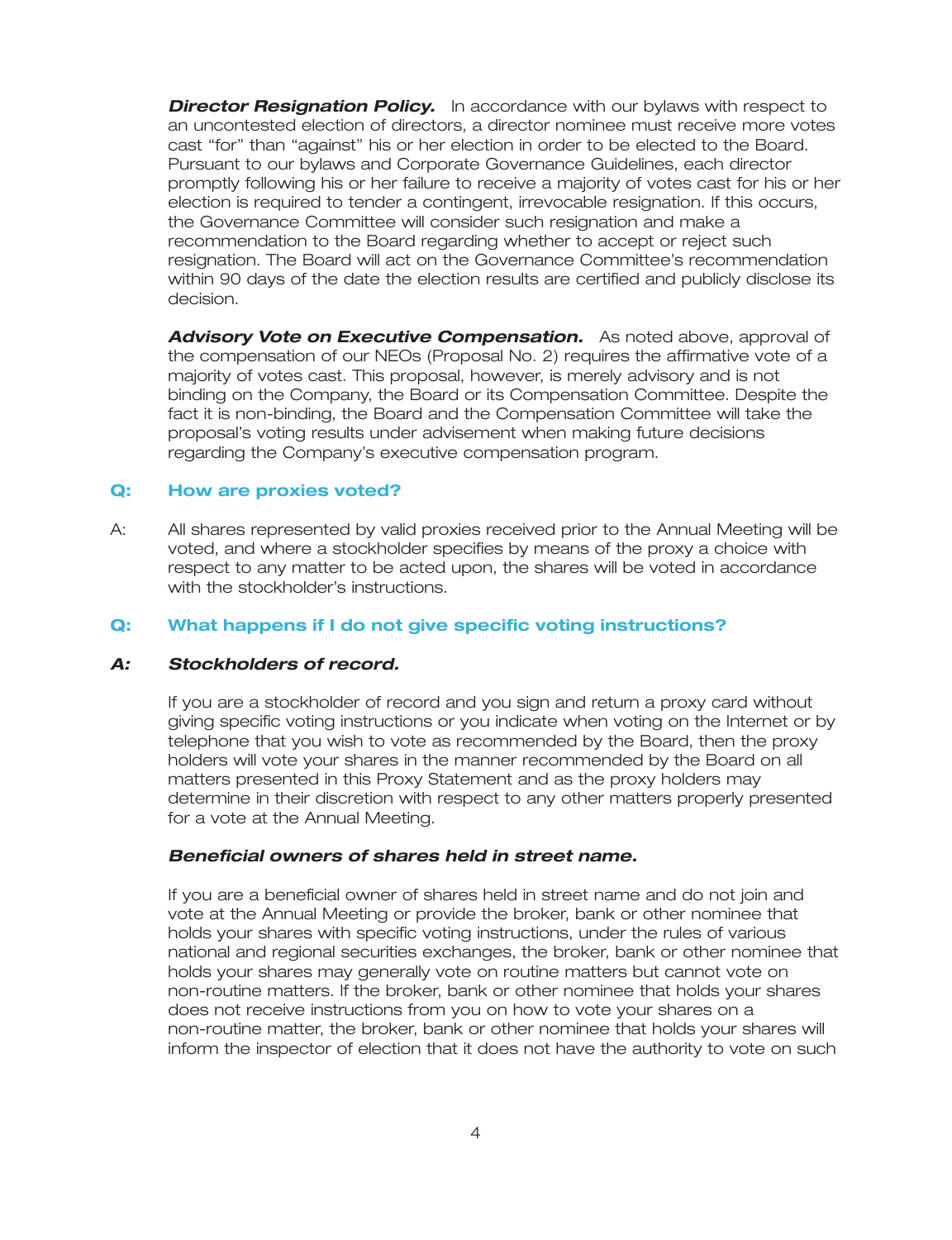matter with respect to your shares. This is generally referred to as a ''broker non-vote.''

# **Q: Which ballot measures are considered ''routine'' or ''non-routine''?**

A: The ratification of PwC as our independent registered public accounting firm for the year ending December 31, 2017 (Proposal No. 3) is considered a routine matter under applicable rules, and no broker non-votes are expected in connection with Proposal No. 3. The election of directors (Proposal No. 1) and the approval of the compensation of our NEOs (Proposal No. 2) are considered non-routine matters under applicable rules, and therefore broker non-votes may exist in connection with these proposals.

# **Q: How are abstentions and broker non-votes counted?**

A: Abstentions and broker non-votes will be counted to determine whether there is a quorum present at the Annual Meeting, but will not be considered votes cast for voting purposes. Abstentions and broker non-votes will have no effect on any of the proposals to be presented at the Annual Meeting.

# **Q: Can I change my vote after I have voted?**

A: Yes. You may revoke your proxy and change your vote at any time before the final vote at the Annual Meeting. After you submit your proxy, you may change your vote via the Internet or by telephone (in which case only your latest Internet or telephone proxy submitted prior to the Annual Meeting will be counted), by signing and returning a new proxy card or voting instruction form with a later date, or by attending the Annual Meeting and voting. However, your virtual attendance at the Annual Meeting will not automatically revoke your proxy unless you properly vote during the Annual Meeting or specifically request that your prior proxy be revoked by delivering written notice to Uniti's Secretary prior to the Annual Meeting at 10802 Executive Center Drive, Benton Building, Suite 300, Little Rock, Arkansas 72211.

# **Q: What does it mean if I receive more than one proxy card or voting instruction form?**

A: If your shares are registered differently, or if they are held in more than one account, you will receive more than one proxy card or voting instruction form. Please follow the instructions on each proxy card or voting instruction form to ensure that all of your shares are voted. Please sign each proxy card exactly as your name appears on the card. For joint accounts, each owner must sign the proxy card. When signing as executor, administrator, attorney, trustee, guardian, etc., please print your full title on the proxy card.

# **Q: Where can I find the voting results of the Annual Meeting?**

A: Uniti will announce preliminary voting results at the Annual Meeting and disclose final results in a Current Report on Form 8-K filed with the U.S. Securities and Exchange Commission (the ''SEC'') within four business days after the Annual Meeting.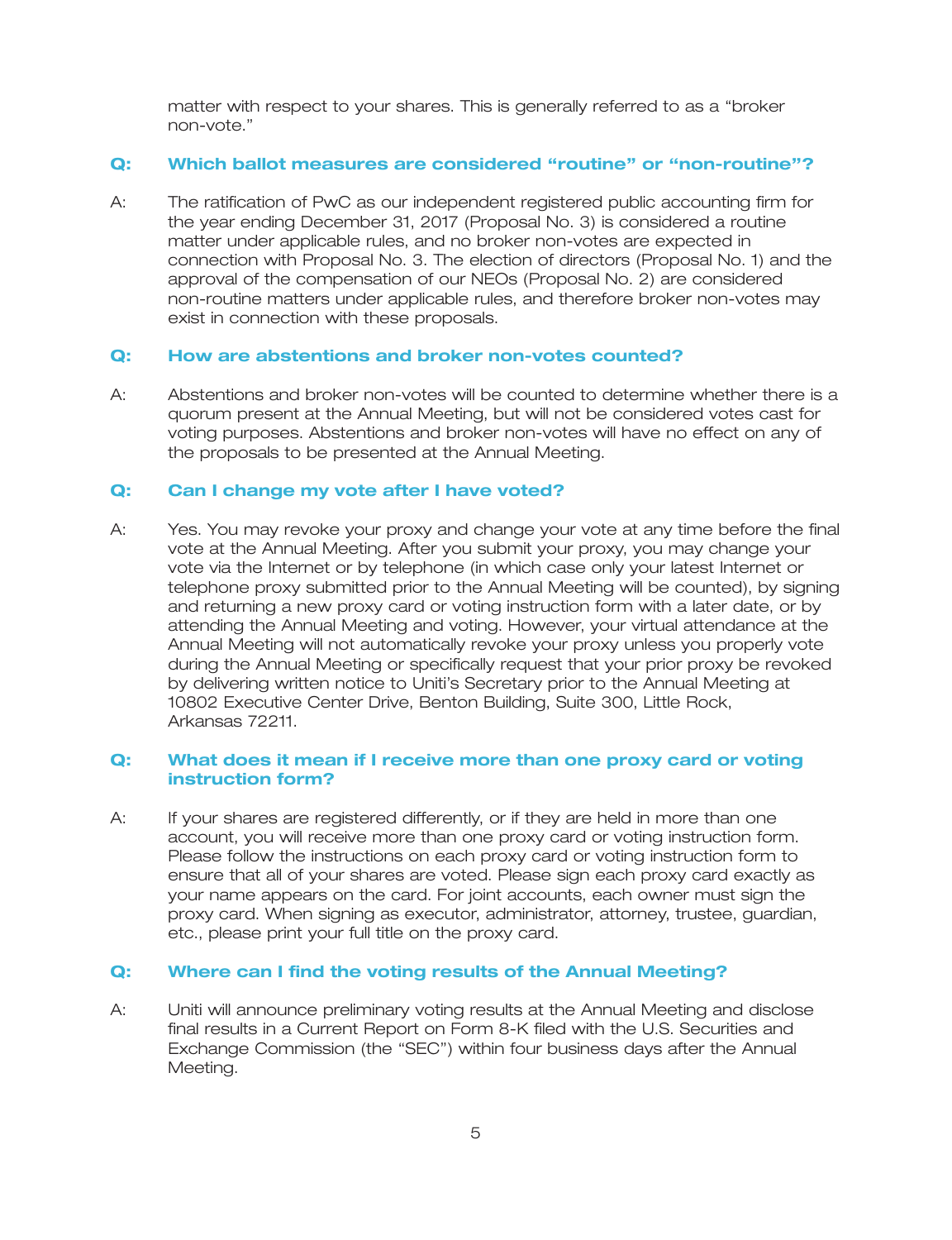# **BOARD AND BOARD COMMITTEE MATTERS**

Our governing documents provide that our Board of Directors must consist of not less than two nor more than nine directors. The number of directors who serve on the Board is currently set at six and may be fixed from time to time by the Board in the manner provided in the Company's bylaws. The current members of our Board are: Jennifer S. Banner, Scott G. Bruce, Francis X. (''Skip'') Frantz (Chairman), Andrew Frey, Kenneth A. Gunderman, and David L. Solomon. Biographical information regarding each of the current directors is available below under ''Proposal No. 1—Election of Directors.''

# **Director Independence**

Our Board has affirmatively determined that Ms. Banner and Messrs. Bruce, Frantz, Frey and Solomon qualify as independent directors under applicable NASDAQ listing standards and SEC rules. In making this determination, the Board reviewed each of the nominee's relationships, if any, with Uniti and determined that there are no relationships that would impair any nominee's ability to exercise independent judgment in carrying out his or her responsibilities as a director.

# **Meetings of the Board of Directors**

During 2016, the Board met eleven times and acted by unanimous written consent four times. All of the directors attended all of the meetings of the Board and Board committees on which they served during the periods in which they served. Directors are expected to attend each annual meeting of stockholders, and all of the directors then serving on the Board joined the 2016 annual meeting of stockholders.

# **Committees of the Board of Directors**

The Board has three standing committees: the Audit Committee, the Compensation Committee and the Governance Committee. Each committee has a written charter that is available on our website at **www.uniti.com** under the "About Us—Corporate Governance'' tab and is comprised entirely of directors whom the Board has determined are independent under applicable NASDAQ listing standards and SEC rules. A brief description of the function of each committee is set forth below. Members of each committee, as of March 30, 2017, are as follows:

|                                        | <b>Committee Memberships</b> |                                |  |  |  |
|----------------------------------------|------------------------------|--------------------------------|--|--|--|
| <b>Board Member</b>                    | <b>Audit</b>                 | <b>Compensation Governance</b> |  |  |  |
| Jennifer S. Banner                     |                              |                                |  |  |  |
| Scott G. Bruce                         |                              |                                |  |  |  |
| Francis X. ("Skip") Frantz             |                              |                                |  |  |  |
| <b>Andrew Frey</b>                     |                              |                                |  |  |  |
| Kenneth A. Gunderman                   |                              |                                |  |  |  |
| David L. Solomon                       |                              |                                |  |  |  |
| Number Of Meetings Held In Fiscal 2016 | 5                            |                                |  |  |  |
|                                        |                              |                                |  |  |  |

 $\blacksquare$  Member **M** Chairperson

6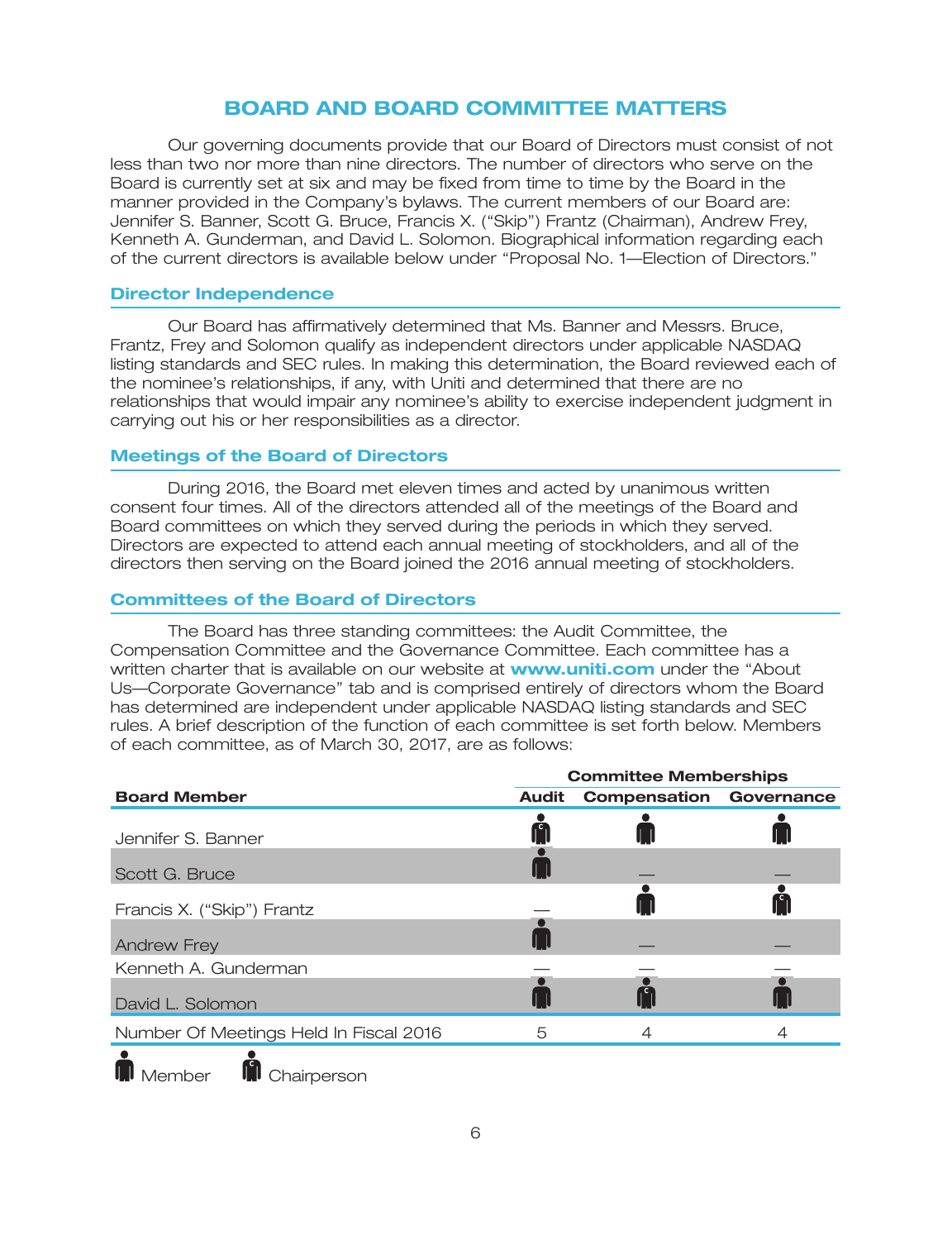#### Audit Committee

Our Audit Committee consists of Ms. Banner, as Chair, and Messrs. Bruce, Frey and Solomon. Our Board has determined that each member of the Audit Committee is an ''audit committee financial expert,'' as defined by the rules of the SEC. The primary duties of the Audit Committee include, among other things: (i) overseeing both the external and internal audit processes; (ii) establishing procedures for the receipt of complaints regarding accounting, internal accounting controls or auditing matters; (iii) overseeing and interacting with our independent auditors regarding the auditor's engagement and/or dismissal, duties, compensation, qualifications and performance; (iv) reviewing and discussing with our independent auditors the scope of audits and our accounting principles, policies and practices; (v) reviewing and discussing our financial statements with our independent auditors and management; (vi) monitoring the ongoing review of the Company's systems of disclosure controls and procedures; and (vii) reviewing and approving (or disapproving) related party transactions.

#### Compensation Committee

Our Compensation Committee consists of Mr. Solomon, as Chair, Ms. Banner and Mr. Frantz. The Compensation Committee assists the Board in fulfilling its oversight responsibility related to the compensation programs, plans and awards for Uniti's directors and executive officers. For more information regarding the Compensation Committee, see ''Compensation Discussion & Analysis'' below in this Proxy Statement.

#### Compensation Committee Interlocks and Insider Participation

No member of the Compensation Committee serving during 2016 had any relationship requiring disclosure under the section titled ''Relationships and Certain Related Transactions'' in this Proxy Statement. During 2016, none of our executive officers served on the compensation committee (or its equivalent) or board of directors of another entity whose executive officer served on either our Compensation Committee or our Board of Directors.

#### Governance Committee

Our Governance Committee consists of Mr. Frantz, as Chair, Ms. Banner and Mr. Solomon. The Governance Committee's primary duties include, among other things: (i) establishing and reviewing the criteria for the skills and characteristics required of Board members; (ii) identifying individuals qualified to become directors consistent with the Governance Committee's membership criteria; (iii) recommending director nominees to the Board for election at each annual meeting of stockholders and to fill vacancies; (iv) reviewing the Company's Corporate Governance Guidelines; (v) assisting the Chairman of the Board with an annual evaluation of the Board and its committees; and (vi) annually, in consultation with the Chairman of the Board and our Chief Executive Officer, reviewing management succession plans.

The Governance Committee identifies potential Board candidates through various methods, including recommendations from directors, management and stockholders, and has the sole authority to retain, compensate and terminate search firms to be used to identify director candidates. The Governance Committee periodically reviews, in consultation with our President and Chief Executive Officer, the appropriate skills and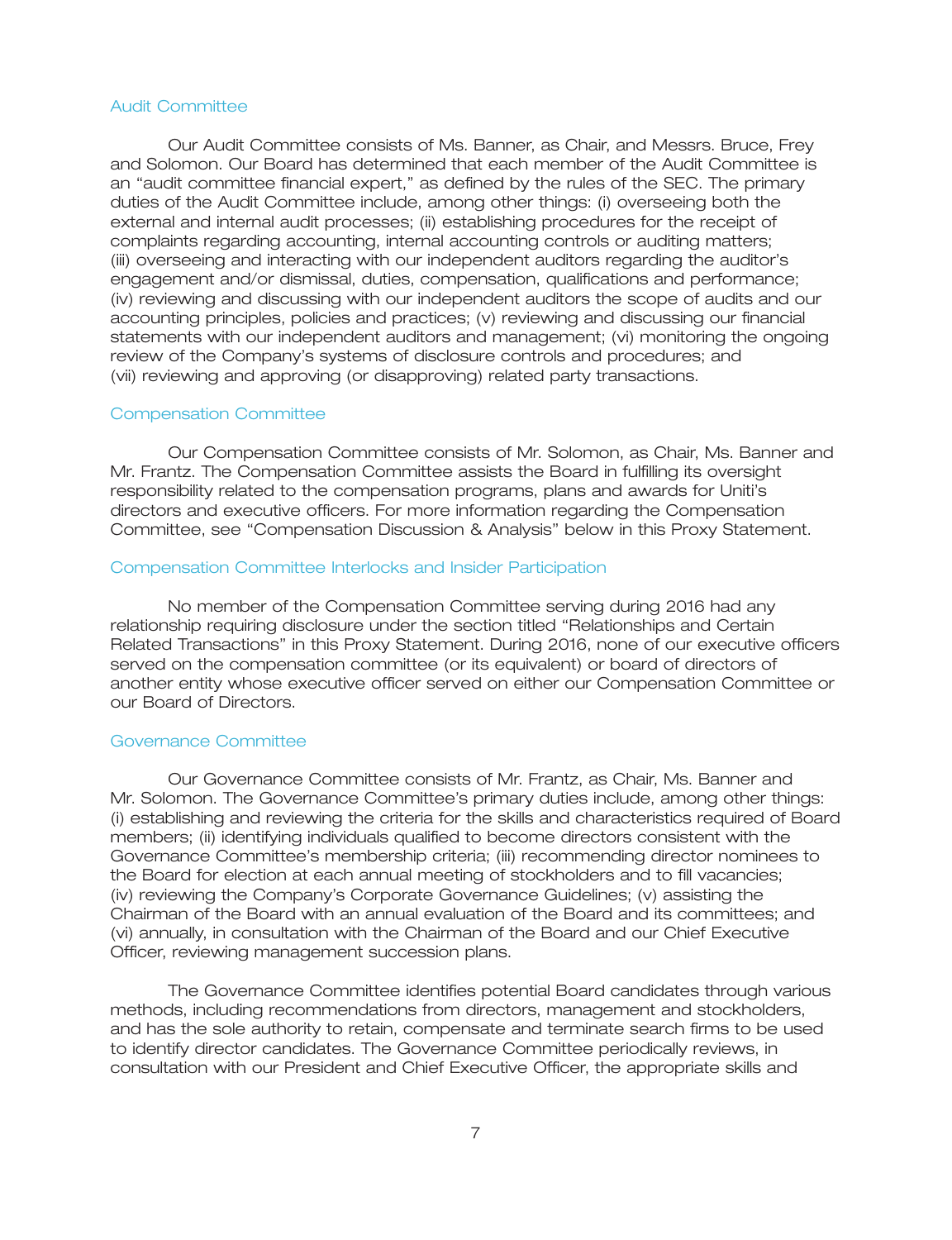characteristics required of Board members in the context of the composition and needs of the Board from time to time. In reviewing potential candidates, the Governance Committee considers applicable Board and Board committee independence requirements imposed by Uniti's Corporate Governance Guidelines, NASDAQ listing standards and applicable law. The Governance Committee actively seeks candidates with an inquisitive and objective perspective, practical wisdom and mature judgment, who possess high personal and professional ethics, character, integrity and values and who will be committed to representing the long-term interests of the Corporation's stockholders. Among the various criteria for selection as a Board member are the level of a potential candidate's relevant career experience, training and experience at the policymaking level in business, leadership and communication skills, and willingness to devote sufficient time and effort to Board duties. The Governance Committee also seeks candidates who demonstrate a willingness to evaluate management's performance objectively and who have no activities or interests that could conflict with their responsibilities to Uniti.

The Governance Committee does not have a formal policy on diversity with regard to consideration of director nominees, but the Governance Committee considers diversity in its selection of nominees and seeks to have a board that reflects a diverse range of views, backgrounds and experience.

The Governance Committee will consider director candidates recommended by stockholders. To qualify for such consideration, stockholder recommendations must be submitted to the Governance Committee at the address provided below in the section of this Proxy Statement titled ''Stockholder Communications with the Board of Directors'' and received by the Company's Secretary no later than 120 calendar days prior to the first anniversary of the mailing date of the proxy statement for the preceding year's annual meeting. The Governance Committee does not have a specific policy regarding the consideration of stockholder recommendations for director candidates because the Governance Committee intends to evaluate stockholder recommendations in the same manner as it evaluates director candidates recommended by other sources.

## **Board Leadership Structure**

The roles of the Chairman of the Board of Directors and Chief Executive Officer are performed by separate individuals. The Board of Directors believes this leadership structure improves the ability of the Board of Directors to exercise its oversight role over management and ensures a significant role for independent directors in the leadership of Uniti. Having an independent Chairman also strengthens Uniti's corporate governance structure by allowing the Chairman to convene executive sessions with independent directors.

# **Executive Sessions**

Uniti's Corporate Governance Guidelines specify that the independent directors of the Board of Directors must meet at regularly scheduled executive sessions without management and that the Chairman of the Board of Directors shall preside at executive sessions of independent directors. During 2016, executive sessions of the independent directors generally occurred at the end of each regular meeting of the Board.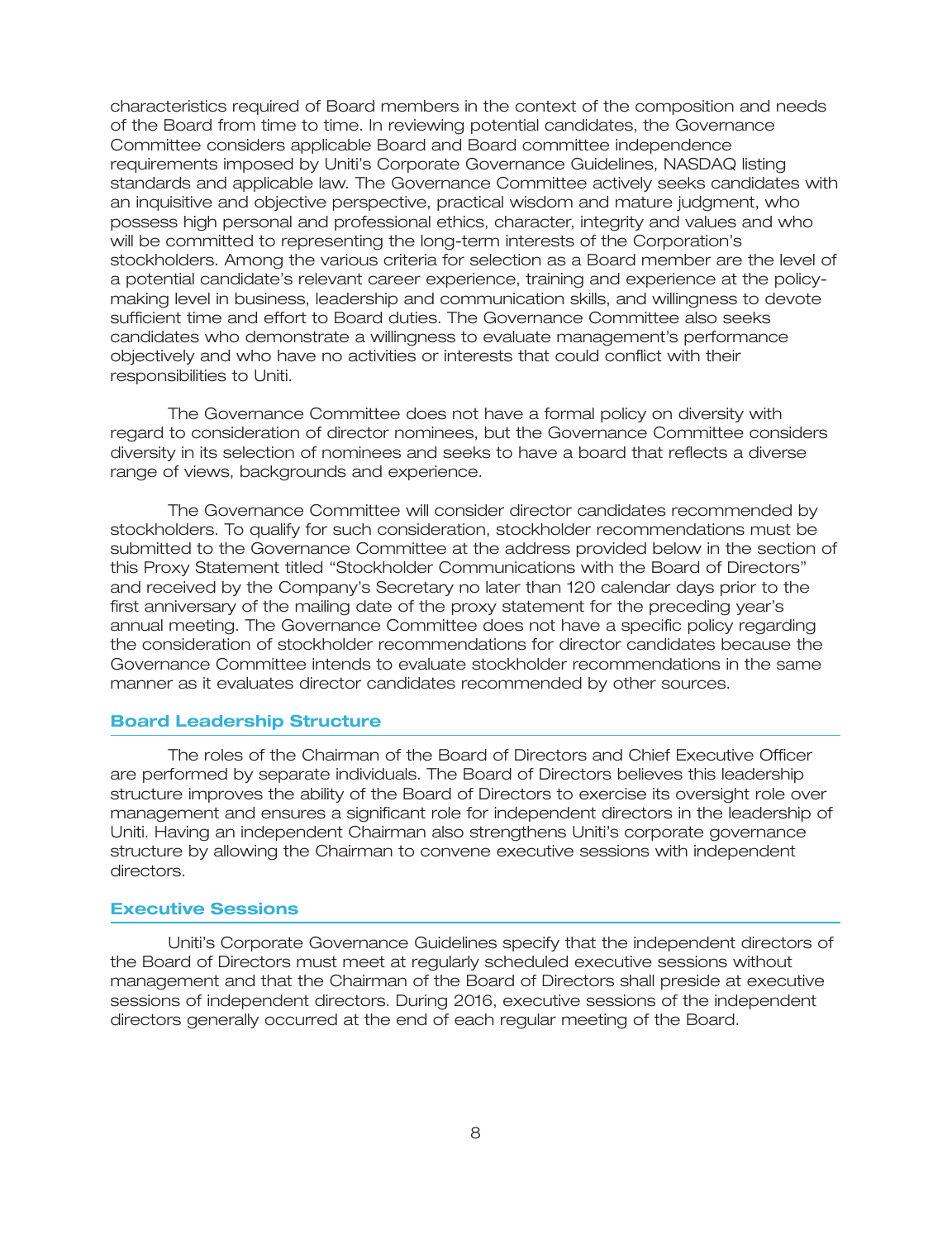#### **Risk Oversight**

The Board maintains an active role, including at the committee level, in overseeing management of the Company's various risk exposures. While the Board is ultimately responsible for overall risk oversight at our Company, certain of the Board's committees assist the Board of Directors in fulfilling its oversight responsibilities in certain areas of risk. The Audit Committee oversees the Company's enterprise risk management and periodically reviews with management and the Company's auditors major financial and auditing risks. The Compensation Committee oversees risks relating to the design and implementation of the Company's compensation policies and procedures.

The Board's discharge of its risk oversight role has not specifically affected its leadership structure discussed above. Rather, in establishing the current leadership structure, risk oversight was one factor among many considered. The Board will regularly review its leadership structure and evaluate whether it, and the Board as a whole, is functioning effectively. If in the future the Board believes that a change in its leadership structure is required to, or potentially could, improve the Board's risk oversight role, it may make any change it deems appropriate.

## **Code of Business Conduct and Ethics & Whistleblower Policy**

Our Code of Business Conduct and Ethics & Whistleblower Policy confirms our commitment to conduct our affairs in compliance with all applicable laws and regulations and observe the highest standards of business ethics and seeks to identify and mitigate conflicts of interest between our directors, officers and employees, on the one hand, and Uniti on the other hand. The Code of Business Conduct and Ethics & Whistleblower Policy applies to ensure compliance with stock exchange requirements and to ensure accountability at a senior management level for that compliance. We intend that the spirit, as well as the letter, of the Code of Business Conduct and Ethics & Whistleblower Policy be followed by all of our directors, officers, employees and subsidiaries. This is communicated to each new officer, director and employee. Any waiver of our Code of Business Conduct and Ethics & Whistleblower Policy with respect to our executive officers and directors may only be authorized by our Board of Directors. Our Code of Business Conduct and Ethics & Whistleblower Policy is available on our website, www.uniti.com, under the "About Us-Corporate Governance" tab.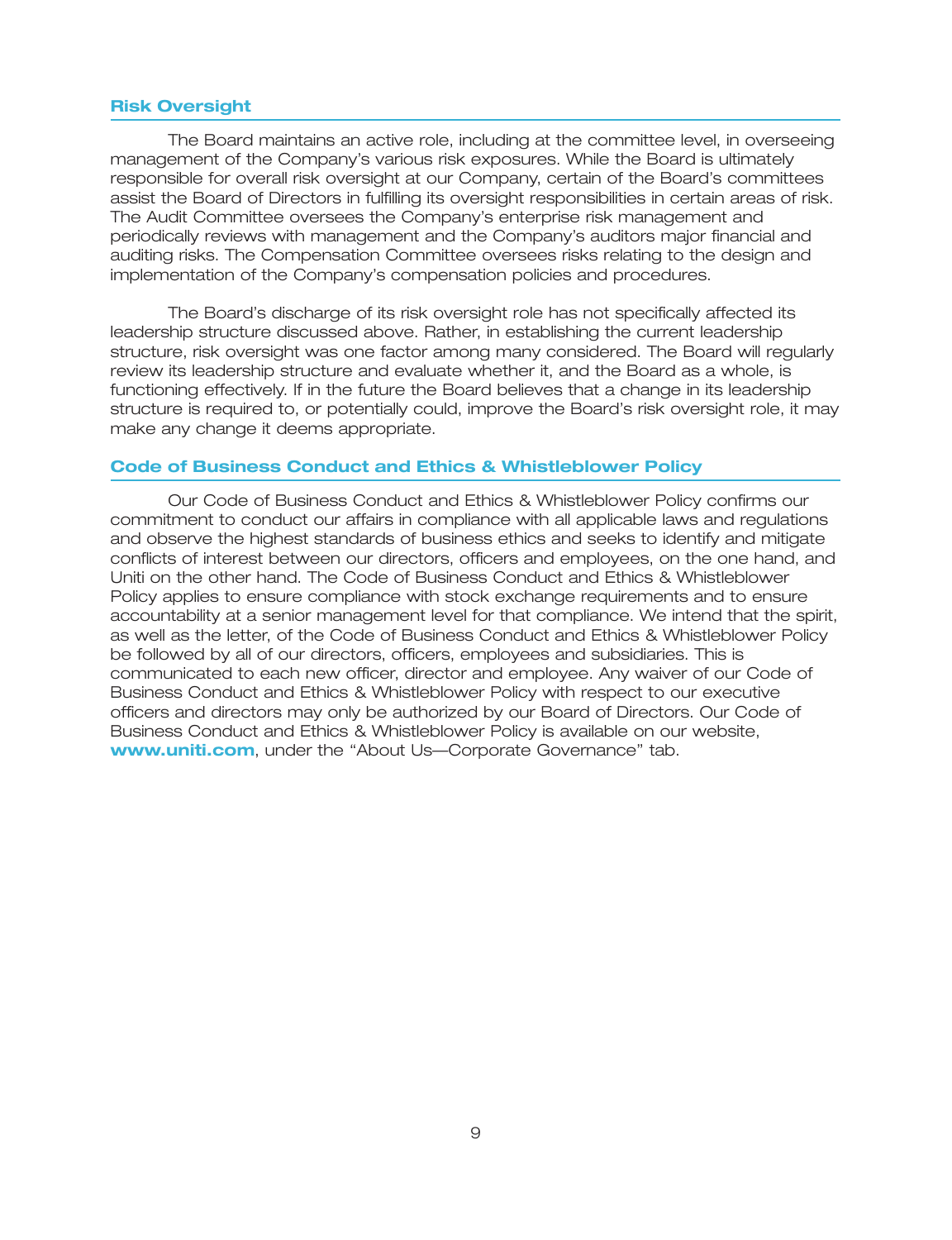## **Director Compensation**

The current non-employee director compensation program consists of: (i) an annual cash retainer of \$75,000; (ii) a one-time restricted stock grant of \$100,000 that vests ratably in equal installments over four years; (iii) an annual restricted stock grant of \$100,000 subject to one-year vesting; (iv) an additional annual cash retainer of \$75,000 for the Chair of the Board of Directors; (v) annual restricted stock grants of \$20,000, \$15,000 and \$10,000 for the Chairs of the Audit, Compensation and Governance Committees, respectively, each subject to one-year vesting; and (vi) annual restricted stock grants of \$10,000, \$7,500 and \$5,000 for non-chair members of the Audit, Compensation and Governance Committees, respectively, each subject to one-year vesting. The number of time-based restricted shares granted to the non-employee directors during 2016 were based on the average closing price of our common stock as reported on NASDAQ for the 20 trading days prior to the grant date.

The following table shows the compensation paid to our non-employee directors during 2016:

| <b>Name</b>                | <b>Fees Earned or</b><br><b>Paid in Cash</b><br>(\$) | <b>Stock</b><br><b>Awards</b><br>(\$)(2) | <b>All Other</b><br>Compensation<br>(\$) | Total (\$) |
|----------------------------|------------------------------------------------------|------------------------------------------|------------------------------------------|------------|
| Jennifer S. Banner         | 75,000                                               | 144.787                                  |                                          | 219,787    |
| Scott G. Bruce             | 38,219(1)                                            | 173.107                                  |                                          | 211,326    |
| Francis X. ("Skip") Frantz | 150,000                                              | 139,320                                  |                                          | 289,320    |
| <b>Andrew Frey</b>         | 29,795 (1)                                           | 149,060                                  |                                          | 178,855    |
| David L. Solomon           | 75,000                                               | 142.054                                  |                                          | 217.054    |

(1) Represents the non-employee director's pro rata amount of the applicable annual retainer fee based upon his date of appointment.

(2) All stock award amounts in the table above reflect the aggregate fair value on the grant date based on the closing per share price of the Company's common stock on the date of grant of the restricted stock, computed in accordance with FASB ASC Topic 718. At December 31, 2016, non-employee directors held the following number of unvested shares of restricted stock: Ms. Banner, 10,391; Mr. Bruce, 6,119; Mr. Frantz, 18,231; Mr. Frey, 4,884; and Mr. Solomon, 10,246.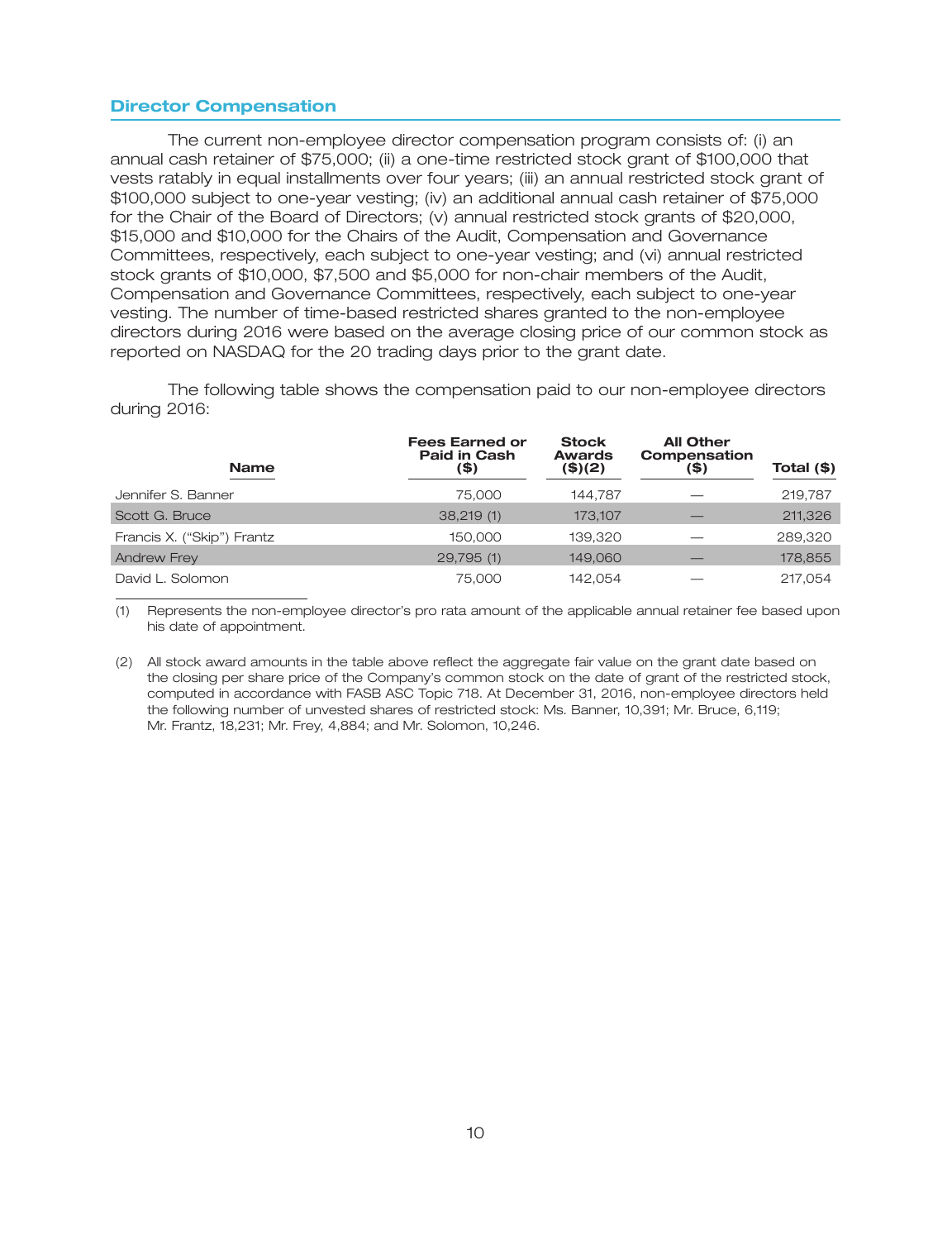# **PROPOSAL NO. 1**

# **Election of Directors**

There are currently six directors serving on the Board, all of whose terms expire at the Annual Meeting. Upon the recommendation of our Governance Committee, the Board has nominated all current Board members to stand for election at the Annual Meeting. In accordance with the Company's bylaws and Maryland law, each nominee elected will serve until the 2018 annual meeting of stockholders and until their successors are duly elected and qualified or until the earliest of their removal, resignation or death.

Each of the current Board members, except Messrs. Bruce and Frey, were elected at the 2016 annual meeting of stockholders. Mr. Bruce was appointed to the Board on June 29, 2016, in accordance with the terms of the Agreement and Plan of Merger, dated January 7, 2016, related to the acquisition of PEG Bandwidth, LLC, which required the Board to appoint a director to the Board designated by certain former equityholders of PEG Bandwidth, LLC. Mr. Frey was appointed to the Board on August 9, 2016, pursuant to the terms of the letter agreement, dated June 15, 2016, between the Company and Searchlight II CLS, L.P., an affiliate of Searchlight Capital Partners, L.P. (''Searchlight''), entered into to facilitate Searchlight's acquisition of 10 million shares of our common stock disposed of by Windstream Holdings, Inc. (''Windstream''). The letter agreement required the Board to increase the size of the Board and appoint a director designated by Searchlight to fill the resulting vacancy. The letter agreement also entitles Searchlight to annually designate a director candidate for election to the Board, provided that Searchlight maintains ownership of at least 5% of our common stock through June 15, 2019 and 8% thereafter.

Except as set forth above, there is no arrangement or understanding between any of the six nominees and any other person, including officers, pursuant to which the director was nominated for election to the Board.

Holders of proxies solicited by this Proxy Statement will vote the proxies they receive as directed on the proxy card, or, if no direction is made, for the election of the Board's six nominees. If any nominee is unable or declines to serve as a director at the time of the Annual Meeting, the proxy holders will vote for a nominee designated by the present Board to fill the vacancy or, in the event no such designation is made, proxies will be voted for a lesser number of nominees.

Set forth below is biographical information for each nominee, including age, a brief listing of principal occupations for at least the past five years, other major affiliations, and the specific experience, qualifications, attributes and skills that qualify each candidate to serve on the Board.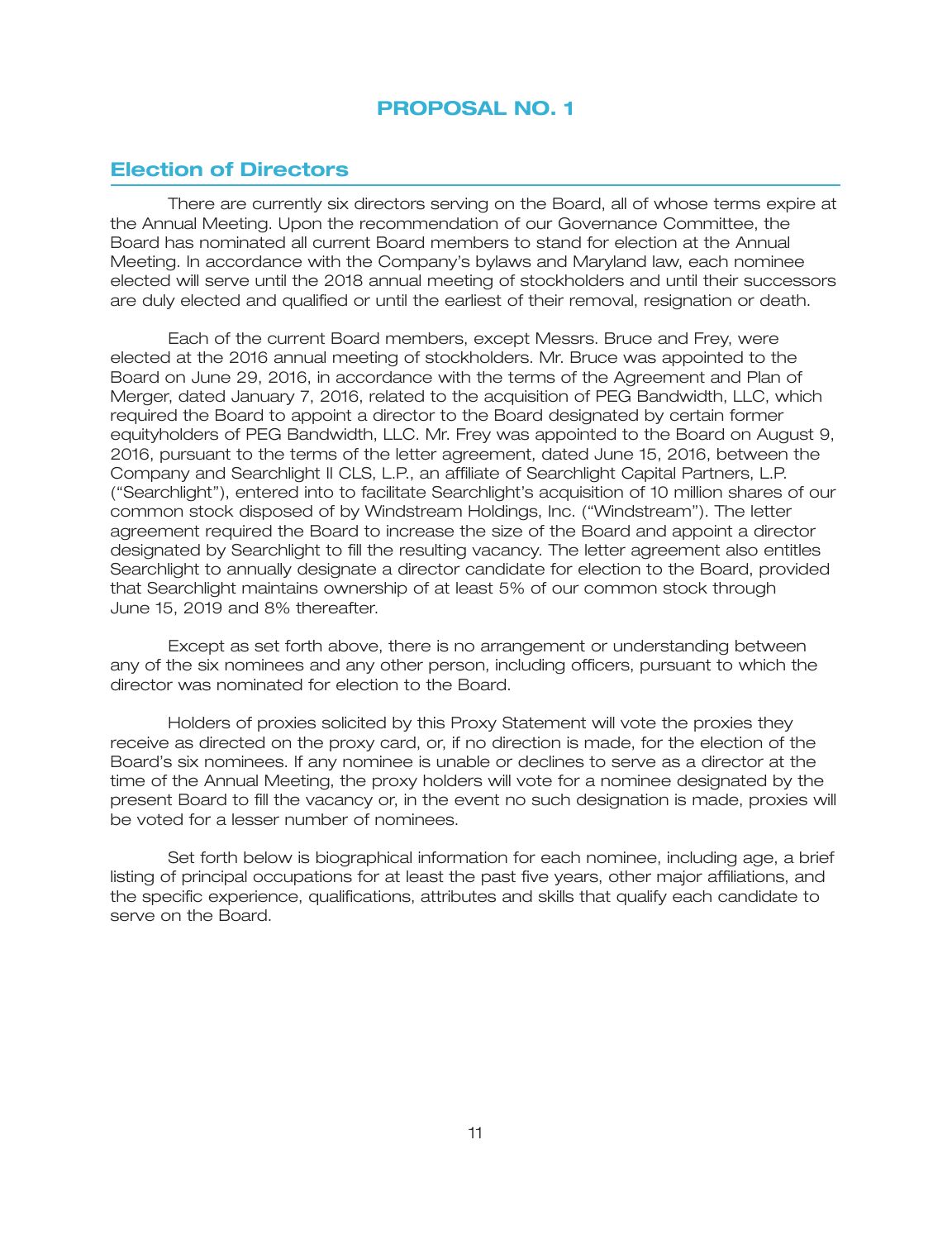**Jennifer S. Banner**, age 57, was appointed to the Board on June 1, 2015. Ms. Banner has served as Chief Executive Officer of Schaad Companies, LLC since 2008. Schaad Companies is a 105-year-old privately held real estate holding company with businesses in residential and commercial construction, development, property management and leasing, real estate brokerage and land investments. In addition, Ms. Banner has served as Chief Executive Officer and Manager of the Schaad Family Office, LLC since 2012 and as President and Chief Executive Officer of SchaadSource, LLC (a shared services company) since 2006. Previously, she spent 22 years in public accounting, practicing in the tax area with Ernst & Whinney (now Ernst & Young LLP) in Florida and Pershing Yoakley & Associates in Tennessee. Ms. Banner has been a director of BB&T Corporation since 2003 (presently serving as lead director and as a member of the executive and risk committees) and Branch Banking and Trust Company since 2013 and is a past director of Federal Reserve Bank of Atlanta (Nashville Branch) and First Virginia Banks, Inc. and First Vantage Bank. Ms. Banner maintains an active license as a Certified Public Accountant in the State of Tennessee, and she holds a Master of Accountancy and Bachelor of Science in Business Administration from the University of Tennessee.

Ms. Banner's accounting expertise as a Certified Public Accountant, her management experience as Chief Executive Officer of a diversified real estate holding company and her experience in public company board service in the financial services industry qualify her to serve on our Board of Directors and to serve as Chair of the Audit Committee. As a result of this expertise and experience, Ms. Banner is uniquely qualified to advise not only on general accounting and financial matters but on various technical accounting, corporate governance, risk management and real estate matters that the Board of Directors may address from time to time.

**Scott G. Bruce**, age 55, was appointed to the Board on June 29, 2016. Mr. Bruce has served as Managing Director of Associated Partners, LP, a private investment partnership focusing on creating, operating and investing in wireless communications companies, since its inception in 2007. In addition, Mr. Bruce has served as Managing Director and General Counsel of Liberty Associated Partners, LP, a predecessor investment vehicle, since 2000. He is also the Chief Executive Officer and a Director of AP WIP Investments, LLC and AP Tower Investments, LLC, both wireless infrastructure holding companies. Previously, Mr. Bruce was General Counsel and Secretary of Associated Group, Inc., a publicly traded company that owned various communications businesses, from 1994 to 2000, when it was sold to AT&T/Liberty Media. He also served as Vice President and General Counsel of Associated Communications Corporation, a publicly traded predecessor company to Associated Group, from 1992 to 1994, when the company sold its cellular telephone businesses to SBC/AT&T. Prior to joining Associated, Mr. Bruce practiced corporate law at Wolf, Block, Schorr and Solis-Cohen in Philadelphia, Pennsylvania from 1987 to 1992. Prior to that, he worked as an auditor in the New York office of Touche Ross & Co. (predecessor to Deloitte) from 1983 to 1985. In connection with Mr. Bruce's responsibilities at Associated, he has held various board memberships at private companies. Mr. Bruce holds an A.B. in History from Colgate University, an M.S. (Accounting) from the New York University Stern School of Business and a J.D. from the Villanova University School of Law.

Mr. Bruce's operational, management and investment expertise gained through years of experience as both an executive and lawyer in the telecommunications and communications infrastructure industries qualifies him to serve on our Board. The Board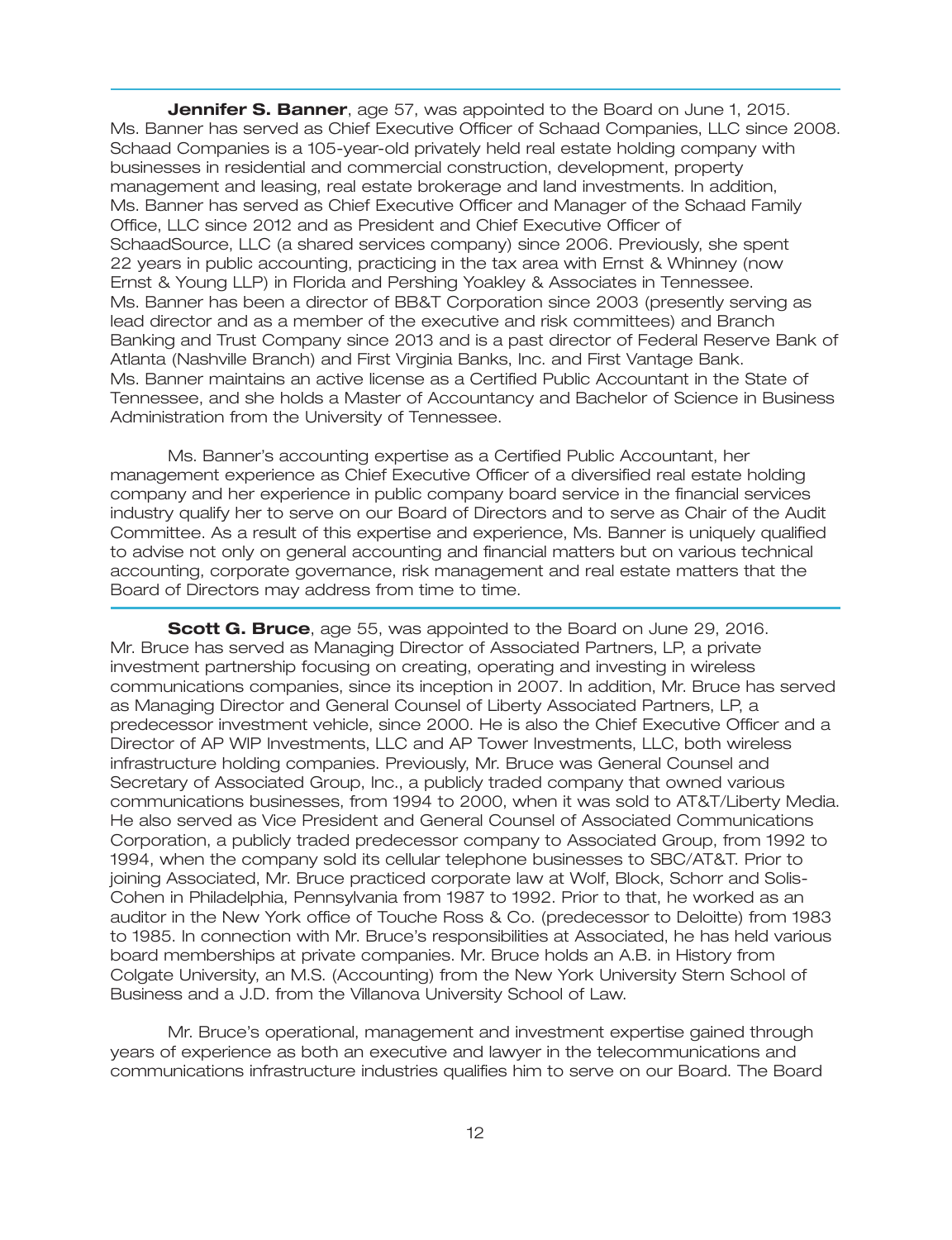believes that Mr. Bruce has a valuable understanding of, and is equipped to assist the Board in navigating, the challenges of the segment of the communications industry in which Uniti competes.

**Francis X. (''Skip'') Frantz**, age 63, has served as Chairman of the Board of Directors since our spin-off from Windstream. He previously served as a director of Windstream from 2006 until the spin-off, serving as Chairman of its Audit Committee at the time of his resignation from the Windstream board of directors. From July 2006 to February 2010, he served as Chairman of the Windstream board. Mr. Frantz served as the 2006 and 2007 Chairman of the Board and of the Executive Committee of the United States Telecom Association. Mr. Frantz served as Chairman of a community bank in Little Rock, Arkansas from February 2007 until May 2014 and serves as a director of a number of other privately held companies. Prior to January 2006, Mr. Frantz was Executive Vice President-External Affairs, General Counsel and Secretary of Alltel Corporation ("Alltel"). Mr. Frantz joined Alltel in 1990 as Senior Vice President and General Counsel and was appointed Secretary in January 1992 and Executive Vice President in July 1998. While with Alltel, he was responsible for Alltel's merger and acquisition negotiations, wholesale services group, federal and state government and external affairs, corporate communications, administrative services and corporate governance, in addition to serving as Alltel's chief legal officer.

Mr. Frantz's qualifications for election to the Board and to serve as Chair of the Governance Committee include his ability to provide insight and perspective on a wide range of issues facing business enterprises based on his long tenure as a senior executive in the telecommunications industry. Mr. Frantz's over-15-year career as a senior telecom executive in various capacities provides him with a thorough understanding of all aspects of Uniti's target market, and his service as a director and chairman of the United States Telecom Association provides Mr. Frantz with additional experience and insight in communications policy and regulation. Through his current involvement with a number of private companies and his prior role as Chairman of Windstream and, before that, as senior executive of Alltel, Mr. Frantz has extensive experience in corporate governance, mergers and acquisitions, risk management, government policy and regulation, and capital markets transactions, in addition to the specific aspects of the telecommunications industry.

**Andrew Frey**, age 41, was appointed to the Board on August 9, 2016. Mr. Frey is a Partner at Searchlight Capital Partners, a global private equity firm. Prior to joining Searchlight in 2011, Mr. Frey was a Managing Principal at Quadrangle Group where he primarily focused on telecommunications and technology investments. Mr. Frey serves on the boards of Hemisphere Media Group, Inc., Liberty Cablevision Puerto Rico and Harbortouch Payments LLC. Mr. Frey received a B.S. in Finance and B.A.S. in Systems Engineering from the University of Pennsylvania.

Mr. Frey's qualifications for election to the Board include his financial and investment experience, particularly his investment experience in other telecommunications and technology companies. Through this experience, and his service on the boards of other companies (including one public company), Mr. Frey brings to the Board a significant amount of experience in making and managing investments in the telecommunications industry.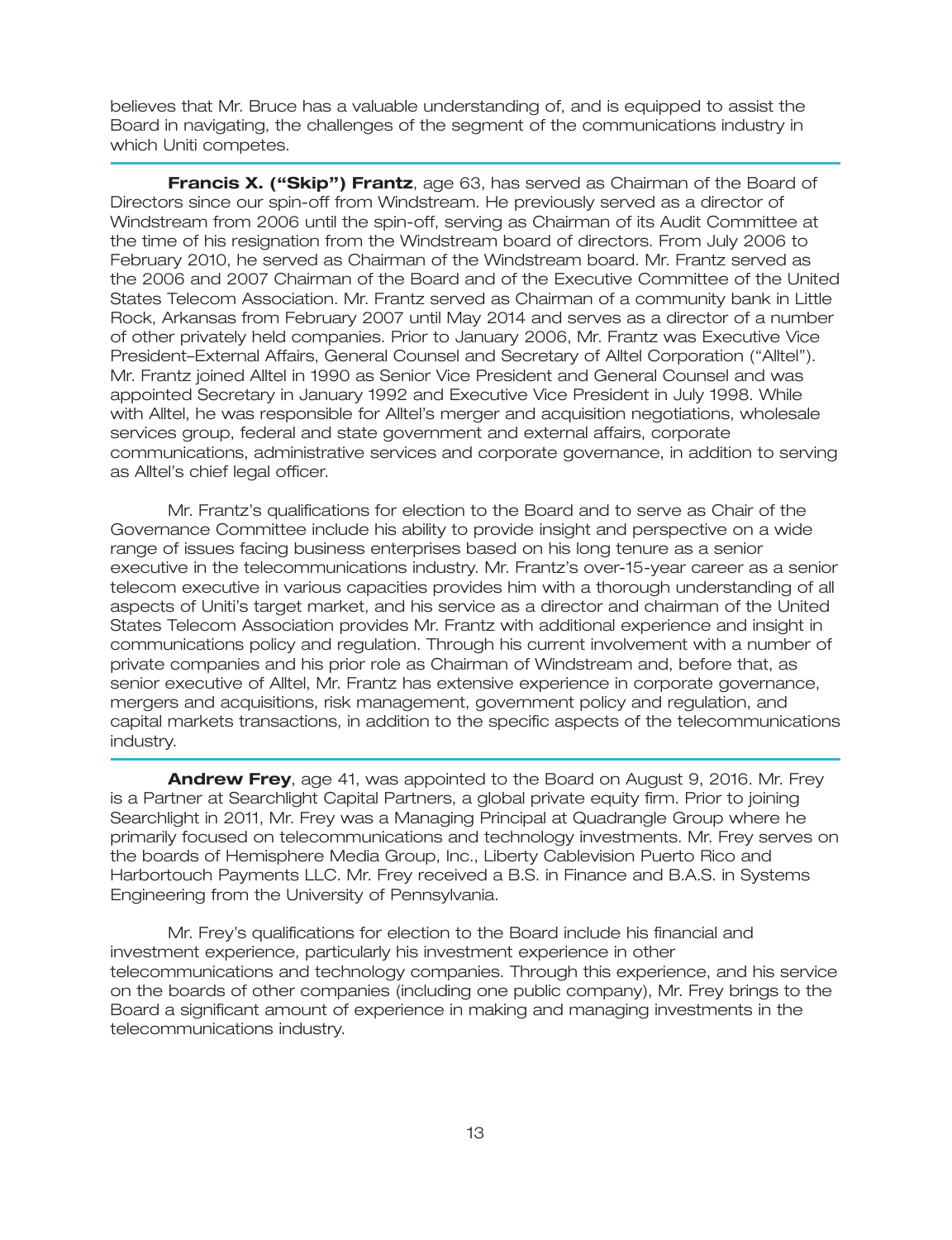**Kenneth A. Gunderman**, age 46, was appointed to the Board of Directors and has served as President and Chief Executive Officer since March 2, 2015. Mr. Gunderman has 17 years of investment banking experience in the telecommunications industry. Prior to his appointment as President and Chief Executive Officer of Uniti, he served as the co-head of investment banking at Stephens Inc., where he was responsible for the strategic direction of the investment banking department and advised on many of the firm's notable investment banking transactions. Mr. Gunderman currently serves on the board of America's Car-Mart, Inc. Prior to joining Stephens Inc., Mr. Gunderman was a member of the telecom investment banking group at Lehman Brothers, where he advised on various transactions and financings totaling more than \$125 billion. He also worked as a Certified Public Accountant at KPMG and holds an MBA from Yale and a Bachelor of Arts from Hendrix College.

The Board believes it is important that Uniti's Chief Executive Officer serve on the Board of Directors, as the position of Chief Executive Officer puts Mr. Gunderman in a unique position to understand the challenges and issues facing the Company. Mr. Gunderman's qualifications for service on our Board of Directors include the same demonstrated skills and experience that qualify him to serve as Chief Executive Officer of Uniti.

**David L. Solomon**, age 57, was appointed to the Board on June 1, 2015. Mr. Solomon is a founder and Managing Director of Meritage Funds, a Denver-based manager of private investment funds. Previously, he served as Chief Executive Officer and Executive Chairman of NuVox Communications, Inc. until it was acquired by Windstream in 2010. A Certified Public Accountant (inactive status) with a strong operational and financial background, Mr. Solomon served as Executive Vice President and Chief Financial Officer at Brooks Fiber Properties (''Brooks'') immediately following its formation in 1993 until its sale to MCI/WorldCom in 1998. As Chief Financial Officer at Brooks, Mr. Solomon led numerous private and public debt and equity transactions, including Brooks' initial public offering. Mr. Solomon worked in the audit practice of KPMG from 1981 until he joined Brooks. When Mr. Solomon departed KPMG, he was a Partner in the audit practice. In connection with Mr. Solomon's responsibilities at Meritage Funds, he currently serves as a board member of several private companies. Mr. Solomon is a member of the American Institute and Tennessee Society of CPAs and serves on the board of trustees for his alma mater, Lipscomb University in Nashville, Tennessee.

Mr. Solomon's financial, accounting and management expertise gained through his long tenure as a senior executive in the telecommunications industry qualifies him to serve on our Board of Directors and to serve as Chair of the Compensation Committee. As a result of his extensive management experience, Mr. Solomon has a deep understanding of corporate planning, risk management, executive compensation and capital markets, which is an invaluable asset to our Board of Directors.

# **BOARD RECOMMENDATION**

THE BOARD OF DIRECTORS UNANIMOUSLY RECOMMENDS THAT STOCKHOLDERS VOTE "**FOR**" EACH OF THE FOREGOING NOMINEES.

PROXIES SOLICITED BY THE BOARD OF DIRECTORS WILL BE VOTED "**FOR**" EACH OF THE FOREGOING NOMINEES UNLESS STOCKHOLDERS SPECIFY A CONTRARY VOTE.

25MAR201710575830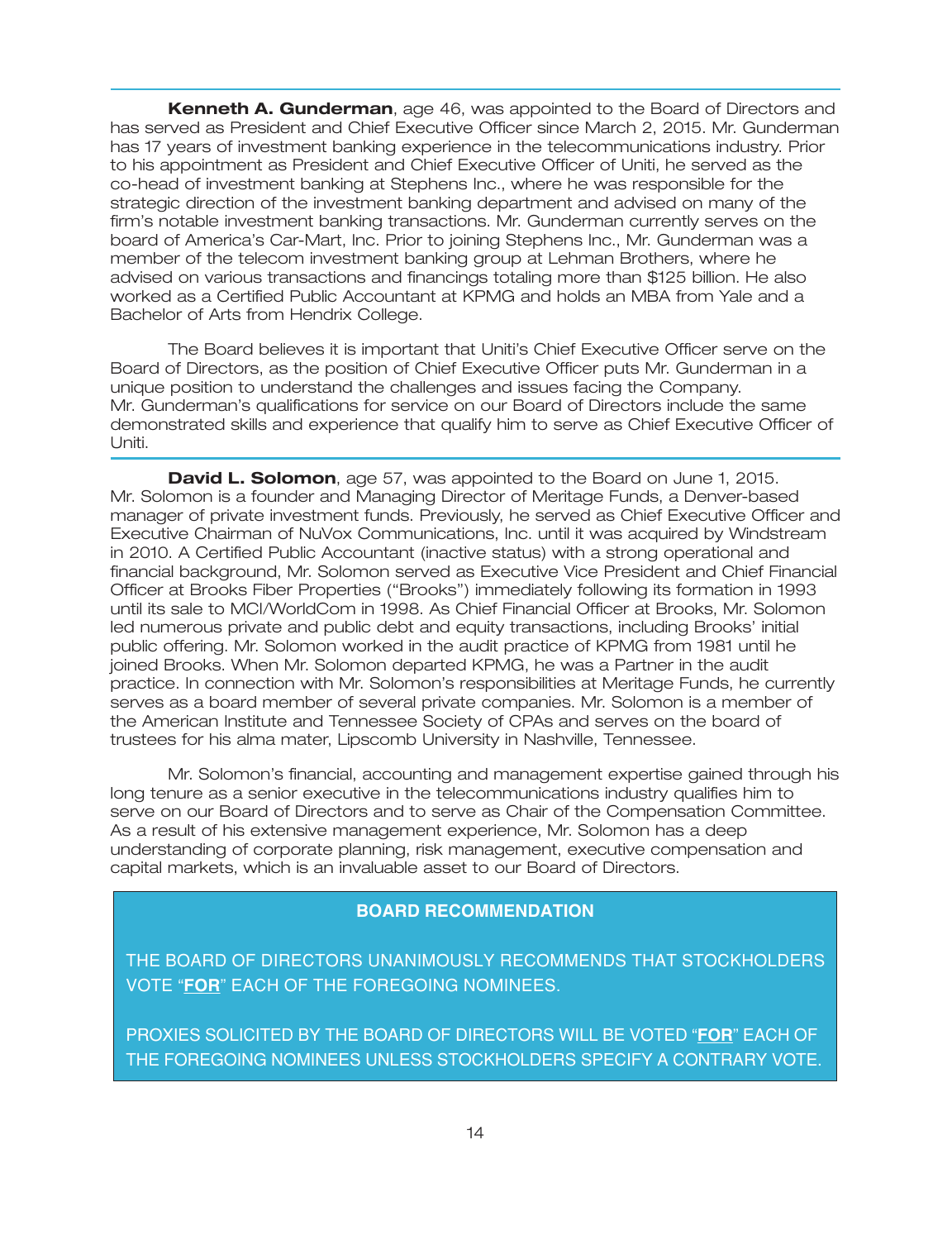# **SECURITY OWNERSHIP OF CERTAIN BENEFICIAL OWNERS AND MANAGEMENT**

The following table sets forth information with respect to the beneficial ownership of our common stock, as of March 10, 2017, by:

- our directors (all of whom are director nominees);
- our current executive officers;
- all of our current directors and executive officers as a group; and
- each other person, or group of affiliated persons, who is known by us to beneficially own more than 5% of our common stock.

The percentages in the tables below are based on 155,931,290 shares of common stock outstanding as of March 10, 2017.

The amounts and percentages of common stock beneficially owned are reported on the basis of regulations of the SEC governing the determination of beneficial ownership of securities. Under the rules of the SEC, a person is deemed to be a ''beneficial owner'' of a security if that person has or shares ''voting power,'' which includes the power to vote or to direct the voting of the security, or ''investment power,'' which includes the power to dispose of or to direct the disposition of the security. A person is also deemed to be a beneficial owner of any securities of which that person has a right to acquire beneficial ownership within 60 days. Under these rules, more than one person may be deemed a beneficial owner of the same securities and a person may be deemed to be a beneficial owner of securities as to which that person has no economic interest. Except as otherwise noted, the persons and entities listed in the table below have sole voting and investing power with respect to all of the shares of our common stock they beneficially own, subject to community property laws where applicable. Except as otherwise set forth below, the address of the beneficial owner is c/o Uniti Group Inc., 10802 Executive Center Drive, Benton Building, Suite 300, Little Rock, Arkansas 72211.

| Name and Address of<br><b>Beneficial Owner</b>                            | <b>Amount and Nature</b><br>of Beneficial<br><b>Ownership</b> | <b>Percentage of Shares</b><br>of Common Stock<br><b>Beneficially Owned</b> |
|---------------------------------------------------------------------------|---------------------------------------------------------------|-----------------------------------------------------------------------------|
| Jennifer S. Banner                                                        | 19.130                                                        | $\star$                                                                     |
| Scott G. Bruce                                                            | 10,292                                                        | $\star$                                                                     |
| Francis X. ("Skip") Frantz                                                | 168,152 (1)                                                   | $\star$                                                                     |
| Andrew Frey                                                               | 9,057(2)                                                      | $\star$                                                                     |
| Kenneth A. Gunderman                                                      | 255,794                                                       | $\star$                                                                     |
| Daniel L. Heard                                                           | 36.117                                                        | $\star$                                                                     |
| Ronald J. Mudry                                                           | 37,612                                                        | $\star$                                                                     |
| David L. Solomon                                                          | 18,837                                                        | $\star$                                                                     |
| Mark A. Wallace                                                           | 53.563                                                        | $\star$                                                                     |
| All current directors and executive<br>officers as a group (nine persons) | 608.554                                                       | $\star$                                                                     |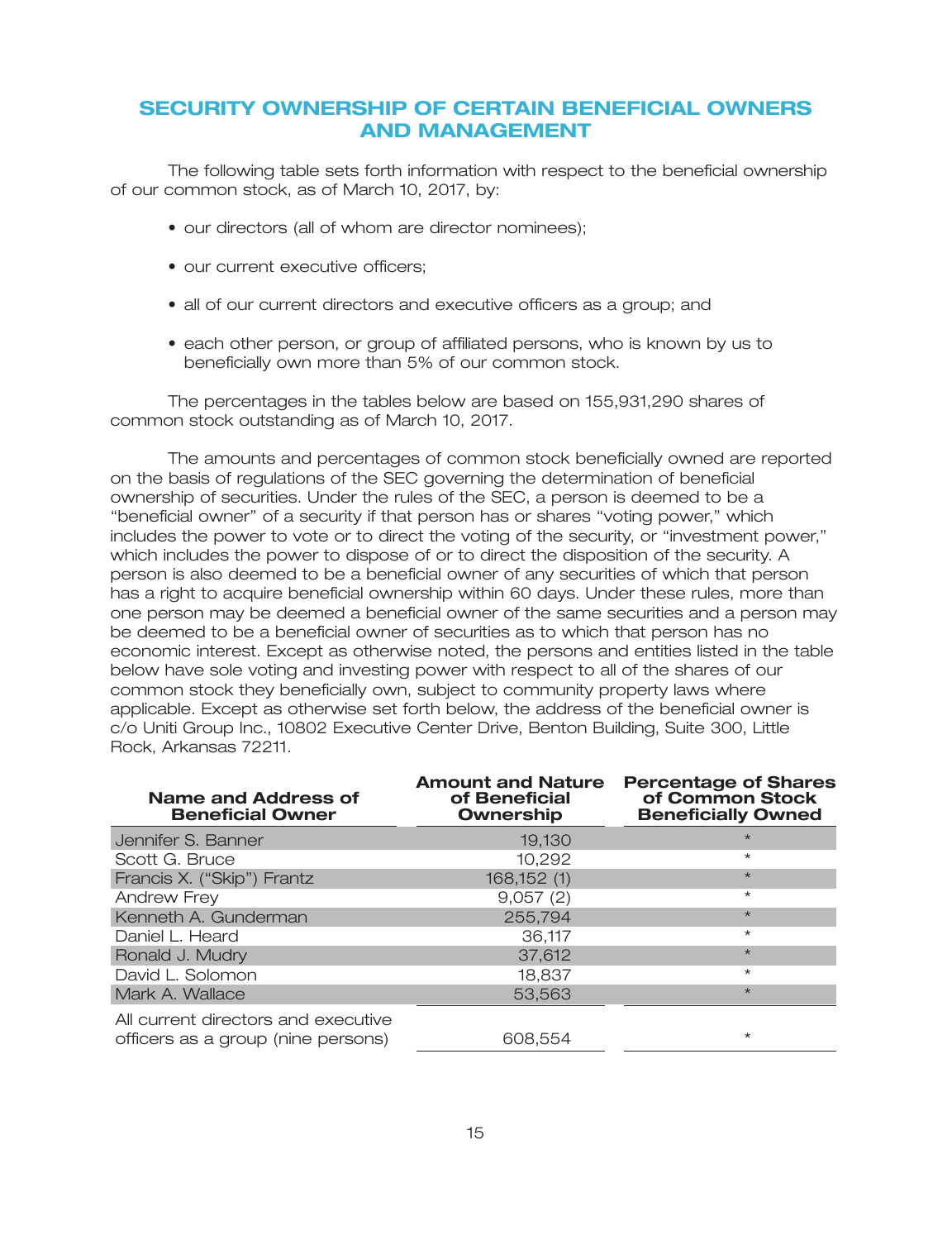| The Vanguard Group<br>100 Vanguard Blvd.<br>Malvern, PA 19355                                                            | 12,637,050 (3) | 8.10% |
|--------------------------------------------------------------------------------------------------------------------------|----------------|-------|
| Blackrock, Inc.<br>55 East 52nd Street<br>New York, NY 10022                                                             | 10,779,275 (4) | 6.91% |
| Searchlight II CLS, L.P.<br>c/o Searchlight Capital<br>Partners, L.P.<br>745 5th Avenue—27th Floor<br>New York, NY 10151 | 10,009,057(5)  | 6.42% |
| The Bank of New York<br><b>Mellon Corporation</b><br>225 Liberty Street<br>New York, New York 10286                      | 8,470,897 (6)  | 5.43% |

Indicates less than 1%.

- (1) Includes 140 shares held in trust for the benefit of Mr. Frantz's spouse and children. Mr. Frantz's spouse is the trustee of the trust. These shares are deemed beneficially owned by Mr. Frantz under SEC rules, but Mr. Frantz disclaims beneficial ownership.
- (2) Mr. Frey holds these shares as a nominee, and for the benefit, of Searchlight II CLS, L.P. (''Searchlight II CLS'') and thus disclaims beneficial ownership of such shares. Mr. Frey, a partner of Searchlight Capital Partners, L.P., an affiliate of Searchlight II CLS, serves as a director of the Company as a nominee of Searchlight II CLS. Excludes 10,000,000 shares owned by Searchlight II CLS as Mr. Frey does not have or share voting or dispositive power over such shares.
- (3) Based solely upon the information contained in a Schedule 13G/A filed on February 10, 2017. According to that Schedule 13G/A, The Vanguard Group has sole voting power over 94,887 of the reported shares, shared voting power over 15,304 of the reported shares, sole dispositive power over 12,549,330 of the reported shares, and shared dispositive power over 87,720 of the reported shares.
- (4) Based solely upon the information contained in a Schedule 13G/A filed on January 23, 2017. According to that Schedule 13G/A, Blackrock, Inc. has sole voting power over 10,330,127 of the reported shares, no shared voting power or shared dispositive power with respect to any reported shares, and sole dispositive power over all reported shares.
- (5) Based in part upon the information in a Schedule 13D filed on June 27, 2016. According to that Schedule 13D, Searchlight II CLS and certain of its affiliates have sole voting and dispositive power over 10,000,000 shares. Includes 9,057 shares of restricted stock held by Mr. Frey for the benefit of Searchlight II CLS.
- (6) Based solely upon the information contained in a Schedule 13G filed on February 3, 2017. According to that Schedule 13G, The Bank of New York Mellon Corporation and certain of its affiliates have sole voting power over 7,805,784 of the reported shares, shared voting power over 12,224 of the reported shares, sole dispositive power over 8,405,702 of the reported shares, and shared dispositive power over 65,160 of the reported shares.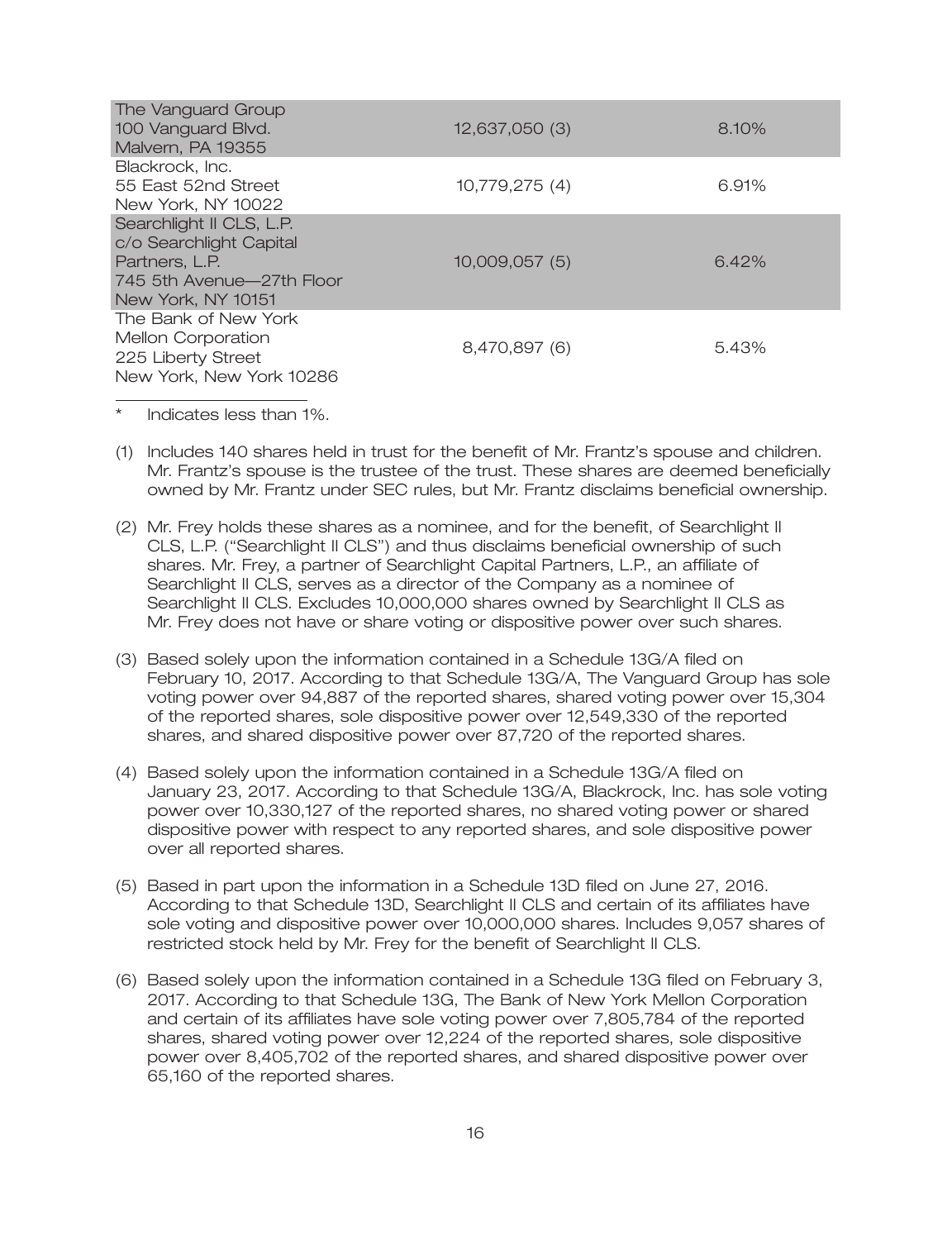# **AUDIT COMMITTEE REPORT**

The primary purposes of the Audit Committee are to oversee on behalf of the Board: (i) the Company's accounting and financial reporting processes and the integrity of its financial statements; (ii) the audits of the Company's financial statements and the appointment, compensation, qualifications, independence and performance of the Company's independent auditors; (iii) the Company's compliance with legal and regulatory requirements; and (iv) the performance of the Company's internal audit function, if any, internal accounting controls, disclosure controls and procedures and internal control over financial reporting. The Audit Committee also manages the Company's relationship with its independent registered public accounting firm (which reports directly to the Audit Committee). The Audit Committee has the authority to obtain advice and assistance from outside legal, accounting or other advisors as the Audit Committee deems necessary to carry out its duties and receives appropriate funding, as determined by the Audit Committee, from the Company for such advice and assistance.

The Company's independent registered public accounting firm, PricewaterhouseCoopers LLP (''PwC''), is responsible for performing an independent audit of the Company's financial statements and issuing opinions on the conformity of those audited financial statements with United States generally accepted accounting principles. The Audit Committee's responsibility is to supervise and review these processes.

In this context, the Audit Committee hereby reports as follows:

- 1. The Audit Committee has reviewed and discussed the audited financial statements with the Company's management.
- 2. The Audit Committee has discussed with PwC the matters required to be discussed under the rules adopted by the Public Company Accounting Oversight Board ("PCAOB").
- 3. The Audit Committee has received from PwC the written disclosures and the letter required by the applicable requirements of the PCAOB regarding PwC's communications with the Audit Committee concerning independence and has discussed with PwC its independence.
- 4. Based on the review and discussions referred to in paragraphs (1) through (3) above, the Audit Committee recommended to the Board, and the Board has approved, that the audited financial statements be included in the Company's Annual Report on Form 10-K for the fiscal year ended December 31, 2016, for filing with the Securities and Exchange Commission.

The undersigned members of the Audit Committee have submitted this Report to the Board of Directors.

# **AUDIT COMMITTEE:**

Jennifer S. Banner, *Chair* Scott G. Bruce Andrew Frey David L. Solomon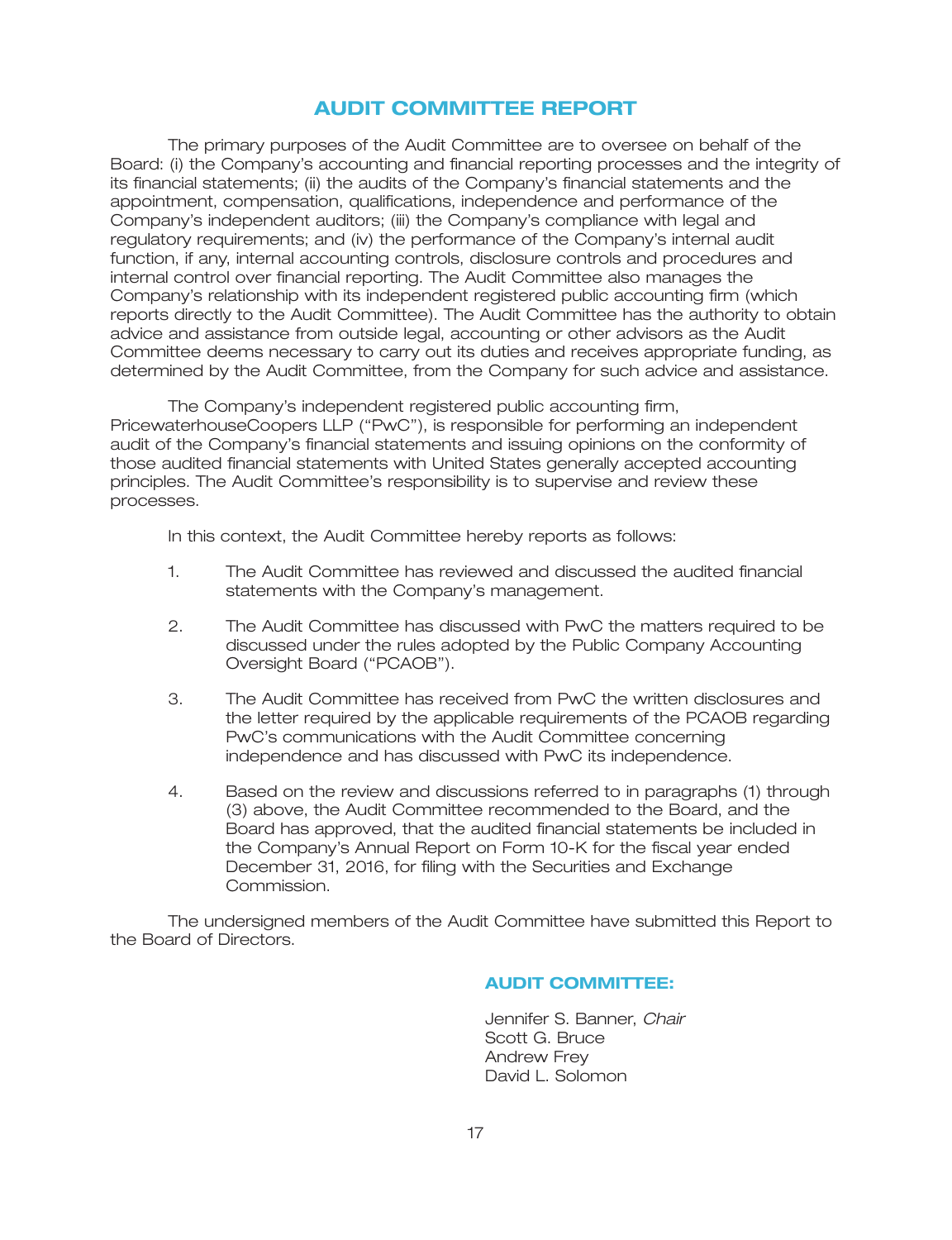# **EXECUTIVE OFFICERS OF THE COMPANY**

Set forth below is biographical information with respect to each current executive officer of the Company. In addition to the executive officers listed below, Mr. Gunderman, who also serves as a director of the Company, is an executive officer of the Company. Biographical information regarding Mr. Gunderman is available above under ''Proposal No. 1—Election of Directors.''

**Mark A. Wallace**, age 59, has served as the Executive Vice President—Chief Financial Officer and Treasurer of Uniti since April 1, 2015. Mr. Wallace previously served as Managing Director of Fortress Investment Group LLC (NYSE: FIG) and affiliates from May 2014 to December 2014, and served as the Chief Financial Officer and Treasurer of New Senior Investment Group (NYSE: SNR), a publicly traded REIT managed by Fortress from October 2014 until December 2014. Mr. Wallace was previously the Senior Vice President, Chief Financial Officer and Treasurer of Westwood Holdings Group, a Dallas-based asset management firm which he joined in November 2012. Mr. Wallace served as Chief Financial Officer of Leading Edge Aviation Services, Inc., a privately-held aerospace services company, from September to November 2012, as a financial consultant to a private telecommunication services company from May 2011 to August 2012 and as Chief Financial Officer of Westcore Properties, a private real estate firm, from August to December 2010. Mr. Wallace served as EVP—Chief Financial Officer & Treasurer of HCP, Inc., an S&P 500 healthcare REIT, from March 2004 until March 2009, where his responsibilities included capital markets, SEC reporting, technology, taxes, acquisition evaluation and integration, and financial planning and analysis. He was Chair of the Operating Committee of HCP, and served on both the Executive and Investment Committees. Mr. Wallace's experience includes private and publicly traded NYSE real estate and industrial companies including Titanium Metals Corporation, Tremont Corporation and Valhi, Inc. and 11 years with Arthur Andersen LLP. Mr. Wallace has a bachelor's degree in business administration from Texas Tech University and an MBA from Colorado State University. He is a Certified Public Accountant in Texas.

**Daniel L. Heard**, age 42, has served as the Executive Vice President—General Counsel and Secretary of Uniti since April 1, 2015. Most recently he was a partner in the law offices of Kutak Rock LLP. Mr. Heard joined Kutak Rock LLP in 2000, where he represented public companies in corporate, securities and merger and acquisition transactions. His clients comprised a wide range of industries, including telecommunications, information technology and food processing. Mr. Heard has more than 16 years' experience in negotiating, structuring and consummating mergers and acquisitions, public offerings of debt and equity securities and other corporate finance transactions. Mr. Heard graduated from the William H. Bowen School of Law at the University of Arkansas at Little Rock and has a Bachelor of Arts from the University of Central Arkansas. Mr. Heard is responsible for the Company's legal affairs and corporate governance.

**Ronald J. Mudry**, age 55, has served as Executive Vice President—Fiber Operations since Uniti's acquisition of Tower Cloud, Inc. on August 31, 2016. Prior to the acquisition, Mr. Mudry served as chief executive officer and president of Tower Cloud, which he founded in 2006. Prior to his time with Tower Cloud, Mr. Mudry founded Progress Telecom (formed in 1998) and before that spent 15 years with GTE Corporation (now Verizon) where he held key management positions in finance, sales and marketing, international operations, treasury, strategic planning, and mergers and acquisitions. Mr. Mudry holds a bachelor's degree in finance from the University of Michigan and an MBA from the University of Tampa.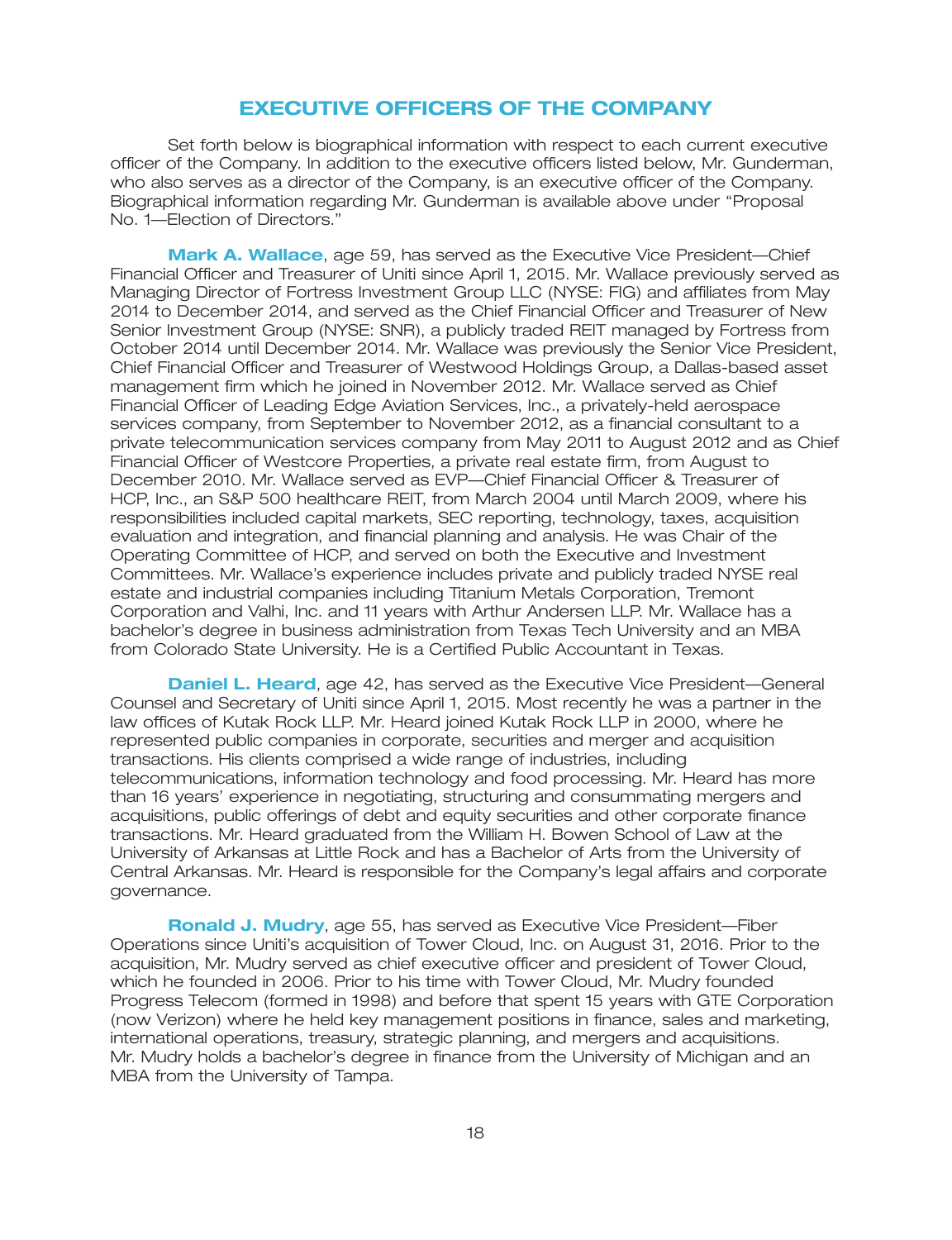# **EXECUTIVE COMPENSATION**

# **Compensation Discussion & Analysis**

This Compensation Discussion and Analysis describes our current executive compensation program and provides information regarding the compensation paid to our four executive officers (collectively, the ''Named Executive Officers'' or ''NEOs''), who are:

- **Kenneth A. Gunderman**, President and Chief Executive Officer;
- **Mark A. Wallace**, Executive Vice President—Chief Financial Officer and Treasurer;
- **Daniel L. Heard**, Executive Vice President—General Counsel and Secretary; and
- **Ronald J. Mudry**, Executive Vice President—Fiber Operations.

# Compensation Philosophy

Our current compensation program includes annual base salaries, annual short-term cash incentive opportunities, and long-term equity awards. Our executive compensation program is intended to support the following objectives:

- align pay with performance through the use of variable incentives;
- reinforce key business objectives in support of long-term value creation;
- align management's interests with the long-term interests of our stockholders;
- provide competitive compensation and incentives at or near the 50th percentile of market data provided by our compensation consultant; and
- to not create or encourage unnecessary risk taking.

To further these objectives, we adhere to the following compensation and corporate governance practices:

| <b>What We Do:</b>                                                                                                                        | <b>What We Don't Do:</b>                                                                                                       |
|-------------------------------------------------------------------------------------------------------------------------------------------|--------------------------------------------------------------------------------------------------------------------------------|
| Align pay with performance by linking a<br>substantial portion of compensation to<br>the achievement of predefined<br>performance metrics | Do NOT provide tax gross-ups in any<br>circumstance                                                                            |
| Retain an independent compensation<br>consultant                                                                                          | Do NOT provide any excessive<br>perquisites for executives                                                                     |
| Require compliance with stock<br>ownership guidelines                                                                                     | Do NOT provide guaranteed bonuses                                                                                              |
| Include double-trigger<br>change-in-control provisions in equity<br>awards                                                                | Do NOT provide discount stock options<br>or stock appreciation rights                                                          |
| Place caps on incentive award<br>opportunities                                                                                            | Do NOT pay dividends on<br>performance-based restricted stock<br>units prior to vesting                                        |
| Maintain a clawback policy                                                                                                                | Do NOT permit unapproved pledging of<br>our common stock                                                                       |
| Prohibit hedging of our common stock<br>and option trading                                                                                | Do NOT add back to our equity<br>compensation plan reserves any<br>shares tendered as payment for shares<br>withheld for taxes |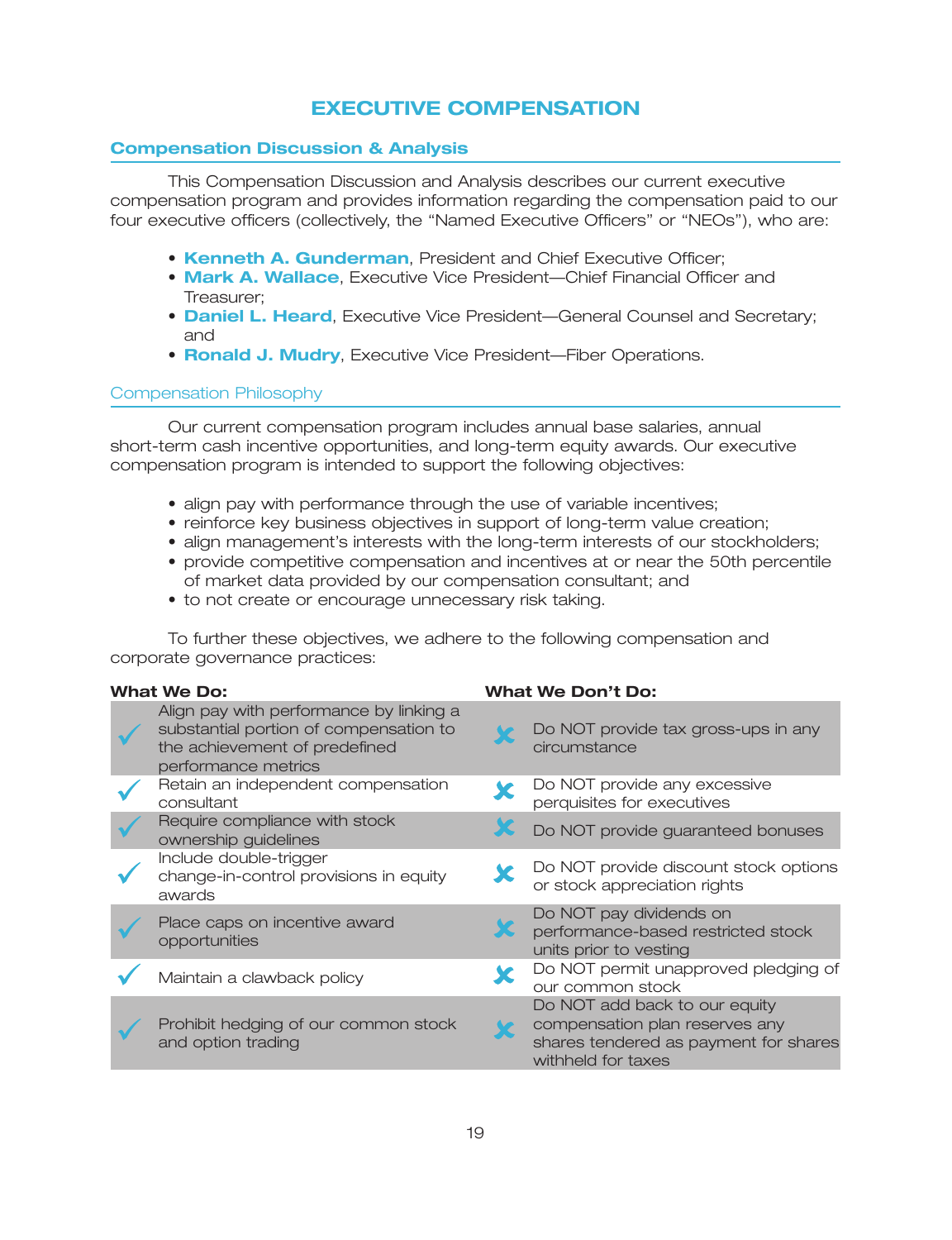#### How We Structured the 2016 Compensation Program

Compensation Committee. Our Compensation Committee is comprised of David L. Solomon, as Chair, Francis X. (''Skip'') Frantz and Jennifer S. Banner. Our Board of Directors has determined that each member of the Compensation Committee is an independent director under NASDAQ listing standards, a ''non-employee director'' for purposes of Section 16 of the Securities Exchange Act of 1934 and an ''outside director'' as defined in Section 162(m) of the Internal Revenue Code.

The Compensation Committee oversees and administers our compensation programs, plans and awards for Uniti's directors and executive officers and is primarily responsible for reviewing and approving (or recommending to the Board of Directors for approval) our compensation policies and the compensation paid to our executive officers. The Compensation Committee's responsibilities are set forth in its written charter that is available on our website at **www.uniti.com** under the "About Us—Corporate Governance'' tab.

With respect to our 2016 compensation program, the Compensation Committee reviewed and approved the compensation opportunities for Messrs. Gunderman, Wallace and Heard with input from its independent compensation consultant, Pearl Meyer & Partners, LLC (''Pearl Meyer''). In approving such compensation, the Compensation Committee focused on a number of metrics to evaluate our performance, in addition to elements of strategic performance, as discussed below. As Mr. Mudry did not join the Company until August 31, 2016, his compensation opportunities were not included in the Compensation Committee's review and approval of our 2016 compensation program.

Management. Our CEO provides performance context and recommendations based on the analysis supplied by Pearl Meyer regarding the compensation arrangements for the NEOs, other than himself. While the Compensation Committee values the judgment and input from the CEO, and considers his recommendations, the Compensation Committee ultimately retains sole discretion to approve the compensation packages for each executive officer.

Independent Consultant. The Compensation Committee has the authority to retain and terminate any compensation consultant, legal counsel or other adviser as it determines appropriate to assist it in the performance of its responsibilities and to approve such consultant's fees and other retention terms. It is the policy of the Compensation Committee that the compensation consultant should not perform any services for us other than services as a consultant to the Compensation Committee.

The Compensation Committee engaged Pearl Meyer to assist the Committee in the review and design of our 2016 executive compensation program because of its experience in assisting both telecommunications companies and other REITs in designing competitive, well-balanced compensation programs that align the interests of management and stockholders. Pearl Meyer assisted the Compensation Committee in reviewing the Company's existing short- and long-term compensation programs and structuring awards under such programs, provided data on current compensation ''best practices'' and trends in the REIT industry, and assisted with a review of the Company's peer group for use in structuring our 2016 executive compensation program. A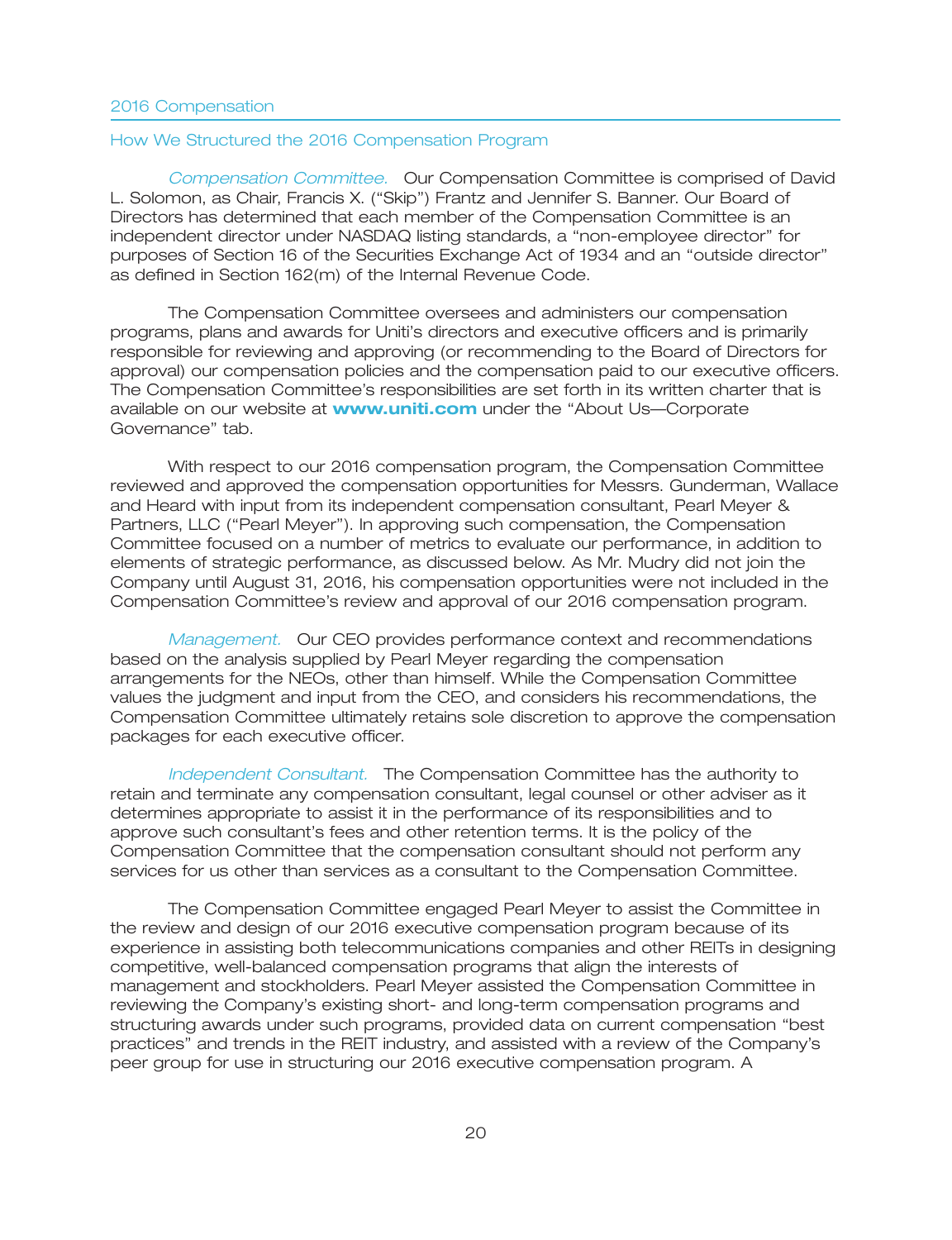description of the process and rationale utilized for selecting our 2016 peer group is described below.

Pearl Meyer reports directly to the Compensation Committee and regularly participates in committee meetings. Prior to engagement, the Compensation Committee reviewed the independence of Pearl Meyer pursuant to the applicable SEC rules and concluded no conflict of interest exists that would preclude Pearl Meyer from serving as an independent advisor to the Compensation Committee.

Competitive Market Analysis; Formulation of Peer Group. In designing our 2016 executive compensation program, the Compensation Committee, with the assistance of Pearl Meyer and senior management, gathered and reviewed information about the compensation program and processes of other publicly traded REITs (the ''Peer Group''). In selecting the Peer Group, the Compensation Committee and Pearl Meyer considered many factors, focusing particularly on REITs with comparable revenues and enterprise values to Uniti and net-lease REITs that focus on unique market segments or niches and/or employ a similar business model to Uniti. Management assisted Pearl Meyer and the Compensation Committee in the process, providing additional REIT-industry insight. Applying these criteria, Pearl Meyer recommended, and the Compensation Committee approved, inclusion of the following companies in the Peer Group:

#### **Peer Group for Evaluating Fiscal 2016 Executive Compensation**

| Alexandria Real Estate Equities, Inc. | National Retail Properties, Inc.   |
|---------------------------------------|------------------------------------|
| Digital Realty Trust Inc.             | Omega Healthcare Investors Inc.    |
| DuPont Fabros Technology, Inc.        | Realty Income Corporation          |
| <b>EPR Properties</b>                 | Retail Properties of America, Inc. |
| Gaming and Leisure Properties, Inc.   | Spirit Realty Capital, Inc.        |
| Lexington Realty Trust                | W. P. Carey Inc.                   |
| Medical Properties Trust Inc.         |                                    |

The Peer Group is identical to the peer group used for 2015, except that BioMed Realty Trust Inc. was removed because it was acquired by Blackstone Group L.P.

To provide additional perspective, the Compensation Committee also reviews, with the assistance of Pearl Meyer, pay levels for comparable positions within the broader REIT industry, as reported in the NAREIT Compensation Survey. Peer Group compensation data and data for size-appropriate companies collected from the NAREIT survey were blended to create composite market values for each position (the ''Market Data''). In determining appropriate pay opportunities for our NEOs, the Compensation Committee also considers a variety of other factors in addition to the Market Data, such as each executive's qualifications, responsibilities, past performance and expected future contributions.

In designing our 2016 executive compensation program, the Compensation Committee reviewed each compensation element and aggregate target total direct compensation (the sum of base salary, target cash incentives and target long-term incentives) for Messrs. Gunderman, Wallace and Heard compared to similarly situated employees of companies in the Peer Group, targeting such compensation at or near the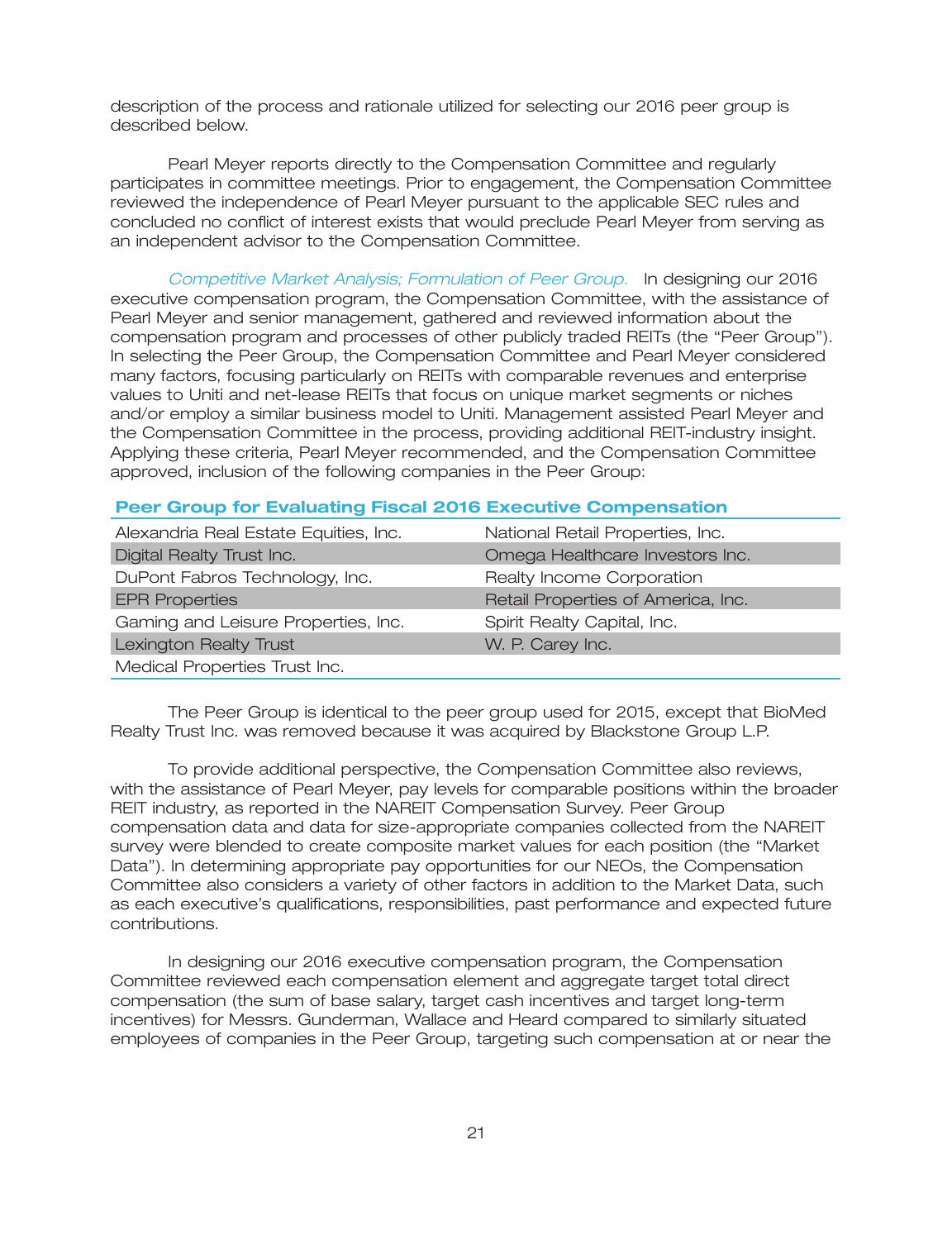50th percentile of the market data. For 2016, such executive officers' target total direct compensation was as follows:

| <b>Name</b>          | <b>Target Total Direct</b><br>Compensation |
|----------------------|--------------------------------------------|
| Kenneth A. Gunderman | \$4,375,000                                |
| Mark A. Wallace      | \$1,381,250                                |
| Daniel L. Heard      | \$1,050,000                                |

(1) Mr. Mudry is excluded from this table because he joined the Company on August 31, 2016, in connection with Uniti's acquisition of Tower Cloud, Inc.

Target total direct compensation set forth above for Messrs. Gunderman, Wallace and Heard approximated the market median of the composite market values prepared by Pearl Meyer on both an individual role basis as well as for the entire NEO group.

Results of Stockholder Advisory Vote on Executive Compensation. At the 2016 annual meeting of stockholders, we held our first annual ''say-on-pay'' vote pursuant to which stockholders were given the opportunity to approve the compensation of the Company's NEOs. Approximately 98% of votes cast on the proposal were in favor of our executive compensation. In light of this strong support, the Compensation Committee decided to maintain the core design of our compensation program for 2016. The Compensation Committee plans to evaluate and consider the outcome of each annual advisory vote on executive compensation, in addition to various other factors, when making future compensation decisions.

#### Elements of 2016 Compensation

The Company's executive compensation program consists of:

- annual base salary;
- annual performance incentive payments; and
- equity-based compensation.

Compensation Mix. Because of the ability of executive officers to directly influence the overall performance of the Company, and consistent with our philosophy of linking pay to performance, it is our goal to allocate a significant portion of compensation paid to our executive officers to performance-based, short- and long-term incentive programs. In addition, as an executive officer's responsibility and ability to affect financial results of the Company increase, base salary will become a smaller component of total compensation and long-term, equity-based compensation will become a larger component of total compensation, further aligning the executive officer's interests with those of the Company and its stockholders. The following charts illustrate the mix of target total direct compensation for Mr. Gunderman, individually, and Messrs. Heard and Wallace, as a group, based on compensation opportunities provided in fiscal year 2016. Mr. Mudry is excluded from these charts because he joined the Company on August 31, 2016 in connection with Uniti's acquisition of Tower Cloud, Inc. In connection with his appointment, Mr. Mudry received a three-year, cliff-vested sign-on grant (for more detail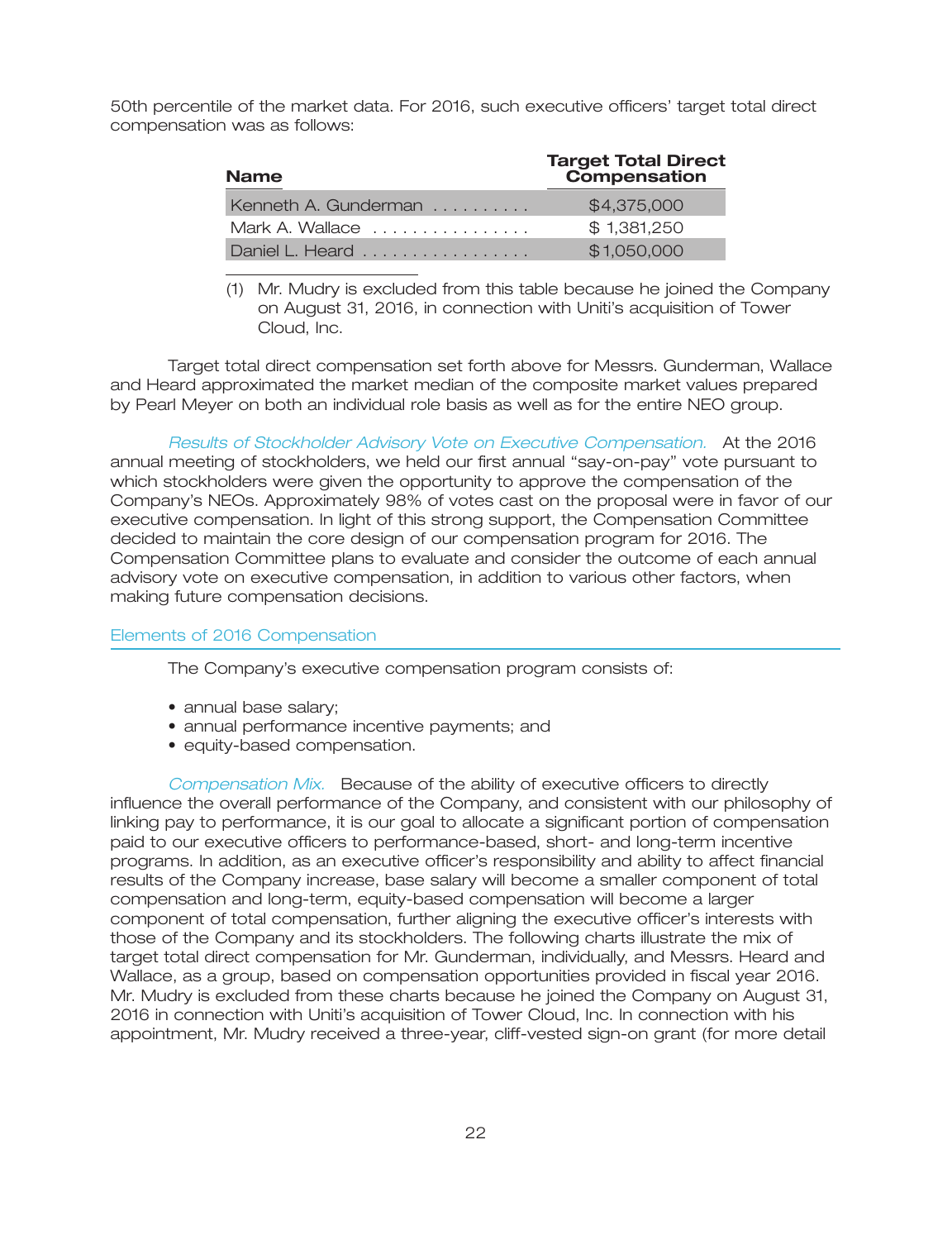see section below titled ''Elements of 2016 Compensation—Equity-Based Compensation''), but he did not otherwise participate in our 2016 compensation program.



Variable pay represents 84% of target total direct compensation for Mr. Gunderman and 68% for Messrs. Wallace and Heard.

Annual Base Salaries. Base salaries for the NEOs were initially established in connection with their hiring based on the executive's position, responsibilities, personal expertise and experience, internal pay equity, and the Market Data. The Compensation Committee views base salary as the fixed compensation necessary to attract and retain qualified executives and to provide a reasonable base level of compensation for the executives' ongoing performance throughout the year. Annual base salaries are a key component of a NEO's total compensation as both short- and long-term incentive payments are calculated as a multiple of base salary. The executive officers' base salaries are subject to annual review and adjustment to ensure that a NEO's total compensation (as reported in the Summary Compensation Table) is at or near the 50th percentile of the Peer Group data. As an executive's responsibilities and ability to affect the financial results of the Company increase, base salary becomes a smaller component of total compensation and long-term, equity-based compensation becomes a larger component, further aligning the executive's interests with those of our stockholders.

The following table sets forth the base salaries for the NEOs for 2015 and 2016:

| <b>Name</b>                    | 2015<br><b>Base Salary</b> | 2016<br><b>Base Salary</b> |
|--------------------------------|----------------------------|----------------------------|
| Kenneth A. Gunderman           | \$700,000                  | \$700,000                  |
| Mark A. Wallace                | \$400,000                  | \$425,000                  |
| Daniel L. Heard                | \$350,000                  | \$350,000                  |
| Ronald J. Mudry <sup>(1)</sup> |                            | \$350,000                  |

 $(1)$  Mr. Mudry's base salary was prorated from August 31, 2016, the date he joined Uniti in connection with the acquisition of Tower Cloud. His prorated salary is reflected in the Summary Compensation Table.

The Compensation Committee approved a 6.25% increase to Mr. Wallace's base salary for 2016 to better align his target total compensation with the Market Data median. No base salary increases for 2016 were warranted for the other NEOs.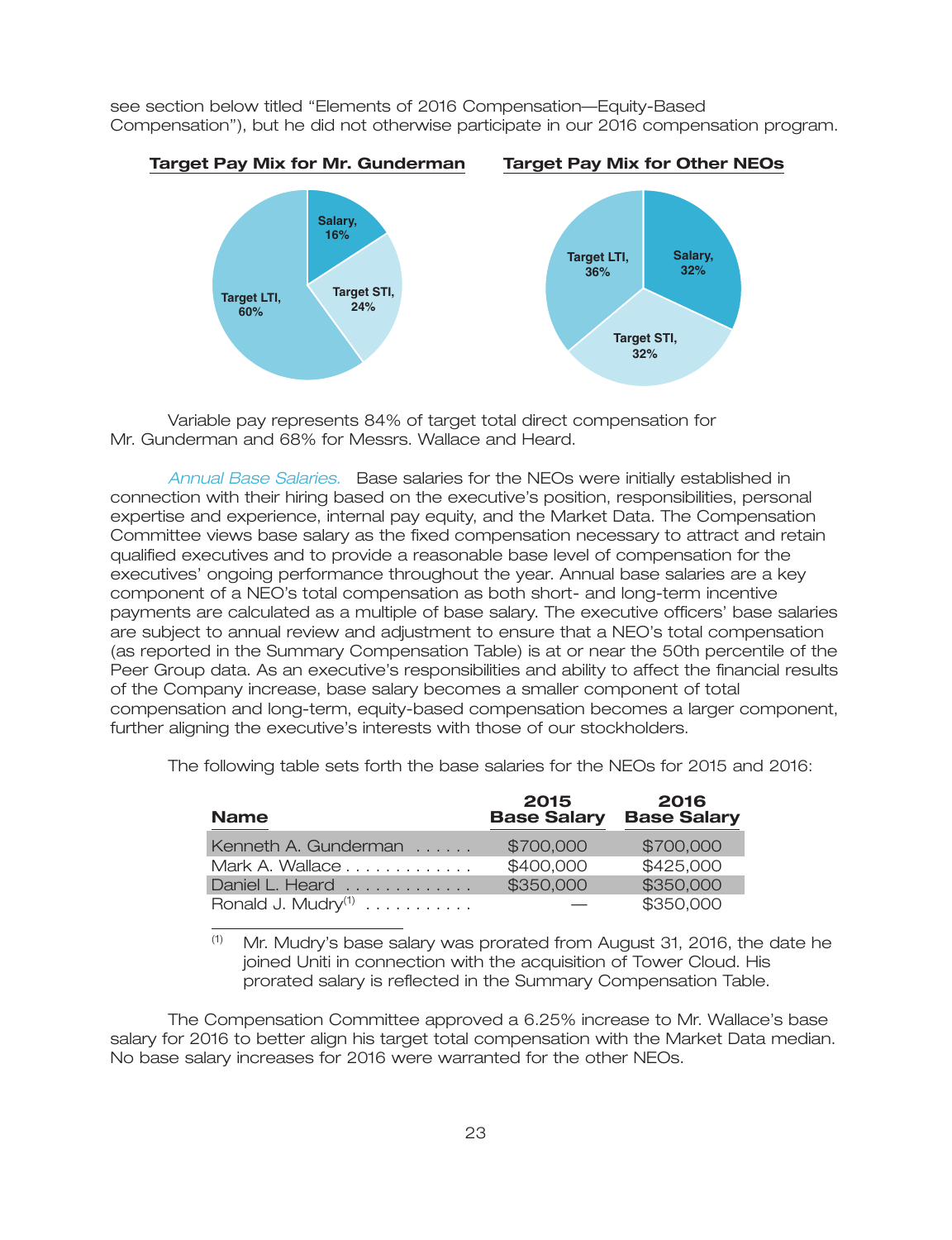Short-Term Incentives. In February 2016, the Compensation Committee approved the Communications Sales & Leasing, Inc. 2016 Cash Incentive Plan (the ''Short-Term Incentive Plan''). The Short-Term Incentive Plan permits the Compensation Committee to award and pay performance-based cash bonuses to our executive officers upon the attainment of certain performance goals. The Short-Term Incentive Plan is designed to reward and motivate the Company's executive officers to achieve performance goals that reinforce our annual business plan, to assist the Company in attracting and retaining qualified executives and to promote the alignment of the executive officers' interests with those of the Company's stockholders. While Mr. Mudry did not participate in the Short-Term Incentive Plan because he did not join Uniti until August 31, 2016, he did participate in the Tower Cloud 2016 Cash Incentive Plan that was in effect at the time of the acquisition, as further discussed below.

The following table sets forth the target cash incentive opportunities for the NEOs under the Short-Term Incentive Plan:

|                                                | <b>Target Cash Incentive(1)</b> |             |  |  |
|------------------------------------------------|---------------------------------|-------------|--|--|
| <b>Name</b>                                    | % of Base Salary Amount         |             |  |  |
| Kenneth A. Gunderman                           | 150%                            | \$1,050,000 |  |  |
| Mark A. Wallace                                | $100\%$                         | \$425,000   |  |  |
| Daniel L. Heard $\ldots$ , $\ldots$ , $\ldots$ | $100\%$                         | \$ 350,000  |  |  |

(1) The threshold and maximum incentive opportunities for each NEO under the Short-Term Incentive Plan are 50% and 150% of the target incentive opportunity, with linear interpolation between specified levels. No payout is earned under the Short-Term Incentive Plan for below-threshold performance.

The Compensation Committee set the award opportunities for each NEO based on his contribution to Uniti and based on the Committee's desire, consistent with our compensation philosophy, to maintain the competitiveness of our total compensation package. Mr. Gunderman's award opportunities are greater than the other NEOs in light of his role and responsibility as CEO and his greater ability to affect financial results of the Company relative to the other NEOs.

For 2016, awards under the Short-Term Incentive Plan were tied to three quantitative measures of Company financial performance: Stand Alone REIT Normalized AFFO, Consolidated Leverage, and Annualized Adjusted EBITDA Diversification. The Compensation Committee selected these financial measures because it believes they are each consistent with Uniti's overall strategy and are among the most important and closely followed measures of our performance by the investing community and our stockholders.

Stand Alone Normalized AFFO represents adjusted funds from operation (AFFO) from our leasing and consumer CLEC segments, adjusted to exclude the impact of capital markets and merger and acquisition transactions and similar items. A reconciliation of Stand Alone REIT Normalized AFFO to net income from our leasing and consumer CLEC segments is included in Appendix A to this Proxy Statement. Consolidated Leverage represents the average of our monthly net debt (total debt less cash and cash equivalents at month's end) divided by Annualized Adjusted EBITDA (calculated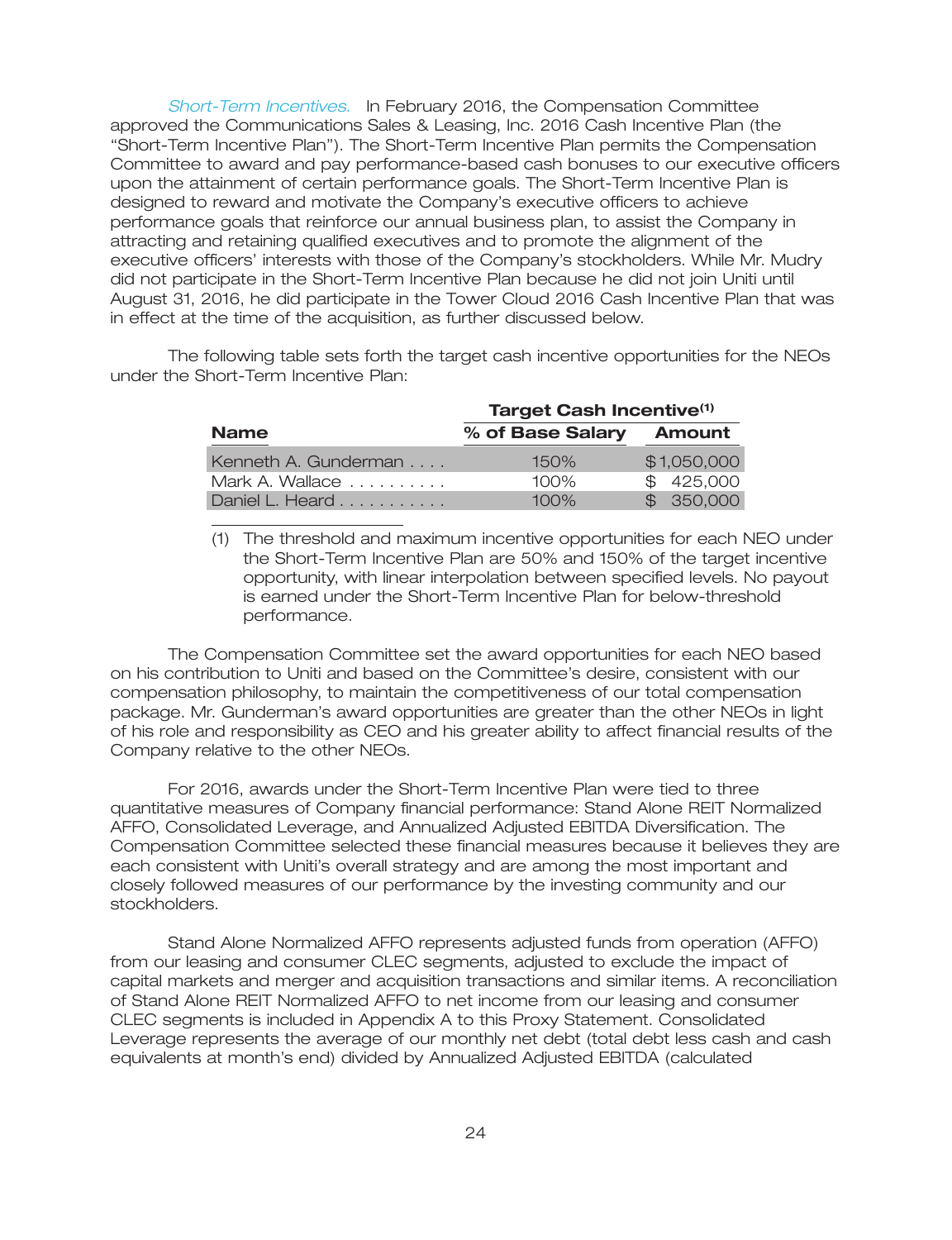consistent with our debt agreements). For purposes of the Short-Term Incentive Plan, Consolidated Leverage is calculated on a monthly basis and averaged for the year. Annualized Adjusted EBITDA Diversification (expressed as a percentage) is a comparison of Adjusted EBITDA from sources other than the Master Lease with Windstream for the fourth quarter of 2015 and the fourth quarter of 2016. Annualized Adjusted EBITDA Diversification is calculated on a pro forma basis to give effect to all transactions signed in 2016.

The table below sets forth the performance goal levels, as well as actual results, for each performance measure:

| <b>Performance</b><br><b>Measure</b>       |     | <b>Weighting Threshold</b> | Target                   | Maximum                  | Actual<br><b>Results</b> |
|--------------------------------------------|-----|----------------------------|--------------------------|--------------------------|--------------------------|
| Stand Alone REIT Normalized AFFO           | 50% | \$382M                     | \$385M                   | \$388M                   | \$393M                   |
| Consolidated Leverage                      | 25% | ≤6.0 $\times$              | $\leq 5.8x$              | ≤5.6 $×$                 | 5.6x                     |
| Annualized Adjusted EBITDA Diversification | 25% | 8%                         | 10%                      | 12%                      | 9.3%                     |
| <b>Payout Opportunity</b>                  |     | 50% of<br><b>Target</b>    | 100% of<br><b>Target</b> | 150% of<br><b>Target</b> | 133% of<br><b>Target</b> |

As reflected in the table above, the Company exceeded the maximum performance goal for Stand Alone REIT Normalized AFFO, achieved the maximum performance goal for Consolidated Leverage and finished between the threshold and target performance goals for Annualized Adjusted EBITDA Diversification. Based on such performance, the NEOs were eligible to receive, and the Compensation Committee awarded payouts to each of the NEOs equal to, 133% of their target cash incentives. The following table shows the actual payouts for under the Short-Term Incentive Plan:

| <b>NEO</b>           | <b>Actual Payout</b> |
|----------------------|----------------------|
| Kenneth A. Gunderman | \$1,400,264          |
| Mark A. Wallace      | \$ 566,773           |
| Daniel L. Heard      | \$466,755            |

Tower Cloud 2016 Cash Incentive Plan. In connection with his appointment as an executive officer of Uniti, Mr. Mudry was eligible to receive a pro-rated cash bonus (based on the period from his date of appointment to December 31, 2016) determined in accordance with terms and conditions of the Tower Cloud 2016 Cash Incentive Plan maintained by Tower Cloud prior to the acquisition. The plan, which was adopted by Tower Cloud's board of directors in February 2016, set forth a variety of revenue, EBITDA, sales performance and network performance targets for Mr. Mudry in 2016. Mr. Mudry's maximum award opportunity under the plan was equal to 50% of his base salary (or \$175,000 at December 31, 2016). Accordingly, Mr. Mudry's maximum pro-rated award opportunity was \$58,333 (reflecting his service at Uniti during the final four months of 2016). Based on performance during 2016, Mr. Mudry earned a payment of \$32,173 under the plan. The Compensation Committee adjusted the actual payout to Mr. Mudry upward to \$50,000 based on his leadership of and significant contributions to Uniti Fiber since joining Uniti following the acquisition of Tower Cloud, including overseeing the integration of the Tower Cloud and PEG Bandwidth businesses. In 2017, Mr. Mudry will participate in Uniti's short-term incentive plan.

Equity-Based Compensation. The Uniti Group Inc. 2015 Equity Incentive Plan (the ''Long-Term Incentive Plan'') permits us to make grants of equity awards to our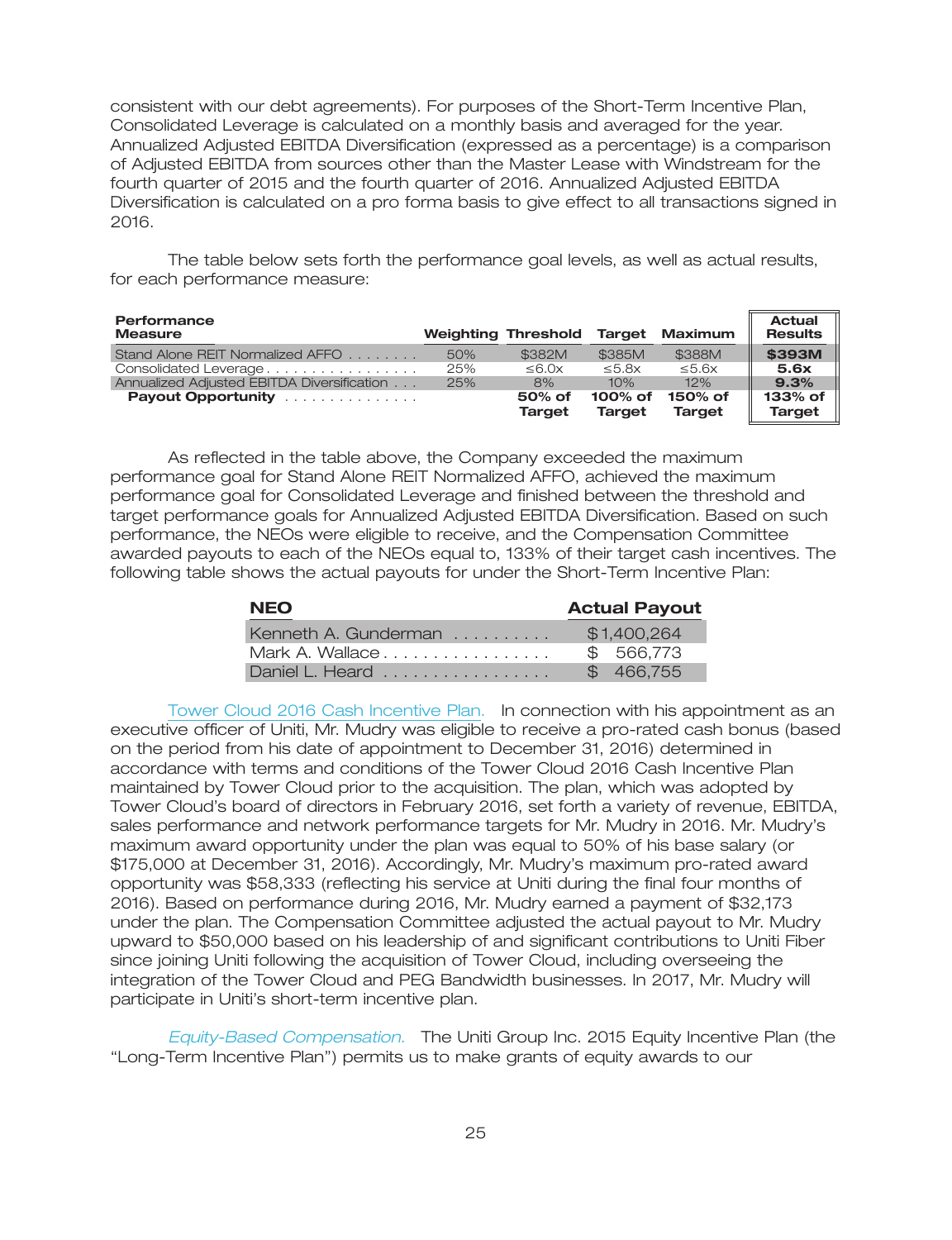employees, including our executive officers. We make equity grants to our executive officers as part of our annual compensation program to align their long-term interests with that of our stockholders and to maintain the competitiveness of our total compensation package. It is the Compensation Committee's policy to review and grant all annual equity compensation awards to directors, executive officers, and all other eligible employees at its first regularly scheduled meeting of each year, which it expects to occur in February of each year, with each such grant based on the average closing price of our common stock as reported on NASDAQ for the 20 trading days prior to the grant date. During 2016, we granted time-based restricted stock and performance-based restricted stock units (''RSUs'') to our executive officers. Holders of time-based restricted stock are entitled to dividends when paid by the Company and performance-based RSUs accrue a dividend equivalent that is paid in cash, when and solely to the extent that the underlying RSUs vest. The Compensation Committee believes restricted stock and performance-based RSUs are a more meaningful tool for compensating our executive officers as compared to stock options because the value of our stock, as is the case with other REITs, is principally determined by its dividend yield relative to market interest rates rather than by its potential for capital appreciation. Because the incentive value of stock options is tied to future appreciation in stock price and because the high dividend rate of REIT stocks tends to diminish the potential future appreciation in the price of such stocks, the Compensation Committee believes stock options may not provide appropriate incentives for management. The Compensation Committee also views restricted stock and performance-based RSUs as being more effective in managing equity plan dilution.

During 2016, we made the following equity grants to Messrs. Gunderman, Wallace and Heard, of which (i) 50% was in the form of performance-based RSUs that are eligible for vesting in March 2019 if we meet specified relative total shareholder return (''TSR'') performance goals, as further described below, and (ii) 50% was in the form of time-based restricted stock that vests in three equal installments on March 1 of each year, beginning on March 1, 2017.

| <b>Name</b>          | <b>Target Value of</b><br>Restricted<br><b>Shares and RSUs</b><br>(S) |
|----------------------|-----------------------------------------------------------------------|
| Kenneth A. Gunderman | \$2,626,000                                                           |
| Mark A. Wallace      | \$531,260                                                             |
| Daniel L. Heard      | \$350,000                                                             |

The actual amount of the performance-based RSUs that may be earned and become vested will be between 0% and 150% of the target amount, depending on our achievement of relative TSR over a three-year period from March 1, 2016 to March 1, 2019. In measuring our relative TSR, 50% will be weighted to our performance against the Peer Group, and 50% will be weighted to our performance against a select group of other publicly traded telecommunications companies (the ''Telecom Peer Group''), in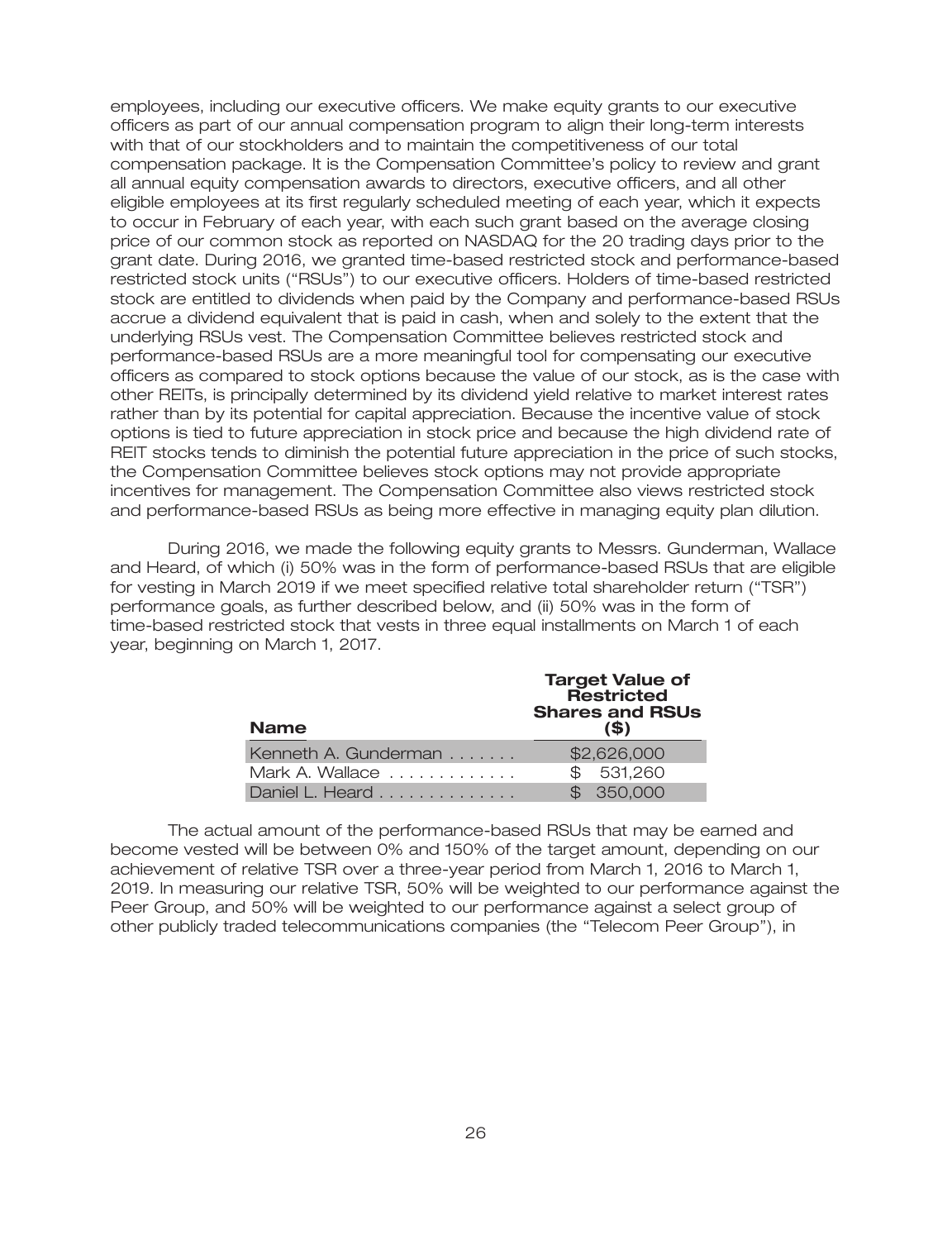each case measured by percentile ranking. Specifically, the metrics for the three-year performance cycle ending March 1, 2019 are:

| Performance<br><b>Criteria</b>                          | Weight | <b>Below</b><br><b>Threshold</b>                                                                                        | <b>Threshold</b> | <b>Target</b>                               | <b>Maximum</b> |
|---------------------------------------------------------|--------|-------------------------------------------------------------------------------------------------------------------------|------------------|---------------------------------------------|----------------|
| TSR position within the Peer                            |        |                                                                                                                         |                  |                                             |                |
|                                                         | 50%    | $\sim$ <33 <sup>rd</sup> percentile 33 <sup>rd</sup> percentile 50 <sup>th</sup> percentile 75 <sup>th</sup> percentile |                  |                                             |                |
| TSR position within the Telecom                         |        |                                                                                                                         |                  |                                             |                |
| Peer Group <sup>(1)</sup> $\ldots \ldots \ldots \ldots$ | 50%    | <33rd percentile 33rd percentile 50 <sup>th</sup> percentile 75 <sup>th</sup> percentile                                |                  |                                             |                |
| <b>Payout Opportunity Administration</b>                |        | 0% of Target                                                                                                            |                  | 50% of Target 100% of Target 150% of Target |                |

(1) The Telecom Peer Group is comprised of the following companies: American Tower Corporation, ATN International, Inc., CenturyLink, Inc., Consolidated Communications Holdings, Crown Castle International Corp., Frontier Communication Corporation, Landmark Infrastructure Partners LP, Level 3 Communications, Inc., Lumos Network Corp., Outfront Media Inc., Windstream Holdings, Inc., and Zayo Group Holdings, Inc.

Threshold, target and maximum performance result in the executive officers earning 50%, 100% or 150% of the target number of performance-based RSUs associated with each component, with linear interpolation between specified levels. No performance shares are earned for below-threshold performance, and payout is capped at 150% of target even if performance exceeds the maximum goal.

In connection with his appointment and as part of the recruitment hiring process, we made an initial, one-time sign-on equity grant to Mr. Mudry valued at \$500,000 in the form of restricted stock that will vest in full on August 31, 2019, subject to his continued employment. This grant was made to retain Mr. Mudry and to provide him with a meaningful initial equity stake in the business. As noted later in this CD&A, our NEOs are subject to robust stock ownership guidelines to reinforce a focus on long-term shareholder value creation.

The number of time-based restricted shares and performance-based RSUs granted during 2016 were both based on the average closing price of our common stock as reported on NASDAQ for the 20 trading days prior to the grant date. Under SEC rules, for purposes of this Proxy Statement we are required to value these awards using different calculations in the compensation tables following this CD&A. For ease of reference, the table below reconciles the values of these awards from the amount reported in this CD&A to the amounts reported in the compensation tables.

| <b>Name</b>          | <b>Award Amount</b><br>(at target level) | <b>Grant Date Fair Value</b><br>(as reported in the<br><b>Summary</b><br><b>Compensation Table)</b> |  |  |
|----------------------|------------------------------------------|-----------------------------------------------------------------------------------------------------|--|--|
| Kenneth A. Gunderman | \$2,626,000                              | \$3,011,148                                                                                         |  |  |
| Mark A. Wallace      | \$531,260                                | 609,181                                                                                             |  |  |
| Daniel L. Heard      | \$350,000                                | 401,335                                                                                             |  |  |
| Ronald J. Mudry      | \$500,000                                | 518,107<br>\$.                                                                                      |  |  |

While the Short-Term Incentive Plan is designed to incentivize our executive officers to achieve specific near-term financial and operational performance goals, the Long-Term Incentive Plan's incentive opportunity is designed to focus our executive officers on long-term performance by linking a substantial portion of an NEO's compensation to the long-term stability and success of our Company. The Compensation Committee believes that the equity awards granted in 2016 appropriately align the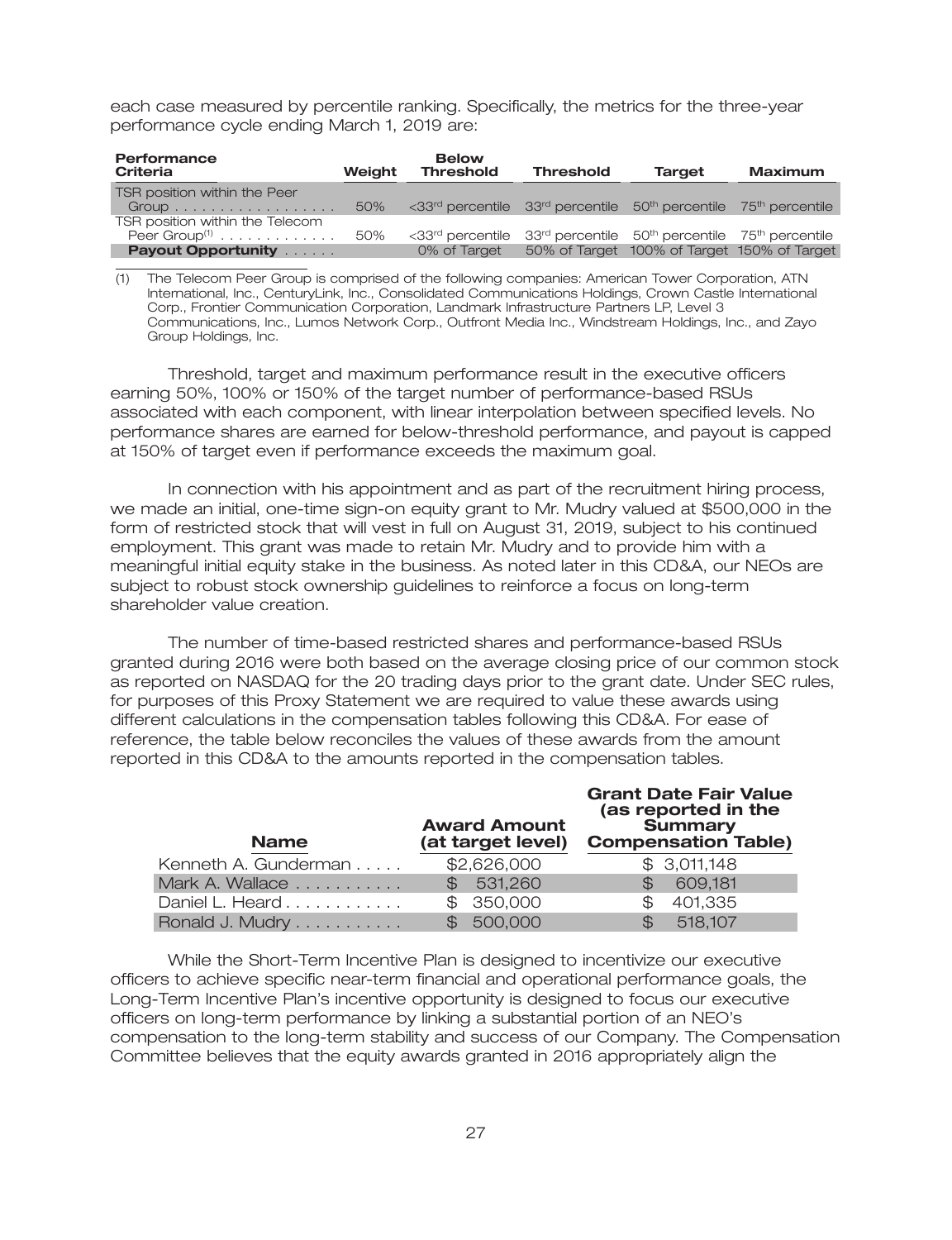long-term interests of our executive officers with that of our stockholders. The Compensation Committee further believes that equity compensation is a critical tool in attracting and retaining qualified executives who we believe are integral to our success.

Other Benefit Plans. Similar to all of our employees, executive officers are entitled to receive health, welfare, life insurance and 401(k) retirement benefits from Uniti. The Company also maintains the Uniti Group Inc. Deferred Compensation Plan, a non-qualified deferred compensation plan that offers participants the ability to defer compensation above the IRS qualified plan limits. Amounts deferred under the plan accrue interest at the lesser of the Company's weighted average cost of capital or the then current yield on the United States 10 year Treasury Note. As of December 31, 2016, the applicable rate under the plan was 2.45%. The Compensation Committee adopted such plan as part of its effort to provide a competitive total compensation package.

In 2016, we did not provide any perquisites to our NEOs other than relocation benefits to Mr. Wallace as described below.

Relocation Benefits. We provide relocation assistance to our senior level employees, which may include our NEOs. In 2016, the Company provided Mr. Wallace relocation assistance for certain qualified relocation expenses. The amount of such benefit utilized by Mr. Wallace in 2016 is described in more detail in footnote 3 of the ''Summary Compensation Table'' on page 33.

Severance and Change-in-Control Provisions. We have entered into agreements with our executive officers that provide for severance benefits upon qualifying termination of employment, including enhanced severance if the termination occurs in connection with a change in control. These agreements are described below under ''Agreements with our Named Executive Officers.'' We believe the arrangements are reasonable and were an important part of the recruitment and expected long-term retention of our executive management team.

Clawback Policy. We maintain a clawback policy (the "Clawback Policy") that may require an executive officer to repay or forfeit certain compensation in the event that our financial statements become subject to restatement and the Audit Committee determines (i) that fraud caused or significantly contributed to the need for the restatement, regardless of whether the executive officer engaged in such conduct, (ii) that the compensation was based on the achievement of financial results that were the subject of the restatement and would have been lower had the financial results been properly reported and (iii) that it is in the best interests of us and our stockholders for the executive officer to repay or forfeit the compensation. The Clawback Policy applies to annual or short-term incentive compensation, performance-based restricted stock, and other performance-based compensation, in each case granted or awarded during the three fiscal years preceding the restatement, and any other compensation as the Audit Committee of our Board of Directors may designate as subject to the Clawback Policy. We will periodically review our clawback policy and amend it as necessary to comply with any future mandates from the SEC.

#### Risk Considerations in our Overall Compensation Program

The Compensation Committee has assessed the risks that could arise from our compensation policies for all employees, including employees who are not officers, and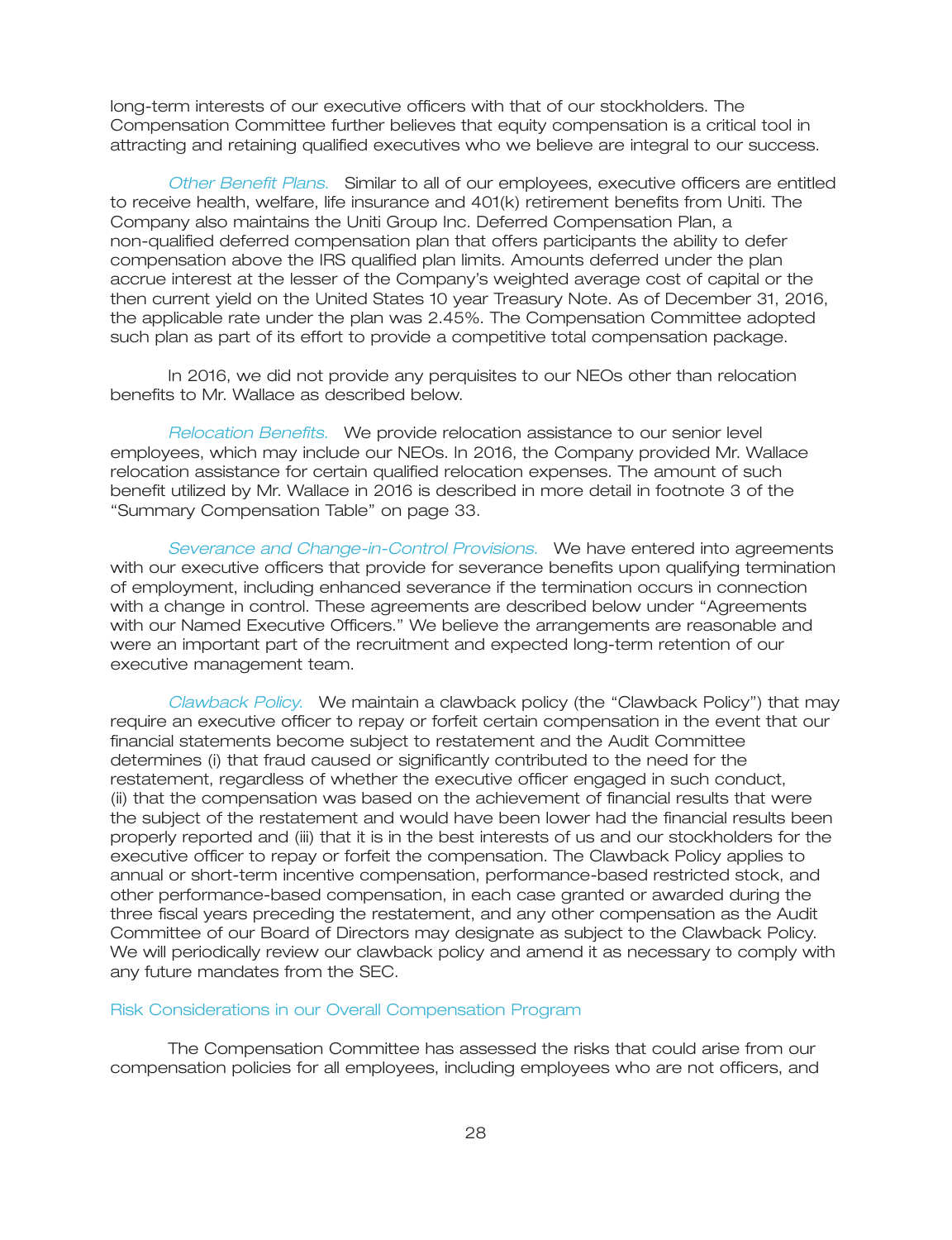has concluded that such policies are not reasonably likely to have a material adverse effect on us. To the extent that our compensation programs create a potential misalignment of risk incentives, the Compensation Committee believes that it has adequate compensating controls to mitigate against the potential impact of any such misalignment. These compensating controls include robust stock ownership guidelines, the Clawback Policy, capped incentive award opportunities, a three-year vesting cycle for equity-based compensation and oversight by the Compensation Committee.

#### Stock Ownership Guidelines

We believe that share ownership by our directors and senior officers helps to align their interests with our stockholders' interests. We have adopted minimum stock ownership guidelines applicable to our directors and executive officers. Directors who are not executive officers are expected to maintain beneficial ownership of shares of our common stock valued at \$500,000. Our executive officers are expected to maintain beneficial ownership of shares of our common stock with a value equal to the following:

#### **Officer Ownership Level**

| Chief Executive Officer  five times base salary |  |
|-------------------------------------------------|--|
|                                                 |  |

Directors and executive officers have a transition period of five and four years, respectively, from their initial election (or from the first annual meeting of stockholders following their election) to meet the applicable ownership guidelines and, thereafter, one year (measured from the date of each annual meeting) to meet any increased ownership requirements resulting from changes in stock price, annual retainer, annual base salary, or applicable ownership levels occurring since the initial deadline. During the transition period and until the director or officer satisfies the specified ownership levels, the guidelines require that each officer and director retain 100% of the shares received, net of tax payment obligations, upon the vesting of any stock or equity awards granted to such director or officer. For the purposes of the guidelines, (i) shares of common stock owned by a stockholder of the Company having contractual director nomination rights will be included in the calculation of shares beneficially owned by any director that is designated for election by such stockholder and (ii) stock options and unvested shares or units of restricted stock are not considered to be owned.

The table below sets forth the applicable ownership guideline amount for each of our directors and executive officers and the number of shares of common stock that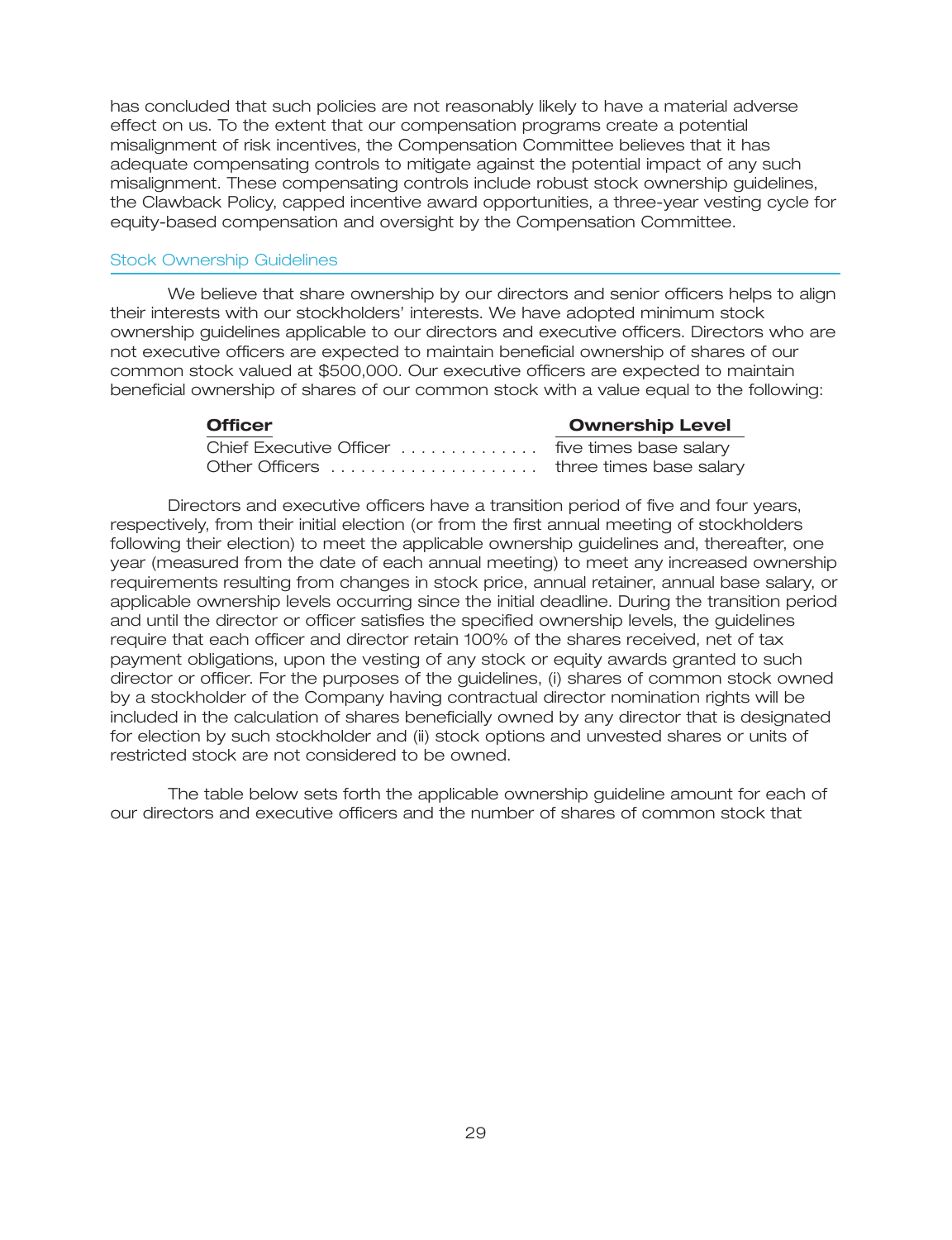each such officer or director is deemed to own under the guidelines as of March 10, 2017.

| <b>Name</b>                | <b>Guideline</b> | <b>Share Amount Shares Owned</b> |
|----------------------------|------------------|----------------------------------|
| Jennifer S. Banner         | 20,947           | 11,393                           |
| Scott G. Bruce             |                  |                                  |
| Francis X. ("Skip") Frantz | 20,947           | 152.854                          |
|                            |                  | 10,000,000                       |
| Kenneth A. Gunderman       | 146,628          | 27,032                           |
| Daniel L. Heard            | 43.988           | 3,603                            |
|                            |                  | 14,367                           |
|                            | 20,947           | 11,195                           |
| Mark A. Wallace            | 53,414           | 5.479                            |

The applicable ownership guideline amount reflected in the table above for Ms. Banner and Messrs. Frantz, Gunderman, Heard, Solomon and Wallace are calculated in accordance with the stock ownership guidelines based upon the closing price on the date of the 2016 annual meeting of stockholders, \$23.87. Ms. Banner and Messrs. Frantz and Solomon have until the 2021 annual meeting of stockholders, and Messrs. Gunderman, Heard and Wallace have until the 2020 annual meeting of stockholders, to meet the applicable ownership guidelines.

Pursuant to the stock ownership guidelines, the applicable ownership guidelines for a newly appointed director or executive officer is determined at the first stockholder meeting following his or her appointment. Accordingly, the applicable ownership guidelines for Messrs. Bruce, Frey and Mudry will be decided at the Annual Meeting, and Messrs. Bruce and Frey will have until the 2022 annual meeting of stockholders, and Mr. Mudry until the 2021 annual meeting of stockholders, to meet the applicable ownership guidelines.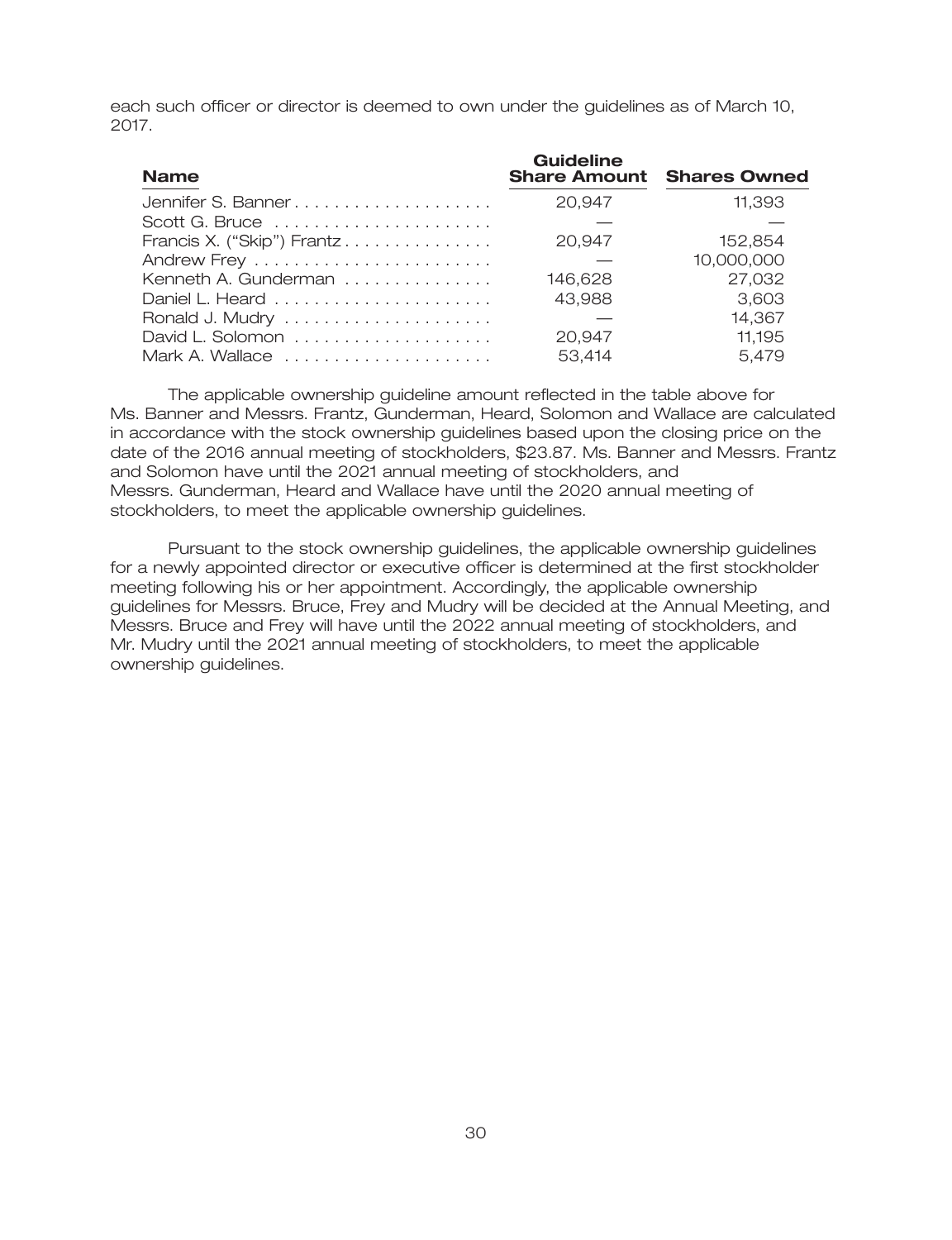# **Compensation Committee Report on Executive Compensation**

The Compensation Committee has reviewed the disclosures under the caption ''Compensation Discussion & Analysis'' contained in this Proxy Statement for the 2017 Annual Meeting of Stockholders and has discussed such disclosures with the management of Uniti. Based on such review and discussion, the Compensation Committee recommended to the Uniti Board of Directors that the ''Compensation Discussion & Analysis'' be included in Uniti's Annual Report on Form 10-K for the fiscal year ended December 31, 2016 and Proxy Statement on Schedule 14A for the 2017 Annual Meeting of Stockholders for filing with the SEC.

The undersigned members of the Compensation Committee have submitted this Report to the Board of Directors.

# **COMPENSATION COMMITTEE:**

Jennifer S. Banner Francis X. ("Skip") Frantz David L. Solomon, *Chair*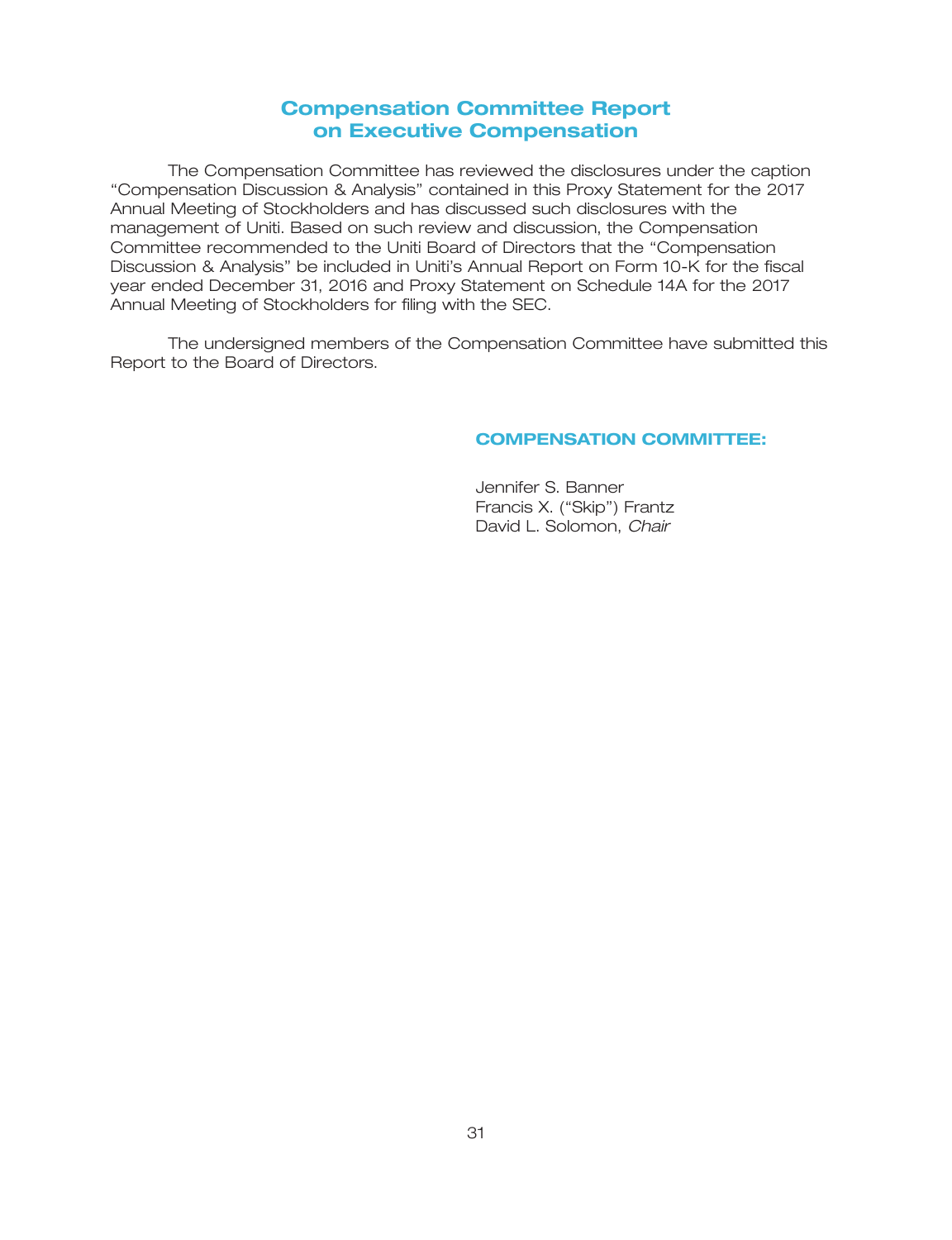#### **Summary Compensation Table**

The following table shows the compensation awarded to, earned by or paid to Uniti's NEOs in fiscal year 2016.

| <b>Name and Principal</b><br>Position                                          | Year | Salarv<br>$($ \$) | <b>Bonus</b><br>$($ \$) | <b>Stock</b><br>Awards<br>$($ \$)(1) | Option<br>$($ \$)        | Non-Equity<br><b>Incentive</b><br>Plan<br><b>Awards Compensation</b><br>$($ \$)(2) | Change in<br>Pension<br>Value and<br>Nonqualified<br>Deferred<br>Compensation<br>Earnings<br>$($ \$) | <b>All Other</b><br>Compensation<br>$($ \$) $($ 3) | Total<br>$($ \$) |
|--------------------------------------------------------------------------------|------|-------------------|-------------------------|--------------------------------------|--------------------------|------------------------------------------------------------------------------------|------------------------------------------------------------------------------------------------------|----------------------------------------------------|------------------|
| Kenneth A. Gunderman                                                           |      | 2016 700,000      |                         | 3.011.149                            |                          | 1,400,264                                                                          |                                                                                                      | 15.170                                             | 5,126,583        |
| President and CEO                                                              | 2015 | 578.872           |                         | $-4.740.420$                         | $\overline{\phantom{0}}$ | 1,050,000                                                                          |                                                                                                      | 1.571                                              | 6,370,863        |
| Mark A. Wallace                                                                | 2016 | 421.154           |                         | 609.184                              |                          | 566,773                                                                            |                                                                                                      | 20.358                                             | 1,617,469        |
| <b>Executive Vice</b><br>President-CFO and<br>Treasurer                        |      | 2015 296,952      | $\qquad \qquad -$       | 816,475                              |                          | 400,000                                                                            |                                                                                                      | 52,971                                             | 1,566,398        |
| Daniel L. Heard $\ldots$ , $\ldots$                                            |      | 2016 350,000      | $\qquad \qquad$         | 401,336                              |                          | 466,755                                                                            |                                                                                                      | 10,278                                             | 1,228,369        |
| <b>Executive Vice</b><br>President-General<br>Counsel and Secretary            |      | 2015 259.814      |                         | 632,106                              |                          | 350,000                                                                            |                                                                                                      | 8,860                                              | 1,250,780        |
| Ronald J. Mudry 2016<br><b>Executive Vice</b><br>President-Fiber<br>Operations |      | 135.731           | 17.828(4)               | 518,107                              |                          | 32.172                                                                             |                                                                                                      | 4.091                                              | 707,929          |

(1) The amounts included in this column reflect the aggregate grant date fair value calculated in accordance with FASB ASC Topic 718 for restricted stock and performance-based restricted stock unit awards granted during 2016. The fair values in this column reflect the expected future cash flows of dividends and therefore dividends on unvested shares are not separately disclosed. The assumptions used in the calculation of the amounts shown are included in Note 10 to our audited consolidated financial statements, which are included in our Annual Report on Form 10-K for the fiscal year ended December 31, 2016. Additional information regarding the Long-Term Incentive Plan, including Mr. Mudry's sign-on grant, is discussed in further detail in the Compensation Discussion & Analysis under the heading ''Elements of 2016 Compensation—Equity-Based Compensation.''

The grant date fair values of performance-based restricted stock units (or PSUs) are based upon the probable levels of achievement of the performance goals related to those awards. The resulting number of PSUs that vest, if any, depends on whether we achieve the specified level of performance with respect to the performance measures tied to these awards. The grant date fair values of PSUs are reported in the table above at target payout, representing the probable outcome of performance conditions as calculated at the time of grant, which is less than the maximum possible payout. The table below shows the grant date fair values of the PSUs granted to each NEO during fiscal year 2016 at the probable payout and the maximum payout that would result if the highest levels of performance goals are achieved.

| <b>Name</b>          | <b>Grant Date Fair Value of PSUs</b><br>(Probable Payout) | <b>Grant Date Fair Value of PSUs</b><br>(Maximum Payout) |
|----------------------|-----------------------------------------------------------|----------------------------------------------------------|
| Kenneth A. Gunderman | 1,576,362                                                 | 1,969,502                                                |
| Mark A. Wallace      | 318,913                                                   | 398,450                                                  |
| Daniel L. Heard      | 210.103                                                   | 262,502                                                  |
| Ronald J. Mudry      |                                                           |                                                          |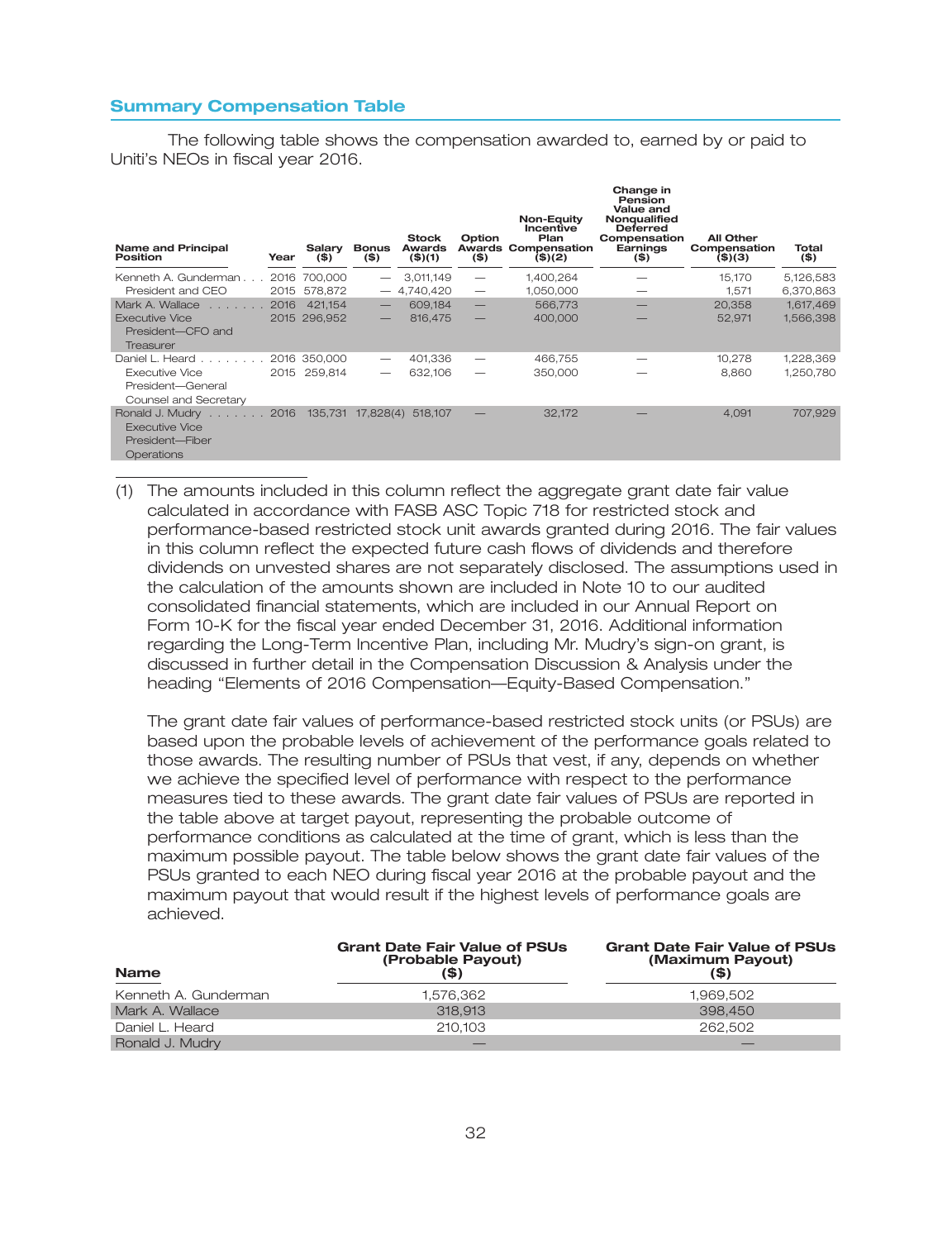- (2) The amounts reflect cash payments for 2016 pursuant to the Short-Term Incentive Plan for Messrs. Gunderman, Wallace and Heard and the Tower Cloud 2016 Cash Incentive Plan for Mr. Mudry. Additional information regarding the Short-Term Incentive Plan is discussed in further detail in the Compensation Discussion & Analysis under the heading ''Elements of 2016 Compensation—Short-Term Incentives.''
- (3) The amounts reflected in this column represent the sum of all other compensation received by the NEOs and are comprised of (i) company matching contributions under Uniti's 401(k) plan for Messrs. Gunderman, Wallace, Heard and Mudry of \$14,000, \$12,231, \$9,198 and \$4,091, respectively, (ii) imputed income for value over \$50,000 of life insurance coverage provided by Uniti, and (iii) cell phone allowances. Also included in this column for Mr. Wallace is \$6,482 in relocation and housing reimbursements in connection with Mr. Wallace's relocation to Little Rock, Arkansas, pursuant to the Company-provided relocation assistance package.
- (4) Represents discretionary increase of payout to Mr. Mudry under the Tower Cloud 2016 Cash Incentive Plan.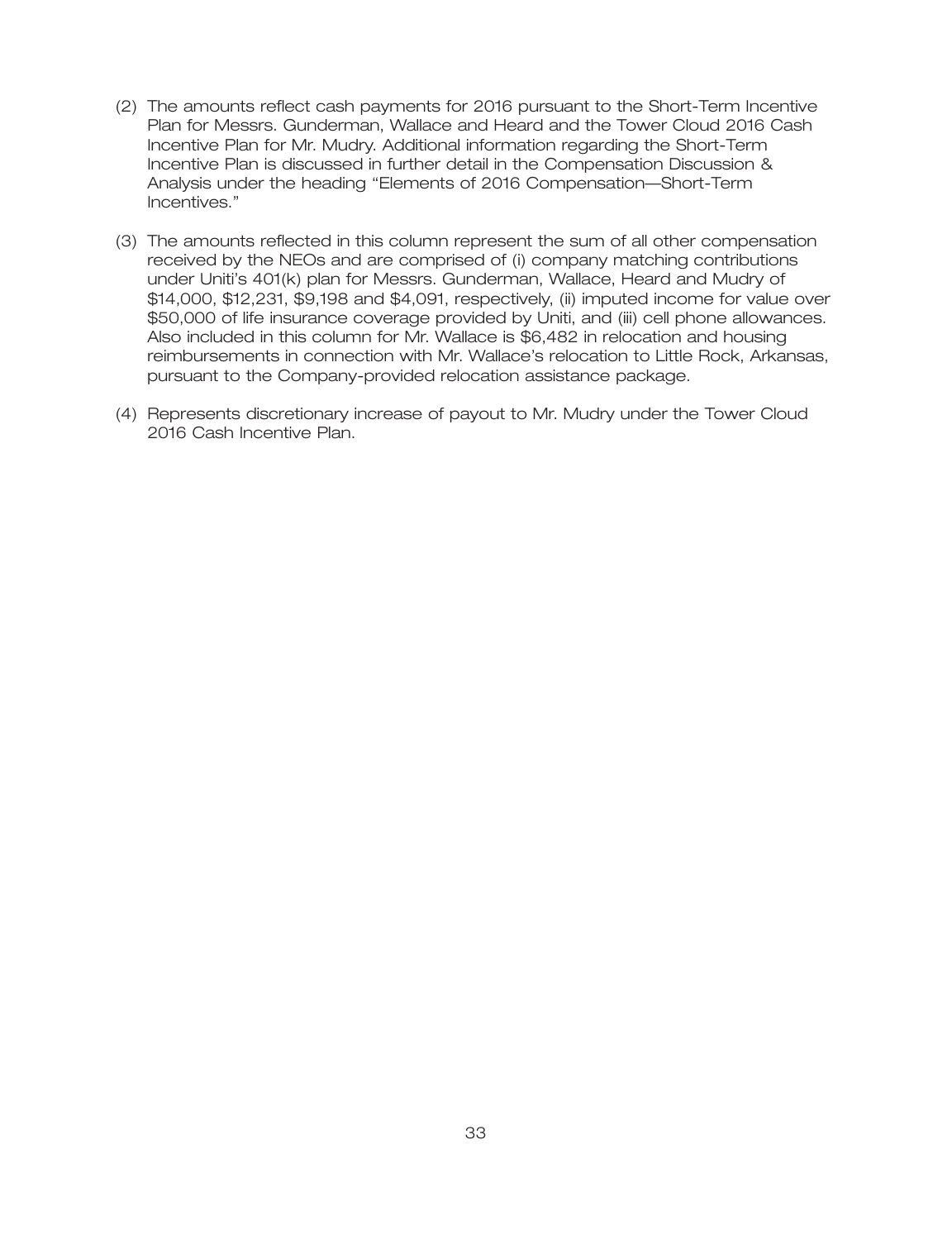# **Grants of Plan-Based Awards**

The following table shows information regarding grants of plan-based awards, including equity and non-equity incentive plans, made by Uniti during 2016 to the individuals named below.

|                         |                               |                             | <b>Estimated Future Payouts Under</b> | Non-Equity Incentive Plan Awards (\$)(1) |                            | <b>Estimated Future Payouts Under</b> | Equity Incentive Plan Awards (#)(2) | All<br>Other<br><b>Stock</b><br>Awards:<br><b>Number</b><br>of<br><b>Shares</b><br>of<br>Stock or | Grant<br><b>Date</b><br>Fair<br>Value of<br><b>Stock and</b> |
|-------------------------|-------------------------------|-----------------------------|---------------------------------------|------------------------------------------|----------------------------|---------------------------------------|-------------------------------------|---------------------------------------------------------------------------------------------------|--------------------------------------------------------------|
| Name                    | Grant<br>Date                 | <b>Threshold</b><br>$($ \$) | Target<br>(\$)                        | Maximum<br>$($ \$)                       | <b>Threshold</b><br>(  # ) | Target<br>$($ #)                      | Maximum<br>(  # )                   | <b>Units</b><br>(4)(3)                                                                            | Option<br>Awards(4)                                          |
| Kenneth A.<br>Gunderman | 2/29/16<br>2/29/16<br>2/29/16 | 525,000                     | 1,050,000                             | 1,575,000                                | 38,058                     | 76,116                                | 114,174                             | 76,116                                                                                            | \$1,434,787<br>\$1,576,362                                   |
| Mark A.<br>Wallace      | 2/29/16<br>2/29/16<br>2/29/16 | 212,500                     | 425,000                               | 637,500                                  | 7.700                      | 15,399                                | 23,099                              | 15,399                                                                                            | $\mathfrak{P}$<br>290,271<br>$\mathfrak{B}$<br>318,913       |
| Daniel L.<br>Heard      | 2/29/16<br>2/29/16<br>2/29/16 | 175,000                     | 350,000                               | 525,000                                  | 5,073                      | 10,145                                | 15,218                              | 10,145                                                                                            | \$<br>191,233<br>\$<br>210,103                               |
| Ronald J.<br>Mudry      | 8/31/16                       |                             |                                       |                                          |                            |                                       |                                     | 16,606                                                                                            | 518,107<br>$\mathfrak{S}$                                    |

- (1) The amounts reported in these columns represent potential performance-based cash bonuses that Messrs. Gunderman, Wallace and Heard could have earned based upon the Company's achievement of certain quantitative performance criteria set forth in the Short-Term Incentive Plan. For further discussion regarding these quantitative metrics, see the information regarding the Short-Term Incentive Plan under the heading ''Elements of 2016 Compensation—Short-Term Incentives.'' Based on the Company's 2016 performance, the Compensation Committee awarded payouts to Messrs. Gunderman, Wallace and Heard under the Short-Term Incentive Plan at 133% of their target cash payout level, which amounts are included in the ''Non-Equity Incentive Plan Compensation'' of the Summary Compensation Table above. Mr. Mudry did not participate in the Short-Term Incentive Plan because he did not join Uniti until August 31, 2016.
- (2) The amounts reported in these columns represent potential share payouts with respect to PSU awards that were made in connection with the 2016 annual equity grant program under the Equity Incentive Plan. PSU awards will vest, if at all, at the end of the three-year performance period based on the Company's achievement of metrics related to relative TSR over a three-year period ending March 1, 2019. Threshold, target or maximum performance will result in the NEOs earning 50%, 100% or 150% of the target number of the PSUs, respectively.
- (3) The amounts reported in this column represent time-based restricted stock awards under the Equity Incentive Plan that, with respect to Messrs. Gunderman, Wallace and Heard, were made in connection with the 2016 annual equity grant program and, with respect to Mr. Mudry, represents the one-time, sign-on grant made in connection with his appointment. With respect to Messrs. Gunderman, Wallace and Heard, the reported restricted stock grants will vest in three equal installments on March 1 of each year, beginning on March 1, 2017, subject to continued employment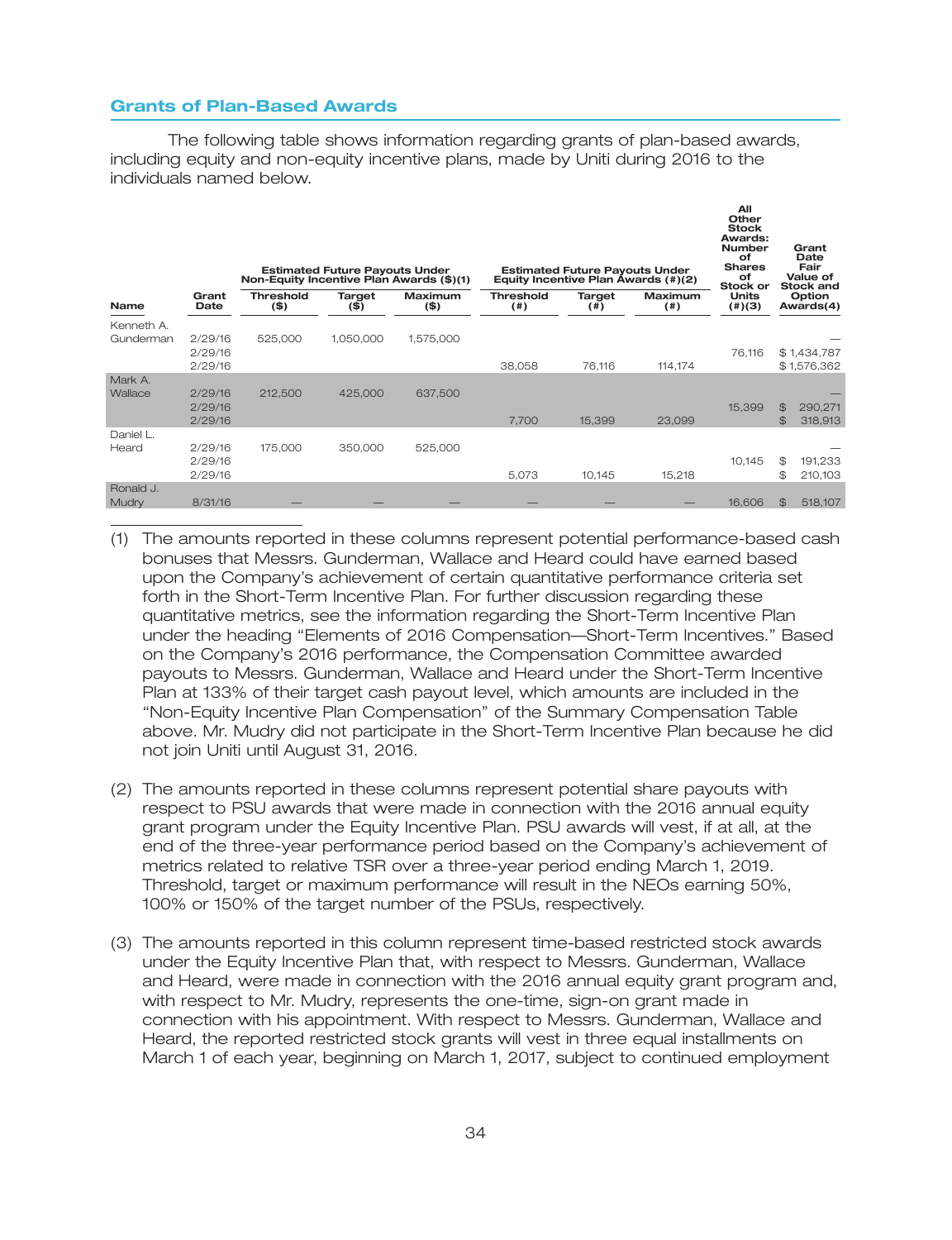at each vesting date. Mr. Mudry's restricted stock grant will vest in full on August 31, 2019, subject to his continued employment. Uniti did not grant options during 2016.

(4) The amounts reported in this column reflect the aggregate grant date fair value calculated in accordance with FASB ASC Topic 718 for restricted stock and performance-based restricted stock unit awards granted during 2016 pursuant to the Long-Term Incentive Plan. The fair values in this column reflect the expected future cash flows of dividends and therefore dividends on unvested shares are not separately disclosed. The assumptions used in the calculation of the amounts shown are included in Note 10 to our audited consolidated financial statements, which are included in our Annual Report on Form 10-K for the fiscal year ended December 31, 2016. Additional information regarding the Long-Term Incentive Plan is discussed in further detail in the Compensation Discussion & Analysis under the heading ''Elements of 2016 Compensation—Equity-Based Compensation.''

#### **Outstanding Equity Awards at Fiscal Year-End**

The following table shows information regarding outstanding awards held by the individuals named below as of December 31, 2016. All awards represent grants of restricted stock or units pursuant to the Long-Term Incentive Plan.

|                      |                                                                                   | <b>Stock Awards (1)</b>                                                                        |                                                                                                                                                             |                                                                                                                                                                                                                 |  |
|----------------------|-----------------------------------------------------------------------------------|------------------------------------------------------------------------------------------------|-------------------------------------------------------------------------------------------------------------------------------------------------------------|-----------------------------------------------------------------------------------------------------------------------------------------------------------------------------------------------------------------|--|
| <b>Name</b>          | Number of Shares or<br>Units of<br><b>Stock That Have Not</b><br>Vested $(\#)(2)$ | Market Value of<br><b>Shares or Units of</b><br><b>Stock That Have</b><br>Not Vested $(\$)(3)$ | <b>Equity Incentive</b><br>Plan Awards:<br>Number of<br>Unearned<br><b>Shares, Units or</b><br><b>Other Rights</b><br>That<br><b>Have Not</b><br>Vested (#) | <b>Equity</b><br><b>Incentive</b><br><b>Plan Awards:</b><br>Market or<br><b>Payout Value of</b><br>Unearned<br><b>Shares, Units</b><br>or<br><b>Other Rights</b><br>That<br><b>Have Not</b><br>Vested $(\$)(3)$ |  |
| Kenneth A. Gunderman | 202,564                                                                           | \$5,147,151                                                                                    | 47,720(4)<br>114, 174(5)                                                                                                                                    | \$1,212,565<br>\$2,901,161                                                                                                                                                                                      |  |
| Mark A. Wallace      | 38,280                                                                            | \$972,695                                                                                      | 7,226(4)<br>23,099(5)                                                                                                                                       | 183,613<br>$\mathfrak{P}$<br>\$586,946                                                                                                                                                                          |  |
| Daniel L. Heard      | 27,005                                                                            | \$ 686,197                                                                                     | 6,324(4)<br>15,218(5)                                                                                                                                       | 160,693<br>\$.<br>386,689<br>\$                                                                                                                                                                                 |  |
| Ronald J. Mudry      | 16,606                                                                            | \$421,958                                                                                      |                                                                                                                                                             | $\mathfrak{P}$                                                                                                                                                                                                  |  |

(1) Uniti has not granted stock options and therefore no options were outstanding at December 31, 2016.

(2) The following table sets forth the vesting schedule of the shares reported in this column for each Named Executive Officer, which shares are subject to time-based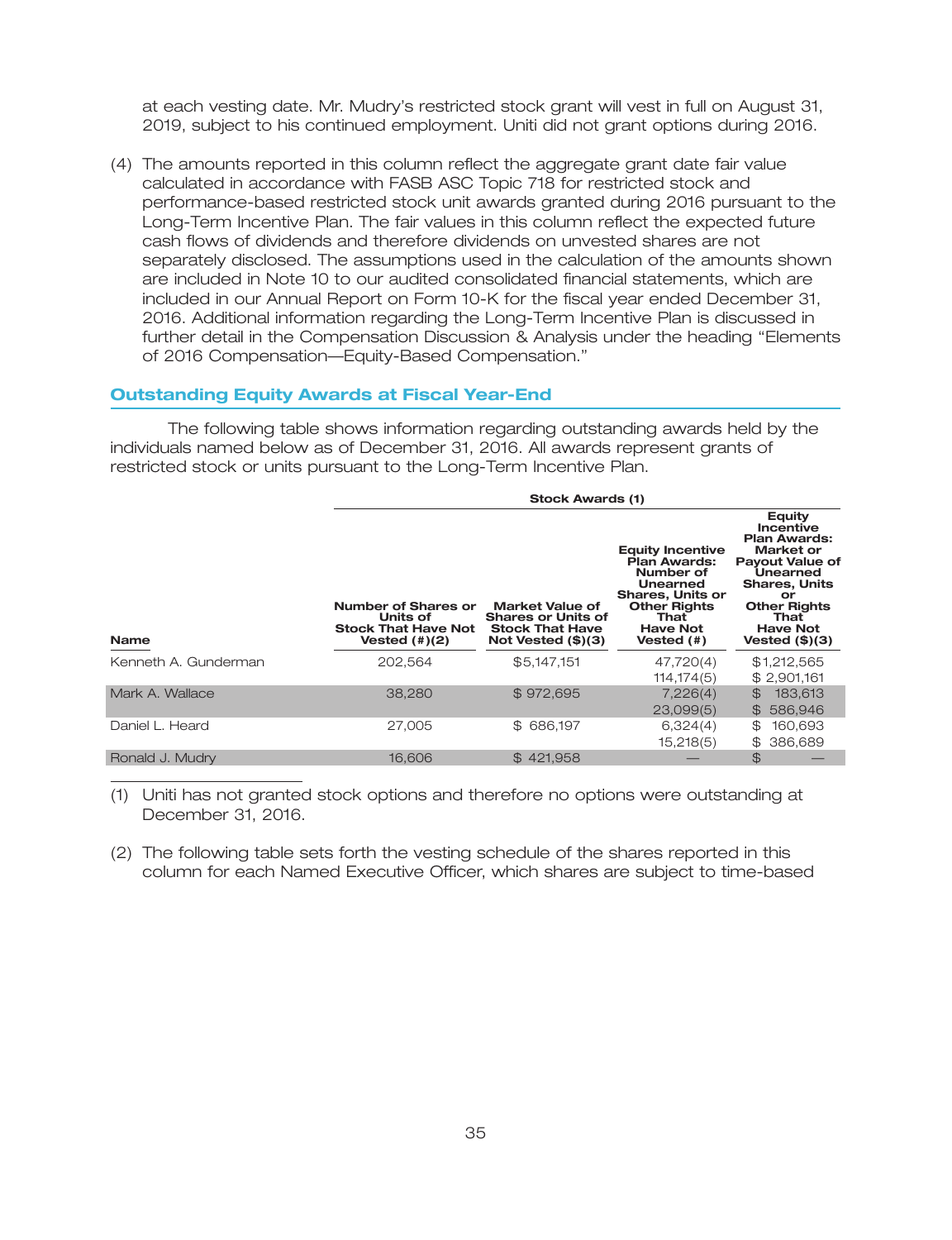vesting only and do not require the achievement of any corporate or individual performance targets to vest:

|           | <b>Named Executive Officer</b>                                                    |        |        |        |  |  |  |  |
|-----------|-----------------------------------------------------------------------------------|--------|--------|--------|--|--|--|--|
|           | Vesting Date Kenneth A. Gunderman Mark A. Wallace Daniel L. Heard Ronald J. Mudry |        |        |        |  |  |  |  |
| 3/1/2017  | 25.372                                                                            | 5.133  | 3.382  |        |  |  |  |  |
| 3/31/2017 | 15,806                                                                            | 2,408  | 2.107  |        |  |  |  |  |
| 3/1/2018  | 25,372                                                                            | 5.133  | 3.382  |        |  |  |  |  |
| 3/31/2018 | 15,806                                                                            | 20.473 | 14.753 |        |  |  |  |  |
| 4/24/2018 | 94.836                                                                            |        |        |        |  |  |  |  |
| 3/1/2019  | 25,372                                                                            | 5.133  | 3.381  |        |  |  |  |  |
| 8/31/2019 |                                                                                   |        |        | 16.606 |  |  |  |  |

- (3) This value was determined by multiplying the number of unvested shares or units by the closing price of our common stock as reported on NASDAQ on December 30, 2016 (the last trading day of 2016), which was \$25.41.
- (4) These amounts represent outstanding and unvested awards of PSUs (at target) granted in 2015 scheduled to vest, if at all, based on the Company's achievement of metrics related to relative TSR over a three-year period ending April 27, 2018. In measuring our relative TSR, 50% is weighted to our performance against the MSCI US REIT Index (measured in basis points), and 50% is weighted to our performance against our 2015 peer group (measured by percentile ranking).
- (5) These amounts represent outstanding and unvested awards of PSUs (at maximum) scheduled to vest, if at all, based on the Company's achievement of metrics related to relative TSR over a three-year period ending March 1, 2019. In measuring our relative TSR, 50% is weighted to our performance against the Peer Group, and 50% is weighted to our performance against the Telecom Peer Group, in each case measured by percentile ranking, as further discussed in the Compensation Discussion & Analysis under the heading ''Elements of 2016 Compensation—Equity-Based Compensation.''

# **Options Exercises and Stock Vested**

The following table sets forth certain information regarding the vesting of equity awards held by the individuals named below during 2016.

|                      |                                                                    | <b>Stock Awards (1)</b>                                  |
|----------------------|--------------------------------------------------------------------|----------------------------------------------------------|
| <b>Name</b>          | Number of<br><b>Shares</b><br><b>Acquired</b><br>on<br>Vesting (#) | Value<br><b>Realized on</b><br><b>Vesting</b><br>(\$)(2) |
| Kenneth A. Gunderman | 15,806                                                             | \$351,684                                                |
| Mark A. Wallace      | 2.409                                                              | \$53,600                                                 |
| Daniel L. Heard      | 2.108                                                              | \$46,903                                                 |
| Ronald J. Mudry      |                                                                    |                                                          |

- (1) Uniti does not currently grant stock options and therefore had no option exercises by any NEO in 2016.
- (2) Shares vested on March 31, 2016. This column represents the value realized upon vesting calculated by multiplying \$22.25, the closing price of our common stock on the vesting date, by the number of shares that vested.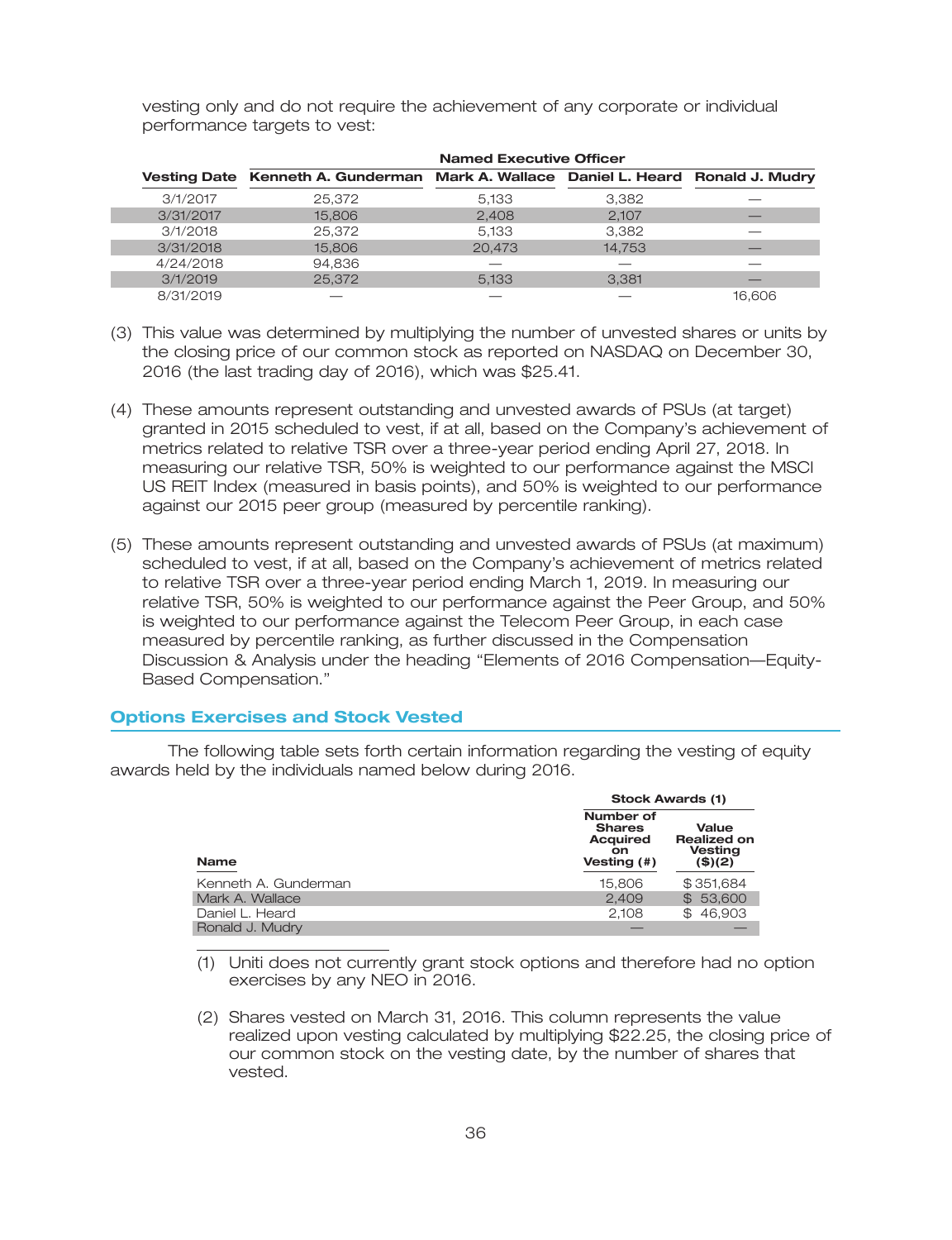## **Non-Qualified Deferred Compensation**

|                      | <b>Executive</b><br><b>Contributions in</b><br><b>Last Fiscal Year</b><br>(\$)(1) | Uniti<br><b>Contributions</b><br>in Last Fiscal<br>Year<br>(\$) | Aggregate<br>Earnings in<br><b>Last Fiscal</b><br>Year $($)(2)$ | Aggregate<br>Withdrawals/<br>Distributions (\$) | Aggregate<br><b>Balance</b><br>at<br>Last<br><b>Fiscal</b><br>Year-End<br>(\$) |
|----------------------|-----------------------------------------------------------------------------------|-----------------------------------------------------------------|-----------------------------------------------------------------|-------------------------------------------------|--------------------------------------------------------------------------------|
| Kenneth A. Gunderman | 70,000                                                                            |                                                                 | 1.715                                                           |                                                 | 93,850                                                                         |
| Mark A. Wallace      |                                                                                   |                                                                 |                                                                 |                                                 |                                                                                |
| Daniel L. Heard      | 35,000                                                                            |                                                                 | 858                                                             |                                                 | 46,629                                                                         |

(1) Amounts included in this column are included in the ''Salary'' column of the Summary Compensation Table.

(2) There were no ''above-market earnings'' for 2016 and therefore none of these amounts were included in the Summary Compensation Table.

On August 10, 2015, the Compensation Committee adopted the Uniti Group Inc. Deferred Compensation Plan (the ''Plan''). The Compensation Committee, as administrator of the Plan, has the right to alter, amend or terminate the Plan at any time in its discretion so long as the amendment or termination does not divest any accrued benefit that has already vested under the Plan. The Plan permits eligible employees, including the Company's Named Executive Officers, to defer payment of up to 75% of their base salary and 90% of their annual bonuses and other cash compensation. Company contributions may be made to the Plan in amounts and subject to conditions determined by the Compensation Committee. Each participant's account is credited annually with interest at a rate equal to the lesser of (i) the Company's Weighted Average Cost of Debt (as defined in the Plan) or (ii) the then current yield on the United States 10-year Treasury Note as quoted in *The Wall Street Journal* for the last business day of the previous calendar year. Unless otherwise determined by the Compensation Committee, a participant's interest in Company contributions will vest 100% after three years of service, or, if earlier, upon the employee's death or disability, upon a Change in Control (as defined in the Plan) or upon the Plan's termination. Each participant's elective deferrals will at all times be 100% vested. Each participant may elect to have his or her deferred amounts distributed at such time as the participant may specify, upon the participant's separation from service, upon a Change in Control or upon the participant's death or disability. In each case, the amount will be paid in a single lump-sum payment except where the Plan permits the participant to elect to receive such payment in annual installments not to exceed, in any case, five years.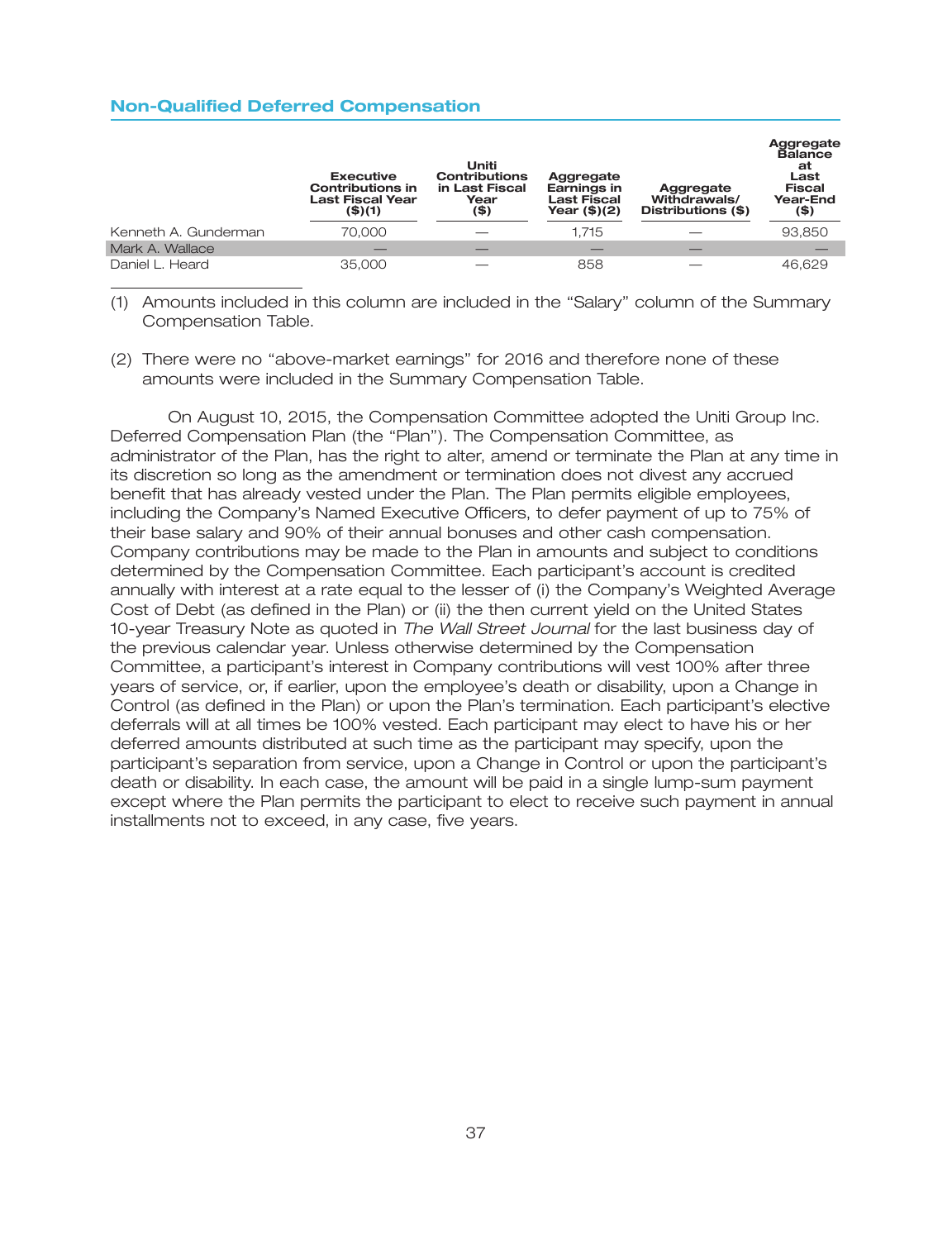# **Agreements with Our Named Executive Officers**

#### *Employment Agreement with Kenneth A. Gunderman*

Effective February 12, 2015, we entered into an Employment Agreement with Mr. Gunderman (the ''Employment Agreement'') pursuant to which he serves as our President and Chief Executive Officer and as a member of our Board of Directors. The original term of the Employment Agreement runs through December 31, 2018, unless earlier terminated, and it will automatically renew for successive one-year intervals after 2018 unless either party gives the other at least 90 days' notice. The Employment Agreement provides Mr. Gunderman a base salary of no less than \$700,000 per year (subject to periodic review and increase) and provides further that he is eligible to participate in any annual compensation plans as may be implemented with a target bonus equal to 150% of his then base salary. The target bonus may be increased to 200% of the then base salary at the discretion of the Compensation Committee.

Pursuant to the Employment Agreement, following the consummation of our spin-off from Windstream, we granted Mr. Gunderman a time-based restricted stock award with a grant date value of \$2,625,000, which will vest in full on the third anniversary of the spin-off. Additionally, we granted Mr. Gunderman restricted stock with a grant date value of \$2,625,000, which consisted of 50% performance-based restricted stock units and 50% time-based restricted stock vesting in three equal installments on March 31 of each year, beginning on March 31, 2016. Mr. Gunderman is further entitled to receive health, welfare and retirement benefits from Uniti.

The Employment Agreement provides that, should Mr. Gunderman's employment be terminated during the term of the Employment Agreement by his death or disability, by the Company for ''cause'' (as defined in the Employment Agreement) or by Mr. Gunderman without ''good reason'' (as defined in the Employment Agreement), then we will pay to Mr. Gunderman his base salary and any accrued vacation pay through the date of termination and any amount payable under any incentive compensation plan with respect to the measuring period ending immediately prior to the measuring period during which the termination occurs, in each case to the extent not already paid.

In the event we terminate Mr. Gunderman's employment during the term of the Employment Agreement without cause or Mr. Gunderman terminates his employment for good reason, then we will pay to Mr. Gunderman a lump-sum severance benefit equal to two times his annual base salary (in addition to any other amounts already due and owing).

Additionally, if Mr. Gunderman is terminated without cause or he terminates his employment with Uniti for good reason, in each case within two years of a ''change in control'' of Uniti (as defined in the Employment Agreement), then we will pay to Mr. Gunderman, in a lump sum, the following amounts (in addition to any other amounts already due and owing): (i) a pro rata annual bonus for the year of termination at target;  $(iii)$  a severance benefit equal to two times the sum of  $(x)$  the higher of his annual base salary in effect prior to the change in control or his annual base salary in effect prior to his termination and (y) the higher of his annual target bonus in effect prior to the change in control or his target annual bonus in effect prior to his termination; and (iii) an amount equivalent to the cost of two years' health and dental insurance continuation. No severance payable following a change in control is subject to gross-up for golden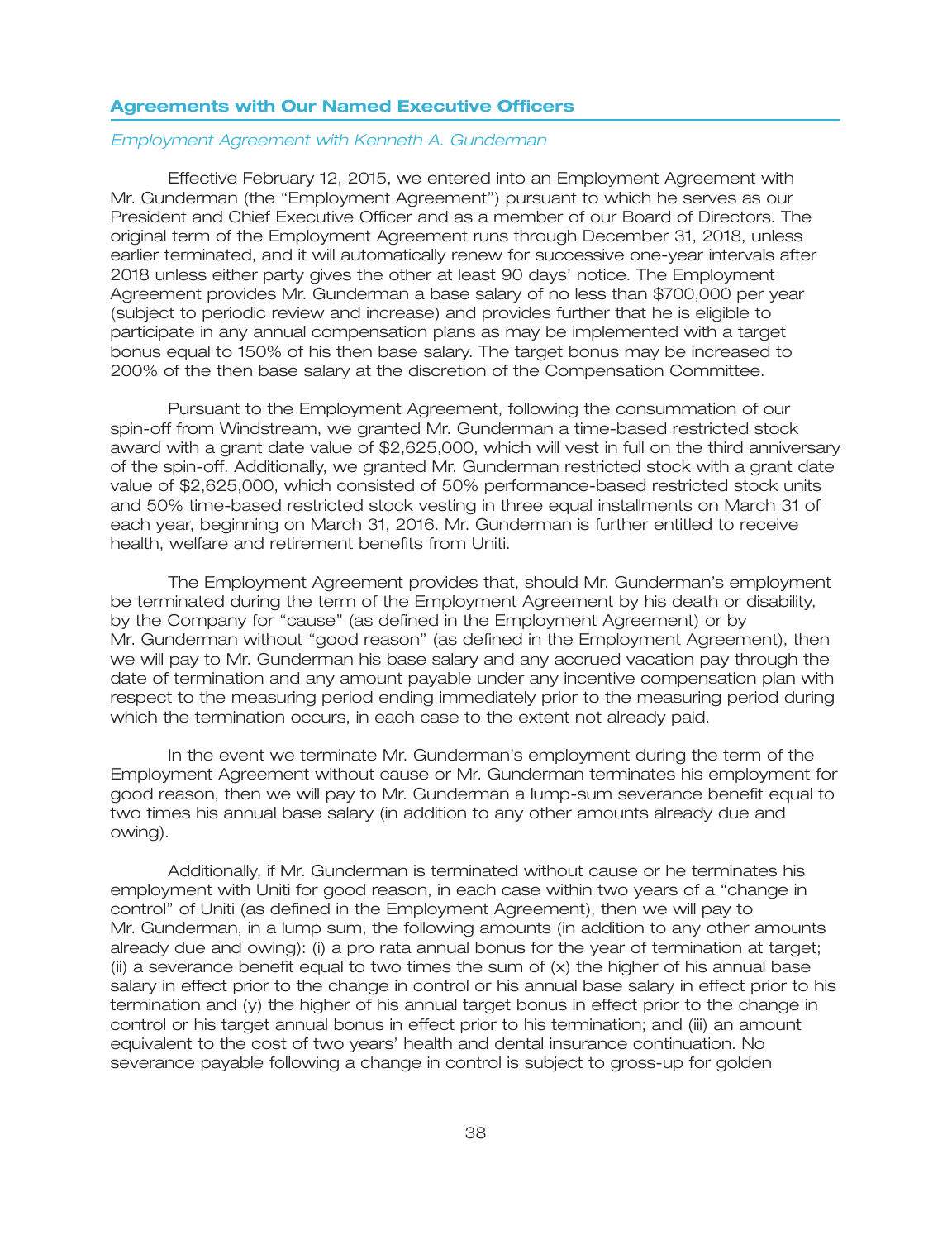parachute excise taxes, and the severance payable to Mr. Gunderman will be reduced to the amount that is not subject to such taxes if doing so would result in a greater after-tax payment to him. In any event, any severance payable to Mr. Gunderman will be subject to his execution of a release of claims, and the Employment Agreement also imposes one-year post termination noncompetition/nonsolicitation obligations.

## *Severance Agreements with Mark A. Wallace and Daniel L. Heard*

We entered into Severance Agreements with each of Mr. Wallace and Mr. Heard. the terms of which continue until the earliest of (i) prior to a change in control, the date of termination determined in accordance with the Severance Agreements or June 1, 2018, or (ii) after a change in control, the Company's performance of its obligations under the Severance Agreements if a payment trigger has occurred or the expiration of the period for a payment trigger to occur if such expiration occurs after June 1, 2018.

The Severance Agreements provide that should the executive officer's employment be terminated: (i) whether due to his death or disability, by the Company for cause, or by him with or without good reason, the Company must pay to the executive officer his base salary and any accrued vacation pay through the date of termination in a lump sum within 30 days, to the extent not already paid; or (ii) by the Company without cause and such termination does not occur at the same time or within two years following a change in control of the Company, the Company must pay, in lieu of any other post-termination benefits, (x) the executive officer's annual base salary and any accrued vacation pay through the date of termination in a lump sum within 30 days, to the extent not already paid, and (y) an amount no less than his annual base salary in effect on the date of termination in equal installments over a period of one year.

Should the executive officer's employment be terminated by the Company without cause or by him with good reason and such termination occurs at the same time as or within two years following a change in control of the Company, the Company must pay to the executive officer the following:

- his base salary and any accrued vacation pay through the date of termination;
- any incentive compensation that has been awarded to him for the completed fiscal year or other completed measuring period prior to the date of termination but not yet paid to him;
- an amount equal to the annual incentive target in effect prior to the payment trigger pro-rated through the date of termination, reduced by any amount paid or payable for the fiscal year during which the date of termination occurs;
- an amount equal to two times the sum of: (x) the higher of (1) his annual base salary immediately prior to the change in control and (2) his annual base salary in effect immediately prior to the payment trigger and (y) the higher of (1) his annual incentive target in effect immediately prior to the change in control and (2) his annual incentive target in effect immediately prior to the payment trigger;
- his health and dental insurance benefits for 24 months; and
- certain outplacement services.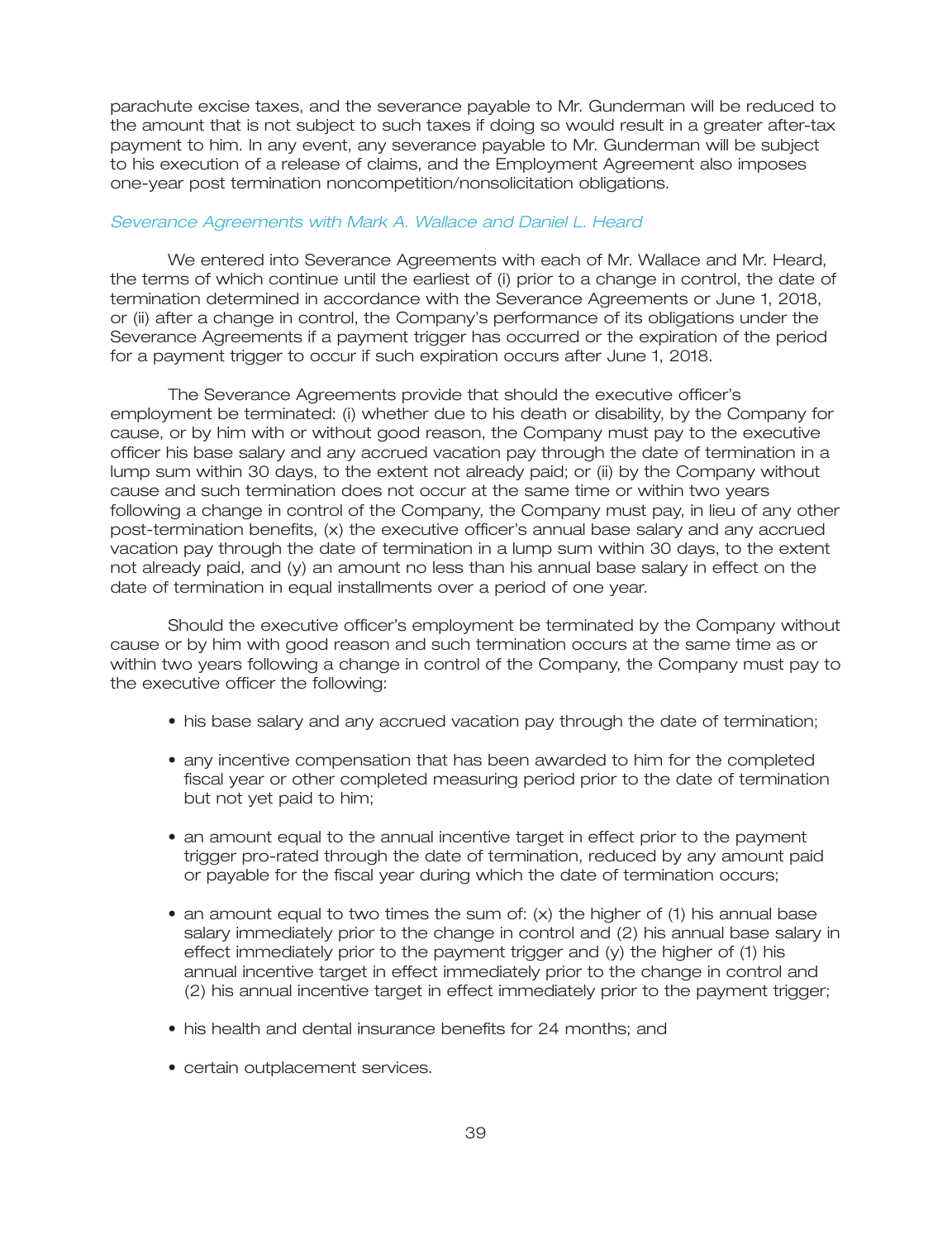The Company will pay or provide the foregoing in the manner set forth in the Severance Agreements. In the event that certain payments or benefits under the Severance Agreements would be subject to an excise tax under Section 4999 of the Internal Revenue Code, as amended, then such payments or benefits may be reduced in the manner set forth in the Severance Agreements.

The Company is only obligated to pay or provide, or continue to pay and provide, benefits in the event of a payment trigger to the extent that the executive officer executes a waiver and release in the form set forth in the respective Severance Agreement and otherwise remains in compliance with certain covenants set forth therein. The Severance Agreements include one-year post-termination non-disclosure, non-compete and non-interference covenants.

#### *Severance arrangement with Ronald J. Mudry*

The Company and Mr. Mudry entered into a severance arrangement in connection with his employment. Under the arrangement, if Mr. Mudry's employment is terminated by the Company without Cause (as defined in the Long-Term Incentive Plan) or by Mr. Mudry for Good Reason (as defined the Long-Term Incentive Plan), the Company must pay Mr. Mudry an amount no less than his annual base salary in effect on the date of termination in equal installments over a period of one year.

As a condition to his employment, Mr. Mudry entered into a restrictive covenants agreement, which contains one-year post-termination non-disclosure, non-compete and non-interference covenants. The Company is only obligated to pay or provide, or continue to pay and provide, benefits in the event of such a termination to the extent that Mr. Mudry (i) executes a waiver and release in a form acceptable to the Company and otherwise remains in compliance with certain covenants set forth therein and (ii) remains in compliance with his restrictive covenants agreement.

#### **Potential Payments upon Termination or Change in Control**

As discussed in the section above titled ''Agreements with Our Named Executive Officers,'' the Company is required to pay or provide certain compensation and benefits to each of its NEOs in the event of certain terminations of employment or a change in control of the Company. In addition to such compensation and benefits, each NEO's outstanding equity awards are subject to accelerated vesting in the event the NEO is terminated. In the event that an NEO is terminated without Cause (as defined in the Long-Term Incentive Plan), terminates his employment for Good Reason (as defined in the Long-Term Incentive Plan) or experiences a Company-approved retirement (as determined in the sole discretion of the Compensation Committee), a pro-rated portion of unvested restricted stock held by the NEO would vest based on the date of termination. In addition, unvested PSUs held by the NEO would remain eligible to vest subject to achievement of the relevant performance criteria, subject to the Compensation Committee's ability to determine, in its sole discretion, whether the NEO would be entitled to the full number of shares to which the NEO would have been entitled had such termination not occurred or a pro-rated portion of such shares based on the NEO's date of termination. In the event that a NEO dies or becomes permanently disabled (as determined by the Compensation Committee) or is terminated without Cause or terminates his employment for Good Reason within two years of a Change in Control of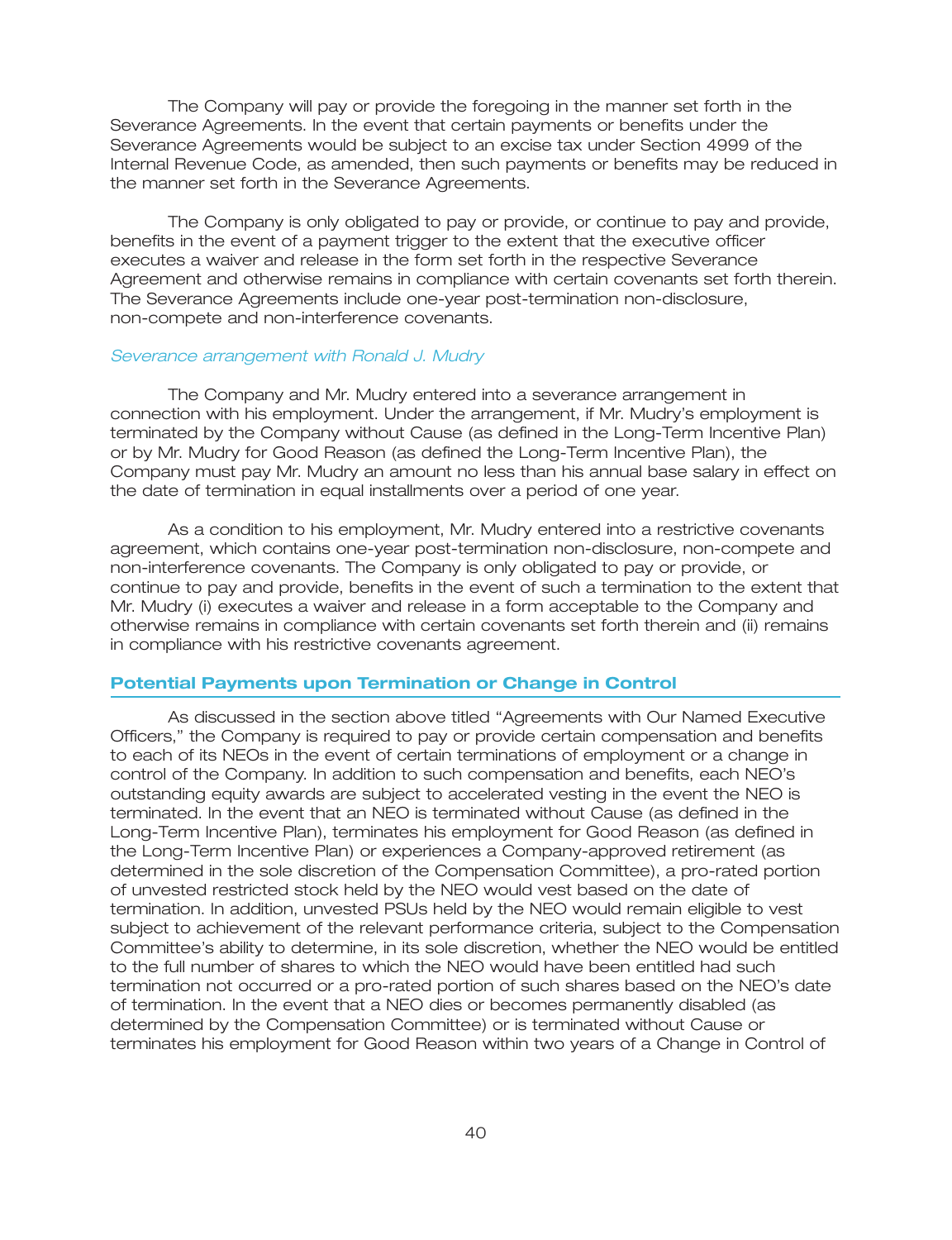Uniti (as defined in the Long-Term Incentive Plan), all unvested restricted stock and PSUs will vest in full.

The following tables describe estimated amounts of compensation and benefits that could be payable to each NEO upon certain terminations or a change in control. All amounts assume the NEOs terminated employment as of December 31, 2016. The actual amounts that would be paid to each NEO upon termination of employment or a change in control can only be determined at the time the actual triggering event occurs. The estimated amounts of compensation and benefits described below are in addition to the benefits the NEOs would be entitled to receive upon termination of employment generally under the retirement plan described in the section above titled ''Other Benefit Plans.'' This section identifies and quantifies the extent to which those retirement benefits are enhanced or accelerated upon the triggering events described below.

## *Kenneth A. Gunderman*

The following table shows the potential payments upon a hypothetical termination or change in control of the Company effective as of December 31, 2016 for Kenneth A. Gunderman, our President and Chief Executive Officer.

| <b>Type of</b><br><b>Payment</b>                                | Company-<br><b>Approved</b><br><b>Retirement</b> | Termination<br>without<br><b>Cause or</b><br>Resignation<br>for Good<br>Reason<br>other than<br>a Change in<br>Control | Voluntary<br><b>Termination</b><br>without<br>Good<br>Reason or<br>Termination<br>for Cause | Change in<br>Control<br>with no<br>Termination | <b>Termination</b><br>without<br><b>Cause or</b><br><b>Resignation</b><br>for Good<br>Reason<br>following a<br>Change in<br>Control | Death or<br><b>Disability</b> |
|-----------------------------------------------------------------|--------------------------------------------------|------------------------------------------------------------------------------------------------------------------------|---------------------------------------------------------------------------------------------|------------------------------------------------|-------------------------------------------------------------------------------------------------------------------------------------|-------------------------------|
| Severance                                                       | \$0                                              | \$1,400,000                                                                                                            | \$0                                                                                         | \$0                                            | \$4,550,000                                                                                                                         | \$0                           |
| Accelerated<br>Vesting of<br>Restricted<br>Stock <sup>(1)</sup> | \$2,136,453                                      | \$2,136,453                                                                                                            | \$0                                                                                         | \$0                                            | \$5,147,151                                                                                                                         | \$5,147,151                   |
| Accelerated<br>Vesting of<br>PSUS <sup>(1)</sup>                | $$1,359,766^{(2)}$                               | $$1,359,766^{(2)}$                                                                                                     | \$0                                                                                         | \$0                                            | \$3,522,226                                                                                                                         | \$3,522,226                   |
| Healthcare<br>continuation                                      | \$0                                              | \$0                                                                                                                    | \$0                                                                                         | \$0                                            | \$23,867                                                                                                                            | \$0                           |
| Total                                                           | \$3,496,219                                      | \$4,896,219                                                                                                            | \$0                                                                                         | \$0                                            | \$13,243,244                                                                                                                        | \$8,669,377                   |

(1) The value of the accelerated vesting of restricted stock and PSUs is based on the closing price of our common stock as reported on NASDAQ on December 30, 2016 (the last trading day of 2016), which was \$25.41.

(2) PSUs will remain eligible to vest subject to achievement of the relevant performance criteria, subject to the Compensation Committee's ability to determine, in its sole discretion, whether the NEO receives (i) the full number of shares to which the NEO would have been entitled had such termination not occurred, or (ii) a pro-rated portion of such shares based on the NEO's date of termination. This amount assumes the Compensation Committee elected to accelerate vesting at the target level on a pro-rated basis as of December 31, 2016. Holders of PSUs also accrue a dividend equivalent for dividends declared on the Company's common stock during the life of the award that is paid in cash when underlying PSUs vest, and this amount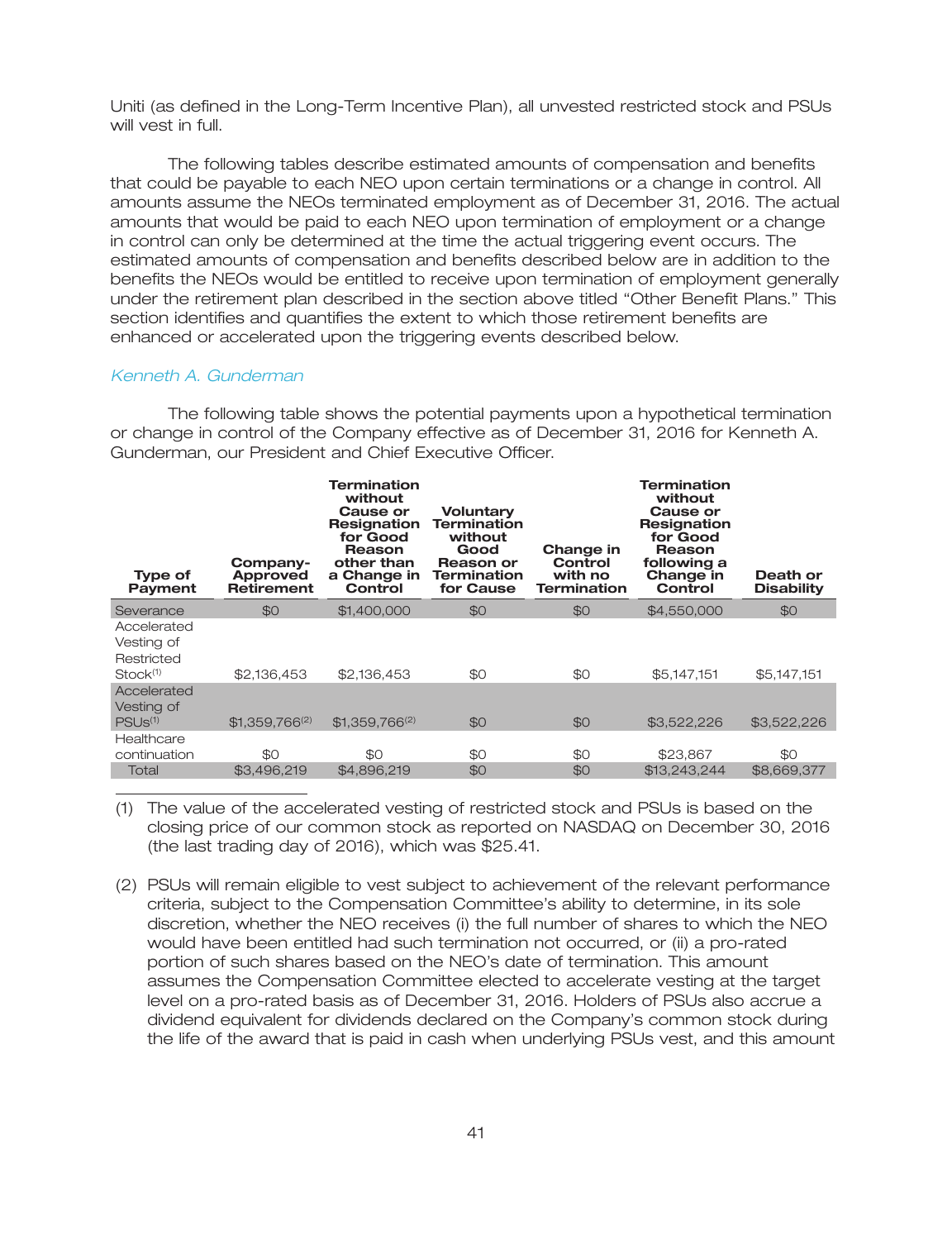includes a cash amount equal to the accrued dividends payable upon the vesting of the underlying PSUs.

# *Mark A. Wallace*

The following table shows the potential payments upon a hypothetical termination or change in control of the Company effective as of December 31, 2016 for Mark A. Wallace, our Executive Vice President—Chief Financial Officer and Treasurer.

**Termination**

| <b>Type of</b><br><b>Payment</b>                                  | <b>Voluntary</b><br>Termination<br>with Good<br>Reason or<br>Company-<br>Approved<br><b>Retirement</b> | <b>Termination</b><br>without<br>Cause<br>other than<br>following a<br>Change in<br>Control | Voluntary<br><b>Termination</b><br>without<br>Good<br><b>Reason or</b><br>Termination<br>for Cause | Change in<br>Control<br>with no<br><b>Termination</b> | <u>ieriiliiduon</u><br>without<br>Cause or<br><b>Resignation</b><br>for Good<br>Reason<br>following a<br>Change in<br>Control | Death or<br><b>Disability</b> |
|-------------------------------------------------------------------|--------------------------------------------------------------------------------------------------------|---------------------------------------------------------------------------------------------|----------------------------------------------------------------------------------------------------|-------------------------------------------------------|-------------------------------------------------------------------------------------------------------------------------------|-------------------------------|
| Severance                                                         | \$0                                                                                                    | \$425,000                                                                                   | \$0                                                                                                | \$0                                                   | \$2,125,000                                                                                                                   | \$0                           |
| Accelerated<br>Vesting of<br>Restricted<br>$Stock$ <sup>(1)</sup> | \$408.694                                                                                              | \$408.694                                                                                   | \$0                                                                                                | \$0                                                   | \$972,695                                                                                                                     | \$972,695                     |
| Accelerated<br>Vesting of<br>PSUS <sup>(1)</sup>                  | $$235,975^{(2)}$                                                                                       | $$235.975^{(2)}$                                                                            | \$0                                                                                                | \$0                                                   | \$641,065                                                                                                                     | \$641,065                     |
| Outplacement<br>Services                                          | \$0                                                                                                    | \$0                                                                                         | \$0                                                                                                | \$0                                                   | \$25,000                                                                                                                      | \$0                           |
| Healthcare<br>continuation                                        | \$0                                                                                                    | \$0                                                                                         | \$0                                                                                                | \$0                                                   | \$23,867                                                                                                                      | \$0                           |
| Total                                                             | \$644,669                                                                                              | \$1,069,669                                                                                 | \$0                                                                                                | \$0                                                   | \$3,787,627                                                                                                                   | \$1,613,760                   |

(1) The value of the accelerated vesting of restricted stock and PSUs is based on the closing price of our common stock as reported on NASDAQ on December 30, 2016 (the last trading day of 2016), which was \$25.41.

(2) PSUs will remain eligible to vest subject to achievement of the relevant performance criteria, subject to the Compensation Committee's ability to determine, in its sole discretion, whether the NEO receives (i) the full number of shares to which the NEO would have been entitled had such termination not occurred, or (ii) a pro-rated portion of such shares based on the NEO's date of termination. This amount assumes the Compensation Committee elected to accelerate vesting at the target level on a pro-rated basis as of December 31, 2016. Holders of PSUs also accrue a dividend equivalent for dividends declared on the Company's common stock during the life of the award that is paid in cash when underlying PSUs vest, and this amount includes a cash amount equal to the accrued dividends payable upon the vesting of the underlying PSUs.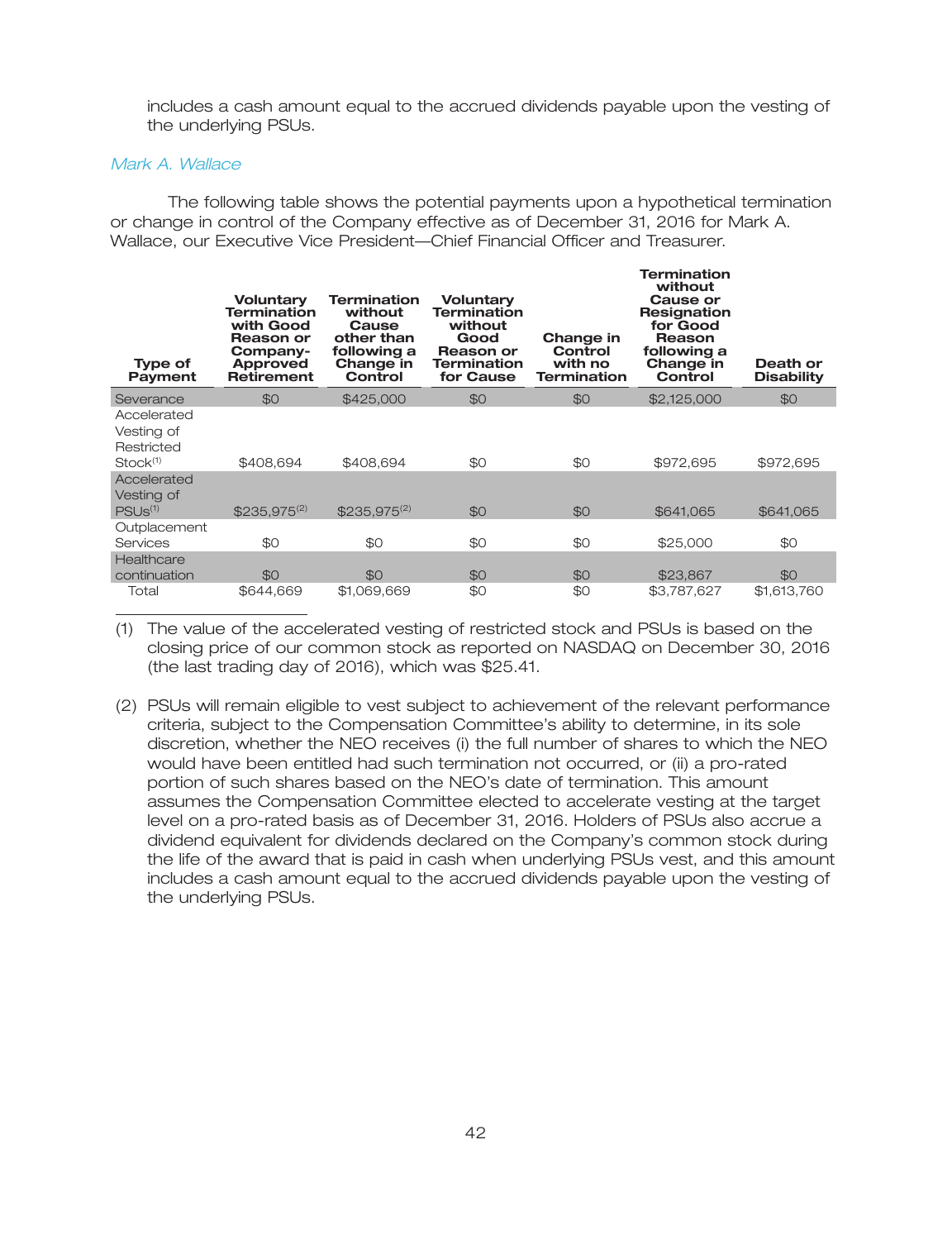# *Daniel L. Heard*

The following table shows the potential payments upon a hypothetical termination or change in control of the Company effective as of December 31, 2016 for Daniel L. Heard, our Executive Vice President—General Counsel and Secretary.

| <b>Type of</b><br><b>Payment</b>                                  | <b>Voluntary</b><br><b>Termination</b><br>with Good<br>Reason or<br>Company-<br>Approved<br><b>Retirement</b> | <b>Termination</b><br>without<br>Cause<br>other than<br>following a<br>Change in<br>Control | <b>Voluntary</b><br><b>Termination</b><br>without<br>Good<br>Reason or<br><b>Termination</b><br>for Cause | Change in<br>Control<br>with no<br><b>Termination</b> | <b>Termination</b><br>without<br>Cause or<br><b>Resignation</b><br>for Good<br>Reason<br>following a<br>Change in<br>Control | Death or<br><b>Disability</b> |
|-------------------------------------------------------------------|---------------------------------------------------------------------------------------------------------------|---------------------------------------------------------------------------------------------|-----------------------------------------------------------------------------------------------------------|-------------------------------------------------------|------------------------------------------------------------------------------------------------------------------------------|-------------------------------|
| Severance                                                         | \$0                                                                                                           | \$350,000                                                                                   | \$0                                                                                                       | \$0                                                   | \$1,750,000                                                                                                                  | \$0                           |
| Accelerated<br>Vesting of<br>Restricted<br>$Stock$ <sup>(1)</sup> | \$288,910                                                                                                     | \$288,910                                                                                   | \$0                                                                                                       | \$0                                                   | \$686,197                                                                                                                    | \$686,197                     |
| Accelerated<br>Vesting of<br>PSUS <sup>(1)</sup>                  | $$180,650^{(2)}$                                                                                              | $$180.650^{(2)}$                                                                            | \$0                                                                                                       | \$0                                                   | \$468,386                                                                                                                    | \$468,386                     |
| Outplacement<br>Services                                          | \$0                                                                                                           | \$0                                                                                         | \$0                                                                                                       | \$0                                                   | \$25,000                                                                                                                     | \$0                           |
| Healthcare<br>continuation                                        | \$0                                                                                                           | \$0                                                                                         | \$0                                                                                                       | \$0                                                   | \$19,378                                                                                                                     | \$0                           |
| Total                                                             | \$469,560                                                                                                     | \$819,560                                                                                   | \$0                                                                                                       | \$0                                                   | \$2,948,961                                                                                                                  | \$1,154,583                   |

(1) The value of the accelerated vesting of restricted stock and PSUs is based on the closing price of our common stock as reported on NASDAQ on December 30, 2016 (the last trading day of 2016), which was \$25.41.

(2) PSUs will remain eligible to vest subject to achievement of the relevant performance criteria, subject to the Compensation Committee's ability to determine, in its sole discretion, whether the NEO receives (i) the full number of shares to which the NEO would have been entitled had such termination not occurred, or (ii) a pro-rated portion of such shares based on the NEO's date of termination. This amount assumes the Compensation Committee elected to accelerate vesting at the target level on a pro-rated basis as of December 31, 2016. Holders of PSUs also accrue a dividend equivalent for dividends declared on the Company's common stock during the life of the award that is paid in cash when underlying PSUs vest, and this amount includes a cash amount equal to the accrued dividends payable upon the vesting of the underlying PSUs.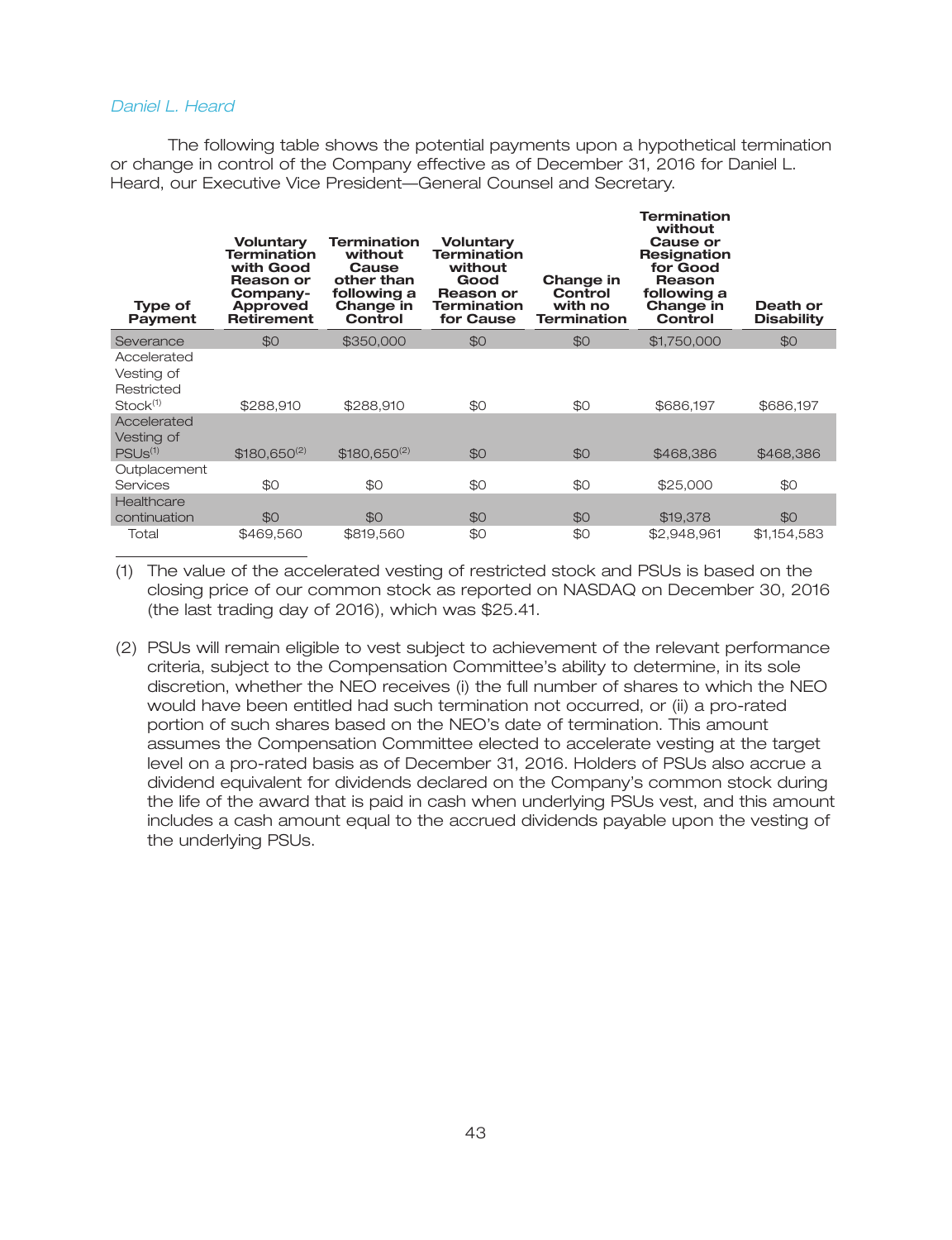# *Ronald J. Mudry*

The following table shows the potential payments upon a hypothetical termination or change in control of the Company effective as of December 31, 2016 for Ronald J. Mudry, our Executive Vice President—Fiber Operations.

| <b>Type of</b><br><b>Payment</b>                                | Company-<br><b>Approved</b><br><b>Retirement</b> | <b>Voluntary</b><br><b>Termination</b><br>with Good<br>Reason or<br><b>Termination</b><br>without<br>Cause<br>other than<br>following a<br>Change in<br>Control | <b>Voluntary</b><br>Termination<br>without<br>Good<br>Reason or<br><b>Termination</b><br>for Cause | Change in<br>Control<br>with no<br><b>Termination</b> | <b>Termination</b><br>without<br>Cause or<br><b>Resignation</b><br>for Good<br>Reason<br>following a<br>Change in<br>Control | Death or<br><b>Disability</b> |
|-----------------------------------------------------------------|--------------------------------------------------|-----------------------------------------------------------------------------------------------------------------------------------------------------------------|----------------------------------------------------------------------------------------------------|-------------------------------------------------------|------------------------------------------------------------------------------------------------------------------------------|-------------------------------|
| Severance                                                       | \$0                                              | \$350,000                                                                                                                                                       | \$0                                                                                                | \$0                                                   | \$350,000                                                                                                                    | \$0                           |
| Accelerated<br>Vesting of<br>Restricted<br>Stock <sup>(1)</sup> | \$47,013                                         | \$47,013                                                                                                                                                        | \$0                                                                                                | \$0                                                   | \$421,958                                                                                                                    | \$421,958                     |
| Total                                                           | \$47,013                                         | \$397,013                                                                                                                                                       | \$0                                                                                                | \$0                                                   | \$771,958                                                                                                                    | \$421,958                     |

(1) The value of the accelerated vesting of restricted stock is based on the closing price of our common stock as reported on NASDAQ on December 30, 2016 (the last trading day of 2016), which was \$25.41.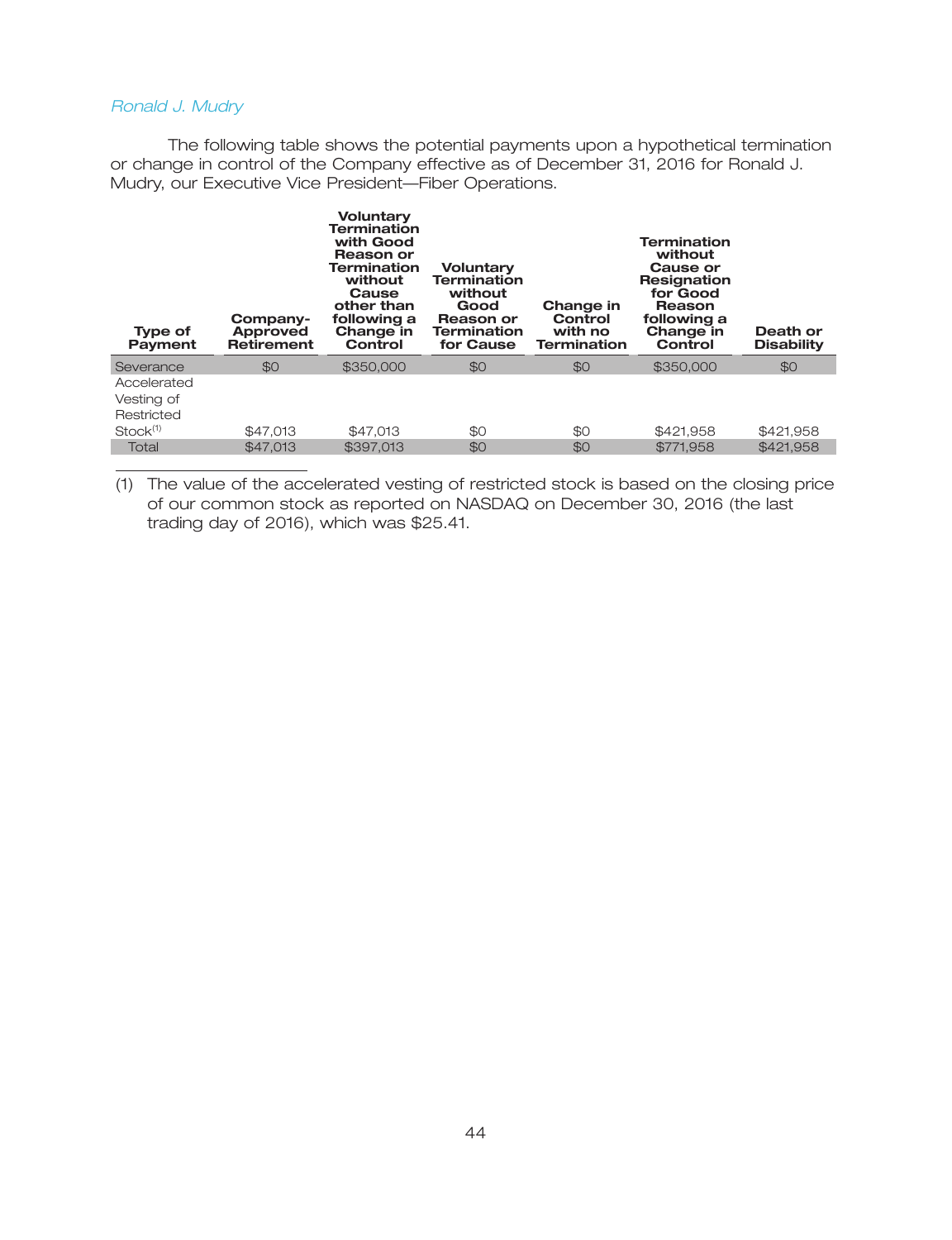# **PROPOSAL NO. 2**

# **Advisory Vote to Approve Compensation of the Company's Named Executive Officers**

In accordance with Section 14A of the Securities Exchange Act of 1934 (the ''Exchange Act''), the Company requests that our stockholders cast a non-binding, advisory vote to approve the compensation of the Company's NEOs identified in the section titled "Executive Compensation" set forth above in this Proxy Statement. This proposal, commonly known as a ''say-on-pay'' proposal, gives our stockholders the opportunity to express their views on our NEOs' compensation. This vote is not intended to address any specific item of compensation, but rather the overall compensation of our NEOs and the philosophy, policies and practices described in this Proxy Statement. Accordingly, we ask our stockholders to vote ''**FOR**'' the following resolution at the Annual Meeting:

''**RESOLVED**, that the Company's stockholders hereby approve the compensation of the Company's NEOs, as disclosed in this Proxy Statement pursuant to the compensation disclosure rules of the SEC, including the Compensation Discussion & Analysis, the Summary Compensation Table and the other related tables and disclosures.''

Details concerning how we implement our compensation philosophy and structure our compensation programs to meet the objectives of our compensation program are provided in the section titled ''Compensation Discussion & Analysis'' set forth above in this Proxy Statement. In particular, we discuss how we design performance-based compensation programs and set compensation targets and other objectives to maintain a close correlation between executive pay and Company performance.

This vote is merely advisory and will not be binding upon the Company, the Board or the Compensation Committee, nor will it create or imply any change in the fiduciary duties of the Board or the Compensation Committee. The Compensation Committee will, however, take into account the outcome of the vote when considering future executive compensation decisions. The Board values constructive dialogue on executive compensation and other significant governance topics with the Company's stockholders and encourages all stockholders to vote their shares on this important matter.

At the 2016 annual meeting of stockholders, stockholders were asked to recommend, on an advisory non-binding basis, the frequency at which stockholder advisory votes to approve the compensation of our NEOs (like this Proposal No. 2) should be held. Consistent with the recommendation of the Board, approximately 98% of votes cast at the 2016 annual meeting of stockholders were cast in favor of holding annual advisory votes on executive compensation. Accordingly, the Company has determined to hold such votes on an annual basis, and the next advisory vote to approve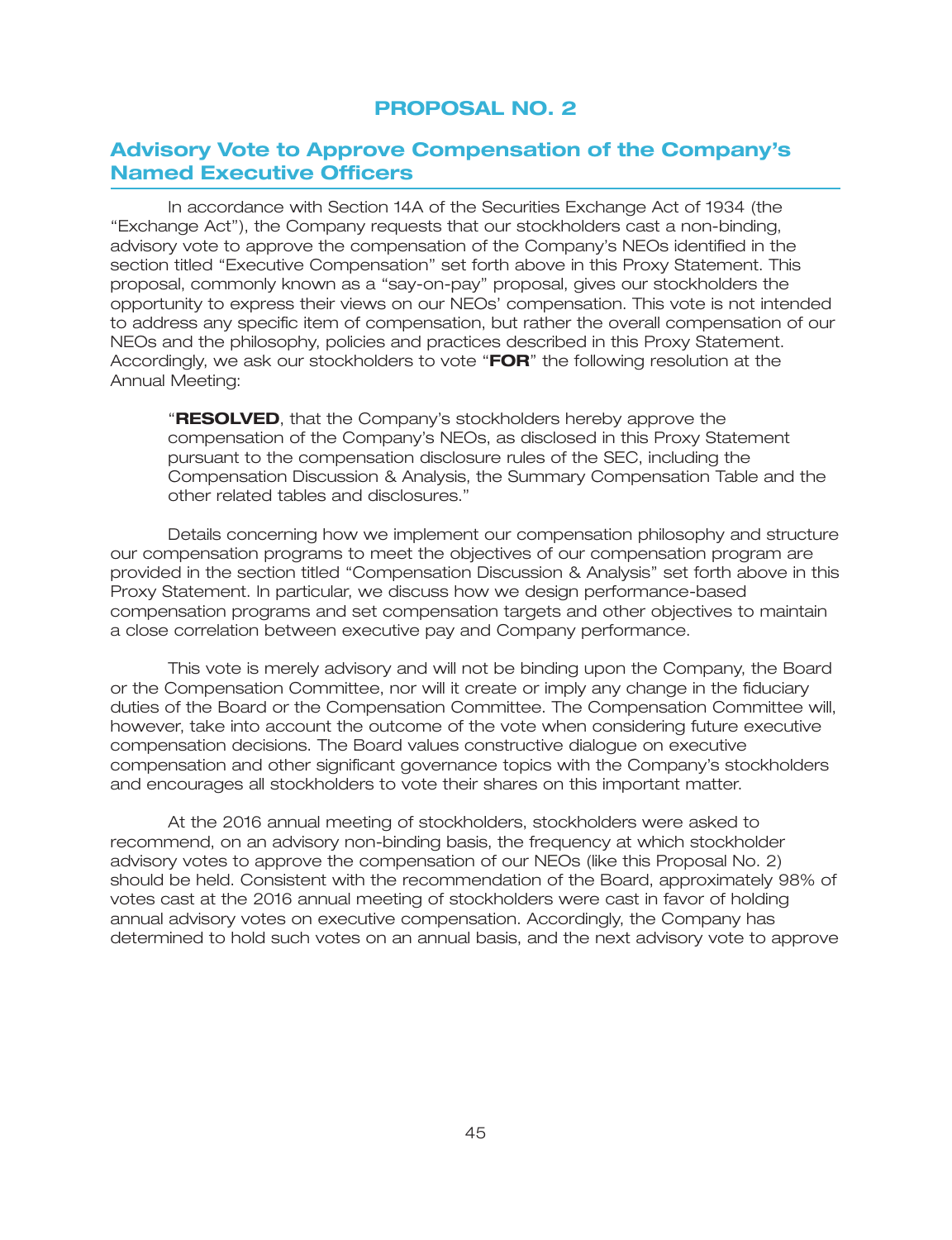the compensation of the Company's NEOs will be held at the 2018 annual meeting of stockholders.

# **BOARD RECOMMENDATION**

THE BOARD OF DIRECTORS UNANIMOUSLY RECOMMENDS THAT STOCKHOLDERS VOTE "**FOR**" PROPOSAL NO. 2.

PROXIES SOLICITED BY THE BOARD OF DIRECTORS WILL BE VOTED "**FOR**" PROPOSAL NO. 2 UNLESS STOCKHOLDERS SPECIFY A CONTRARY VOTE.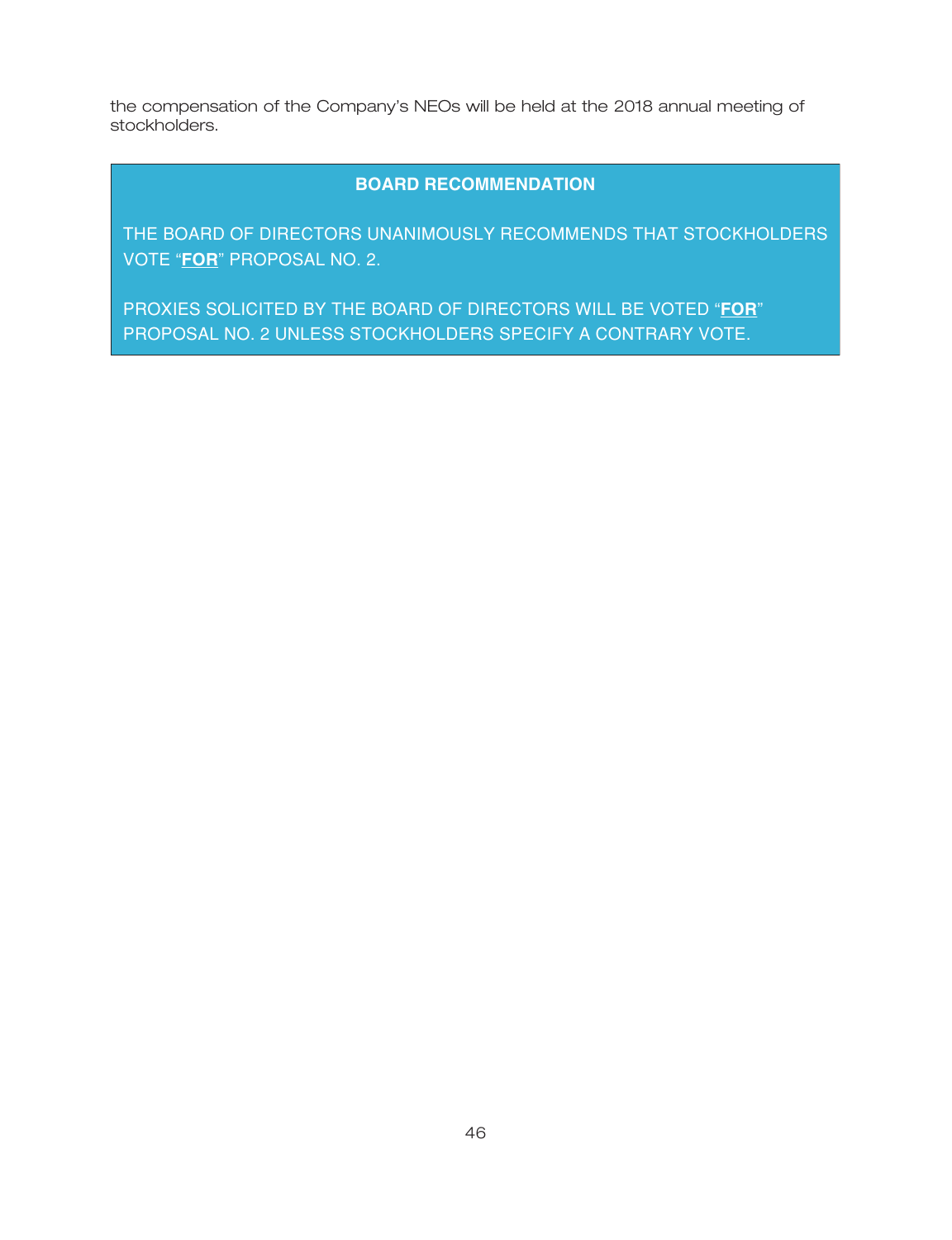# **PROPOSAL NO. 3**

# **Ratification of Selection of Independent Registered Public Accounting Firm**

The Audit Committee has selected PricewaterhouseCoopers LLP (''PwC'') to serve as Uniti's independent registered public accounting firm for the fiscal year ending December 31, 2017. Stockholders are being asked to ratify the selection of PwC at the Annual Meeting. PwC has served as Uniti's independent registered public accountant in connection with the audit of the Company's financial statements since its inception as a public company. Information regarding PwC's fees for 2016 and 2015 is provided below. Representatives of PwC are expected to attend the Annual Meeting and will have an opportunity to make a statement, if they desire to do so, and are expected to be available to respond to appropriate questions.

If the stockholders fail to ratify the appointment of PwC as Uniti's independent registered public accountant, the Board of Directors will reconsider the appointment. However, even if the selection is ratified, the Audit Committee, in its sole discretion, may change the appointment at any time during the year if it determines that such a change would be in the best interests of Uniti and its stockholders.

**Accounting Fees and Services.** Aggregate fees paid to PwC for professional services rendered during the years ended December 31, 2016 and December 31, 2015 were:

|                        | 2016                  | 2015  |
|------------------------|-----------------------|-------|
| Audit Fees (a)         | \$1,163,000 \$751,543 |       |
| Audit-Related Fees (b) | 837,970               |       |
| Tax Fees               |                       |       |
| All Other Fees (c)     | 3,600                 | 3,600 |
| Total                  | \$2,004,570 \$755,143 |       |

(a) Audit fees include fees for the annual audit and quarterly reviews of the consolidated financial statements as well as consents in respect to SEC filings.

(b) Audited-related fees include fees for assurance and related services that are reasonably related to the performance of the audit or review of the registrant's financial statements, and accounting and financial reporting consultations.

(c) All other fees are comprised of fees for licensing PwC's web-based accounting research software program.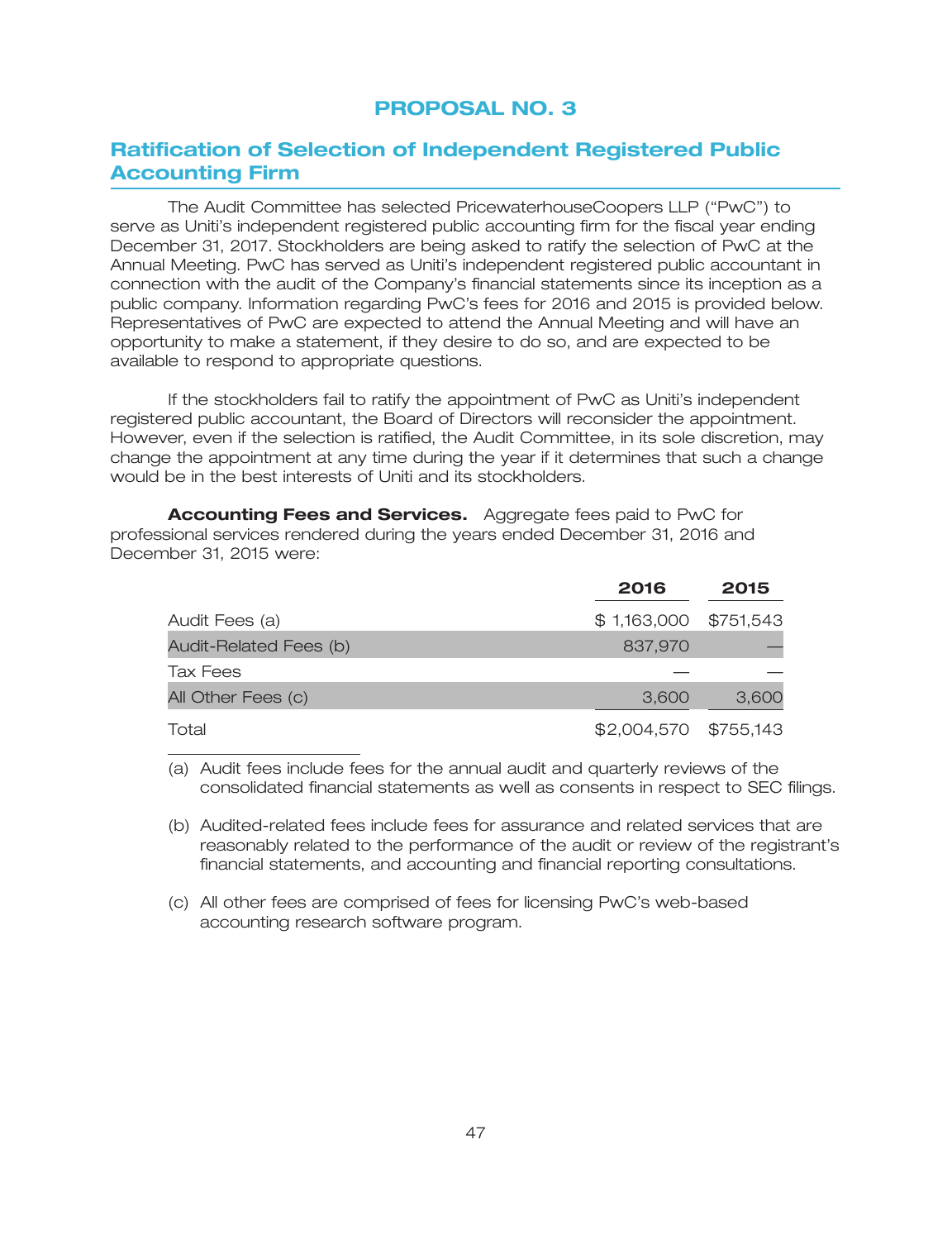The Audit Committee has the sole authority to pre-approve all audit engagement fees and terms as well as all non-audit engagements with PwC. In 2015 and 2016, all of the above services were pre-approved by the Audit Committee in accordance with this pre-approval policy and none were approved pursuant to the *de minimis* exception provided in Rule 2-01(c)(7)(i)(C) of Regulation S-X promulgated by the SEC.

# **BOARD RECOMMENDATION**

THE BOARD OF DIRECTORS UNANIMOUSLY RECOMMENDS THAT STOCKHOLDERS VOTE "**FOR**" PROPOSAL NO. 3.

PROXIES SOLICITED BY THE BOARD OF DIRECTORS WILL BE VOTED "**FOR**" PROPOSAL NO. 3 UNLESS STOCKHOLDERS SPECIFY A CONTRARY VOTE.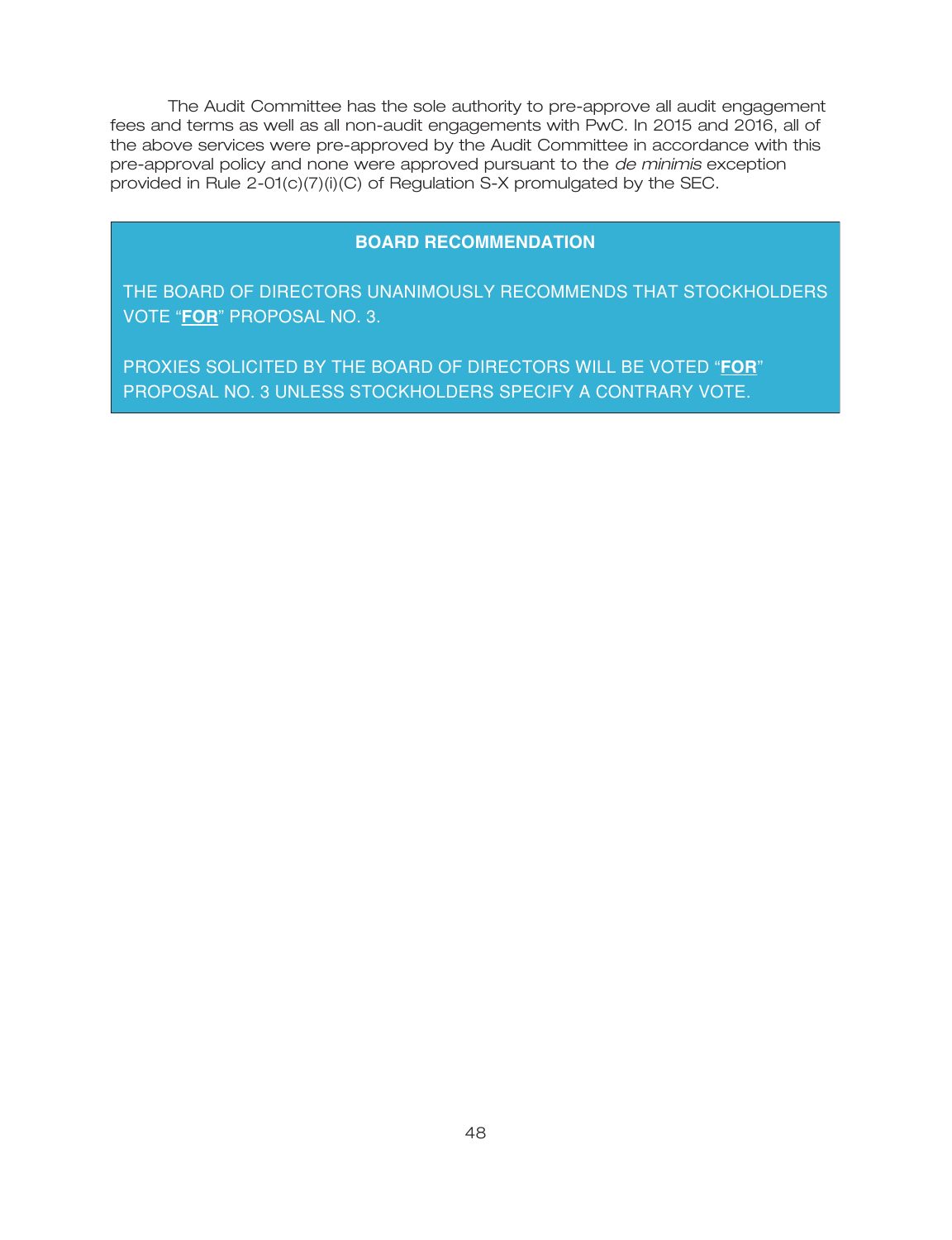# **ADDITIONAL INFORMATION**

## **Stockholder Proposals for the 2018 Annual Meeting**

Stockholders who intend to present proposals at the 2018 annual meeting of stockholders (the "2018 Annual Meeting"), and who wish to have those proposals included in Uniti's proxy statement for the 2018 Annual Meeting, must ensure that those proposals are received at Uniti's principal executive offices located at 10802 Executive Center Drive, Benton Building, Suite 300, Little Rock, Arkansas 72211, Attention: Daniel L. Heard, Executive Vice President – General Counsel and Secretary, no later than November 30, 2017. Such proposals must meet the requirements set forth in the rules and regulations of the SEC in order to be eligible for inclusion in the proxy statement for the 2018 Annual Meeting.

In addition, under Uniti's bylaws, stockholders who intend to submit a proposal regarding a director nomination or other matter of business at the 2018 Annual Meeting, and who do not intend to have such proposal included in Uniti's proxy statement for the 2018 Annual Meeting, must ensure that notice of any such proposal is received by Uniti's Secretary, Daniel L. Heard, at the address set forth above no earlier than October 31, 2017 and not later than 5:00 p.m., Central time, on November 30, 2017. The stockholder notice must comply with the information requirements set forth in Uniti's bylaws.

#### **Stockholder Communications with the Board of Directors**

Stockholders and other interested parties may contact the Board of Directors, a Board Committee, a particular group of directors (e.g., our independent directors), or individual members of the board, including our Chairman, by mail addressed to the named individual, the committee, the group or the Board as a whole c/o Daniel L. Heard, Executive Vice President – General Counsel and Secretary, at 10802 Executive Center Drive, Benton Building, Suite 300, Little Rock, Arkansas 72211. In general, any communication delivered to the Company for forwarding to the Board, a Board committee, a particular group of directors or specified Board members will be forwarded in accordance with the stockholder's instruction, except that we reserve the right not to forward any abusive, threatening or otherwise inappropriate materials.

#### **Relationships and Certain Related Transactions**

#### Our Relationship with Windstream

On April 24, 2015, Uniti was separated and spun-off from Windstream and, in connection therewith, Windstream contributed certain telecommunications network assets, including certain of its fiber and copper networks, to Uniti. The current Chief Financial Officer of Windstream (Bob Gunderman) is the brother of our President and Chief Executive Officer (Kenneth Gunderman).

In connection with the spin-off and while we were still controlled by Windstream, Uniti entered into a long-term triple-net master lease with Windstream to lease back the telecommunications network assets now owned by Uniti. Under the terms of the master lease, Windstream has the exclusive right to use the telecommunications network assets for an initial term of 15 years with up to four, five-year renewal options. During 2016, Uniti collected approximately \$653.5 million in rent under the lease.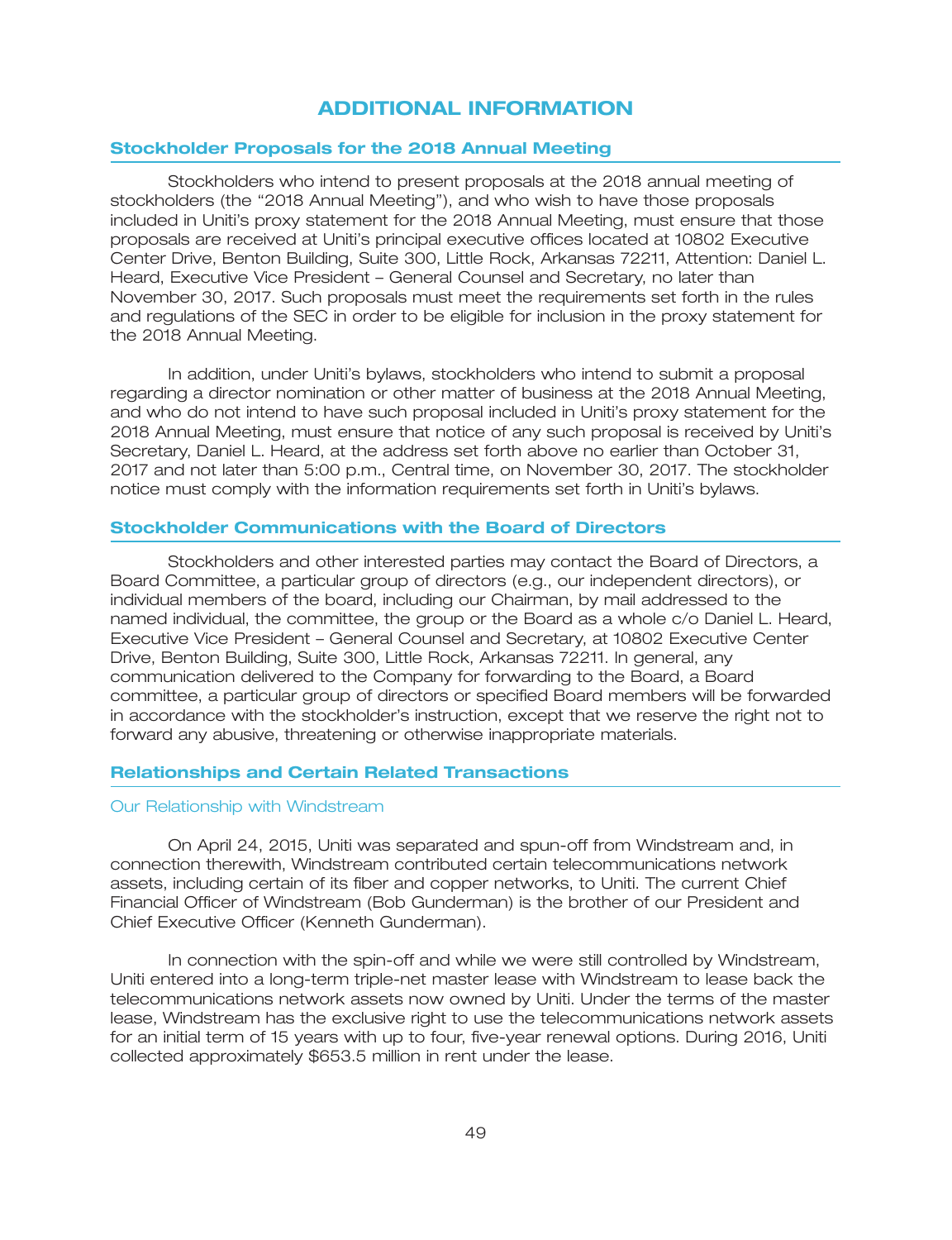On May 12, 2016, Uniti acquired from Windstream 32 wireless towers and operating rights for 49 wireless towers previously conveyed to Uniti in the spin-off for a purchase price of approximately \$3 million. Wireless carriers leasing access to these towers became customers of Uniti in the transaction.

#### Procedures for Approval of Related Party Transactions

Our Board of Directors adopted a written policy regarding the review and approval of any related party transaction required to be disclosed under SEC rules. The Audit Committee of the Board of Directors is responsible for the review and approval of transactions covered by the policy. As provided in the policy and the Audit Committee's charter, no related party transaction will be approved unless it is (a) deemed commercially reasonable, fair and in, or not inconsistent with, the best interest of Uniti; and (b) determined to have terms comparable to those that could be obtained in an arm'slength transaction with an unrelated third party. The tower transaction with Windstream discussed above was approved in accordance with this policy.

Except as noted above, there were no commercial transactions between related parties and Uniti that required disclosure in this Proxy Statement.

## **Section 16(a) Beneficial Ownership Reporting Compliance**

Section 16(a) of the Exchange Act requires Uniti's directors and executive officers, and persons who own more than 10% of Uniti's common stock, to file reports of ownership and changes in ownership with the SEC. The Company currently knows of no person who owns 10% or more of our common stock.

Based solely upon a review of copies of reports furnished to us and written representations from our directors and executive officers that no other reports were required with respect to the year ended December 31, 2016, we believe that all Section 16(a) filing requirements applicable to our directors and executive officers were met during the last fiscal year.

#### **Annual Report/Householding**

Some banks, brokers and other nominee record stockholders may be participating in the practice of ''householding'' proxy statements and annual reports. This means that only one set of these documents may have been sent to multiple stockholders at a shared address. Additional copies of this Proxy Statement and our Annual Report on Form 10-K are available upon request by contacting Broadridge Householding Department by mail at 51 Mercedes Way, Edgewood, NY 11717, or by calling 1-800-542-1061, and providing your name, the name of each of your brokerage firms or banks where your shares are held, and your account numbers. If this option is not available to you, please contact your custodian bank or broker directly. Any stockholder who wants to receive separate copies of our proxy statement and annual report in the future, or any stockholder who is receiving multiple copies and would like to receive only one copy per household, should contact his, her or its bank, broker or other nominee record stockholder.

If you would like to receive an extra copy of the Annual Report or this Proxy Statement, we will send a copy to you by mail upon request to Uniti Investor Relations, 10802 Executive Center Drive, Benton Building, Suite 300, Little Rock, Arkansas 72211 or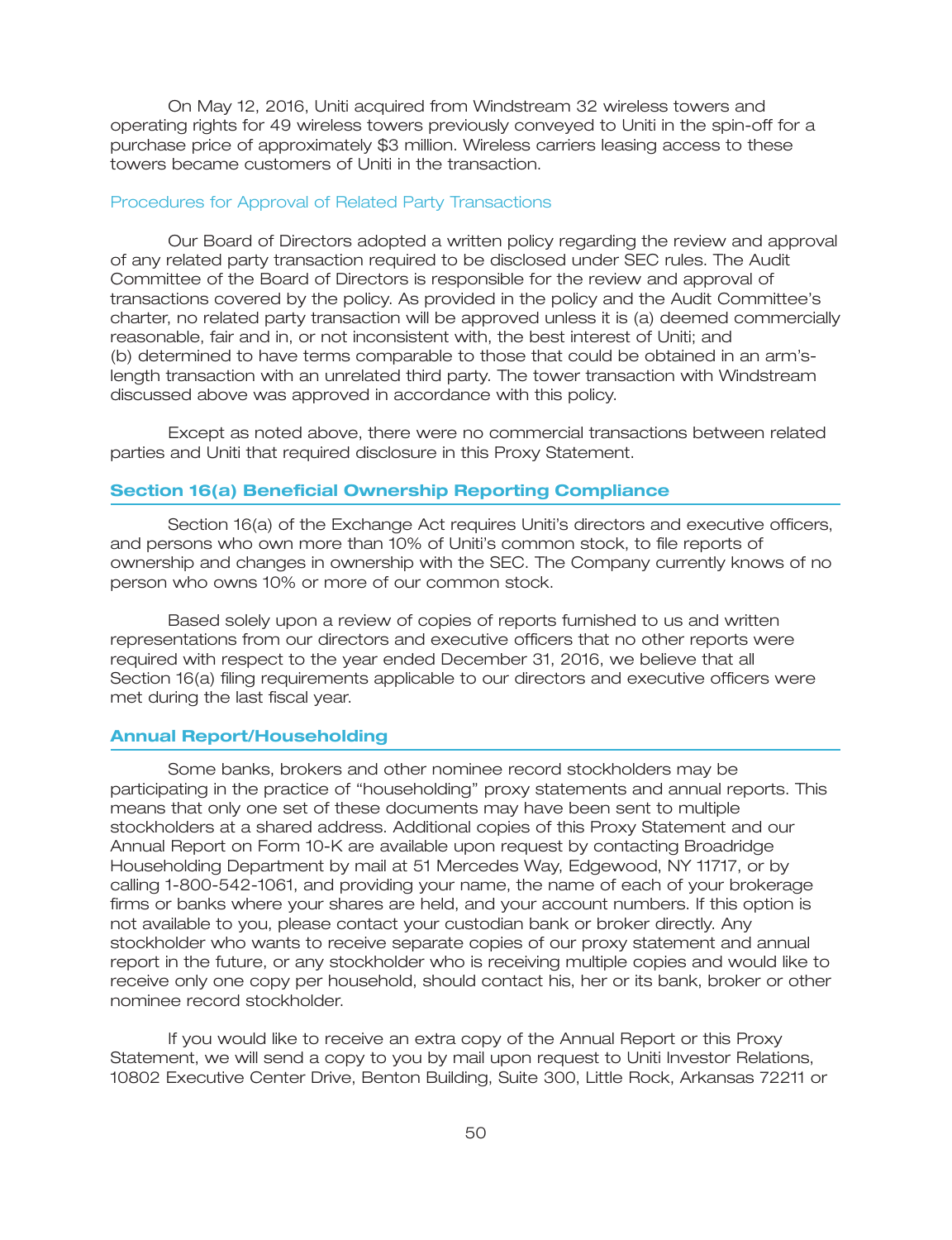by calling (501) 850-0820. Each document is also available in digital form for download or review in the ''Investors—SEC Filings—Annual Reports'' section of our website at . **www.uniti.com**

## **Other Matters**

The management and the Board of Directors of Uniti do not know of any other matters that may come before the meeting. If any other matters properly come before the meeting, however, it is the intention of the persons named in the accompanying form of proxy to vote the proxy in accordance with their judgment on those matters. Discretionary authority to vote on other matters is included in the proxy.

Uniti will bear the cost of solicitation of proxies. In addition to the use of the mail, proxies may be solicited by officers, directors and employees of Uniti, personally or by telephone or electronic means. In the event the management of Uniti deems it advisable, Uniti may engage the services of an independent proxy solicitation firm to aid in the solicitation of proxies.

The material referred to in this Proxy Statement under the caption '' **Audit Committee Report"** and the "**Compensation Committee Report on Executive Compensation**" shall not be deemed soliciting material or otherwise deemed filed and shall not be deemed to be incorporated by any general statement of incorporation by reference in any filings made under the Securities Act of 1933 or the Exchange Act.

By Order of the Board of Directors,

 $20$ 

Executive Vice President – General Counsel and Secretary Daniel L. Heard

Little Rock, Arkansas March 30, 2017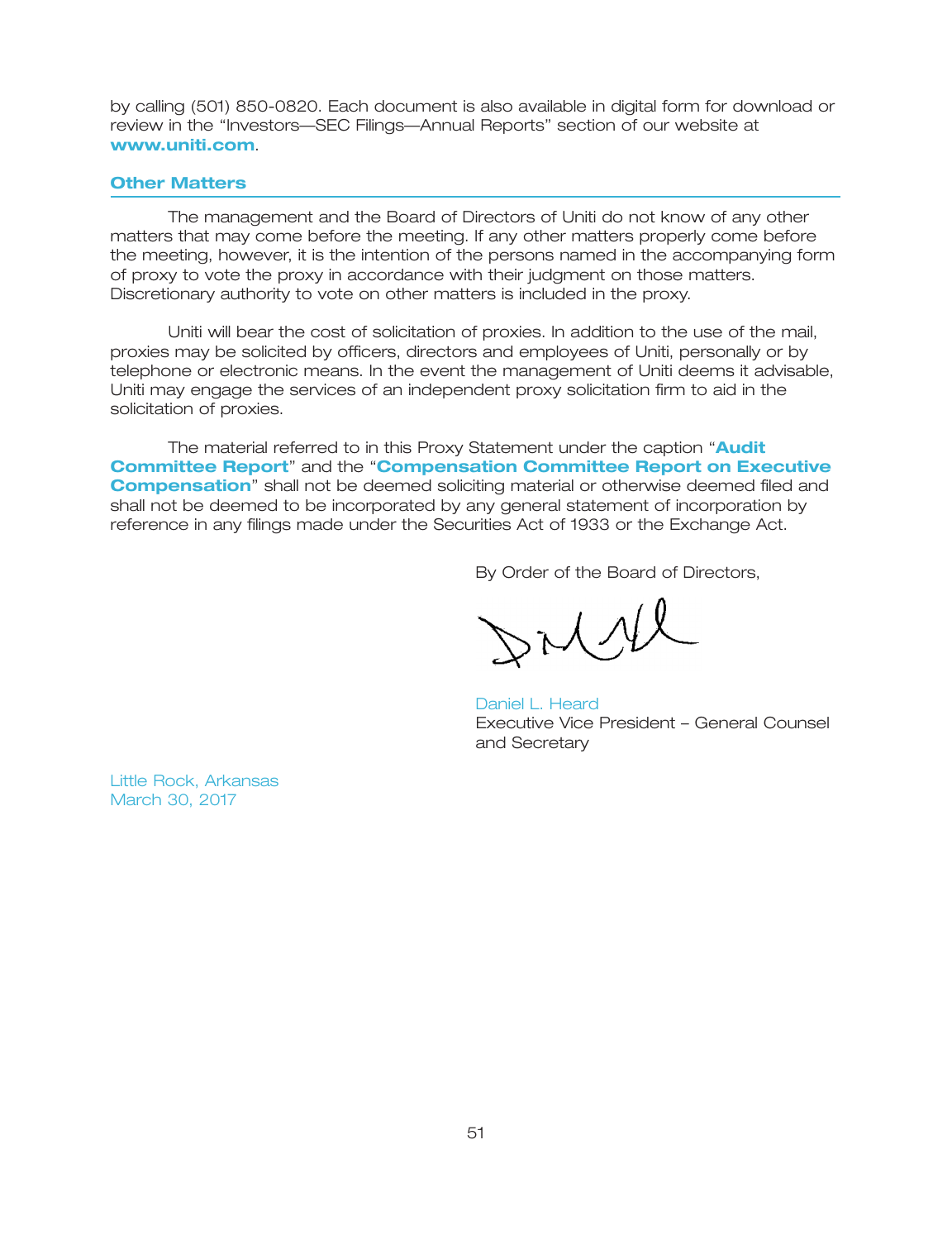# **RECONCILIATION OF STAND ALONE REIT NORMALIZED AFFO**

|                                                               | <b>Year Ended</b><br>December 31,<br>2016 |
|---------------------------------------------------------------|-------------------------------------------|
| (Thousands)                                                   |                                           |
| <b>Stand Alone REIT Net income attributable to common</b>     |                                           |
| <b>shareholders</b>                                           | $\mathbb{S}$<br>17,211                    |
| Real estate depreciation and amortization                     | 343,941                                   |
| Participating securities' share in earnings                   | 1,560                                     |
| Participating securities' share in FFO                        | (1,561)                                   |
| <b>Stand Alone REIT FFO applicable to common shareholders</b> | 361,151                                   |
| Transaction related costs                                     | 31,564                                    |
| <b>Stand Alone REIT NFFO applicable to common</b>             |                                           |
| shareholders                                                  | 392,715                                   |
| Amortization of deferred financing costs                      | 7,823                                     |
| Amortization of debt discount                                 | 8,179                                     |
| Stock-based compensation                                      | 4,178                                     |
| Non-real estate depreciation and amortization                 | 3,258                                     |
| Straight-line revenue                                         | (17, 288)                                 |
| Other non-cash (revenue) expense, net                         | (5,667)                                   |
| Stand Alone REIT Normalized AFFO applicable to common         |                                           |
| shareholders                                                  | \$393,198                                 |